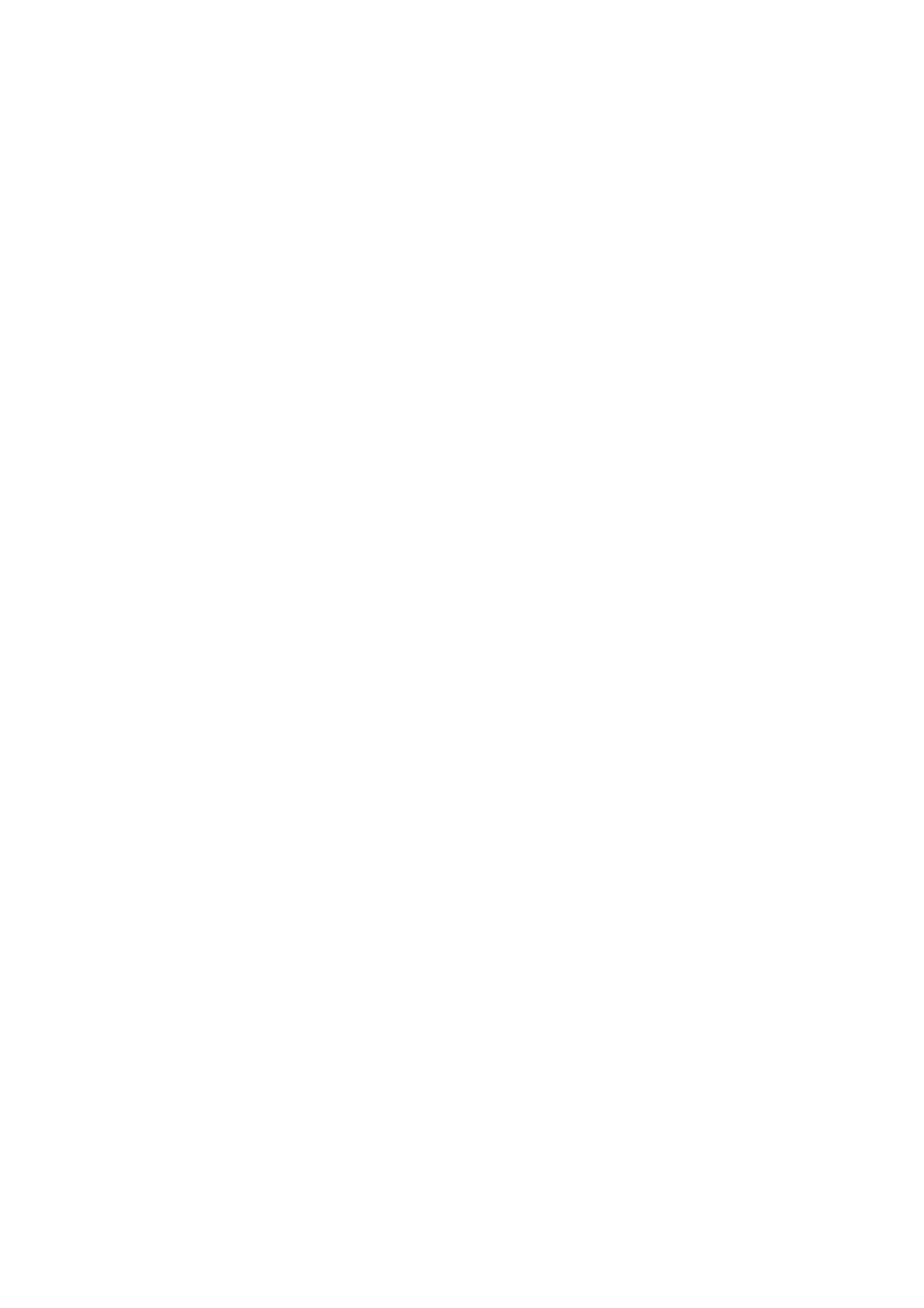## **CONTENTS**

| $1_{\cdot}$     | <b>EXECUTIVE SUMMARY</b>                           | $\overline{2}$ |
|-----------------|----------------------------------------------------|----------------|
| 2.              | <b>CHAIRMAN'S FOREWORD</b>                         | 3              |
| 3.              | <b>KEY FINDINGS AND RECOMMENDATIONS</b>            | 5              |
| 4.              | <b>INTRODUCTION</b>                                | 8              |
| 5.              | THE MTFP AS A CONCEPT                              | 9              |
| 6.              | THE FINANCIAL FORECASTS                            | 15             |
| 7.              | SPENDING PROPOSALS                                 | 22             |
| 8.              | THE FUTURE OF THE MTFP                             | 43             |
| 9.              | <b>CONCLUSION</b>                                  | 48             |
| 10 <sub>1</sub> | APPENDIX 1: THE PROPOSITION                        | 49             |
| 11 <sub>1</sub> | APPENDIX 2: PANEL MEMBERSHIP AND EVIDENCE GATHERED | 51             |
| 12.             | APPENDIX 3: ADVISOR'S REPORT - CIPFA               | 57             |
| 13.             | APPENDIX 4: ADVISOR'S REPORT - MJO CONSULTING      | 94             |
|                 |                                                    |                |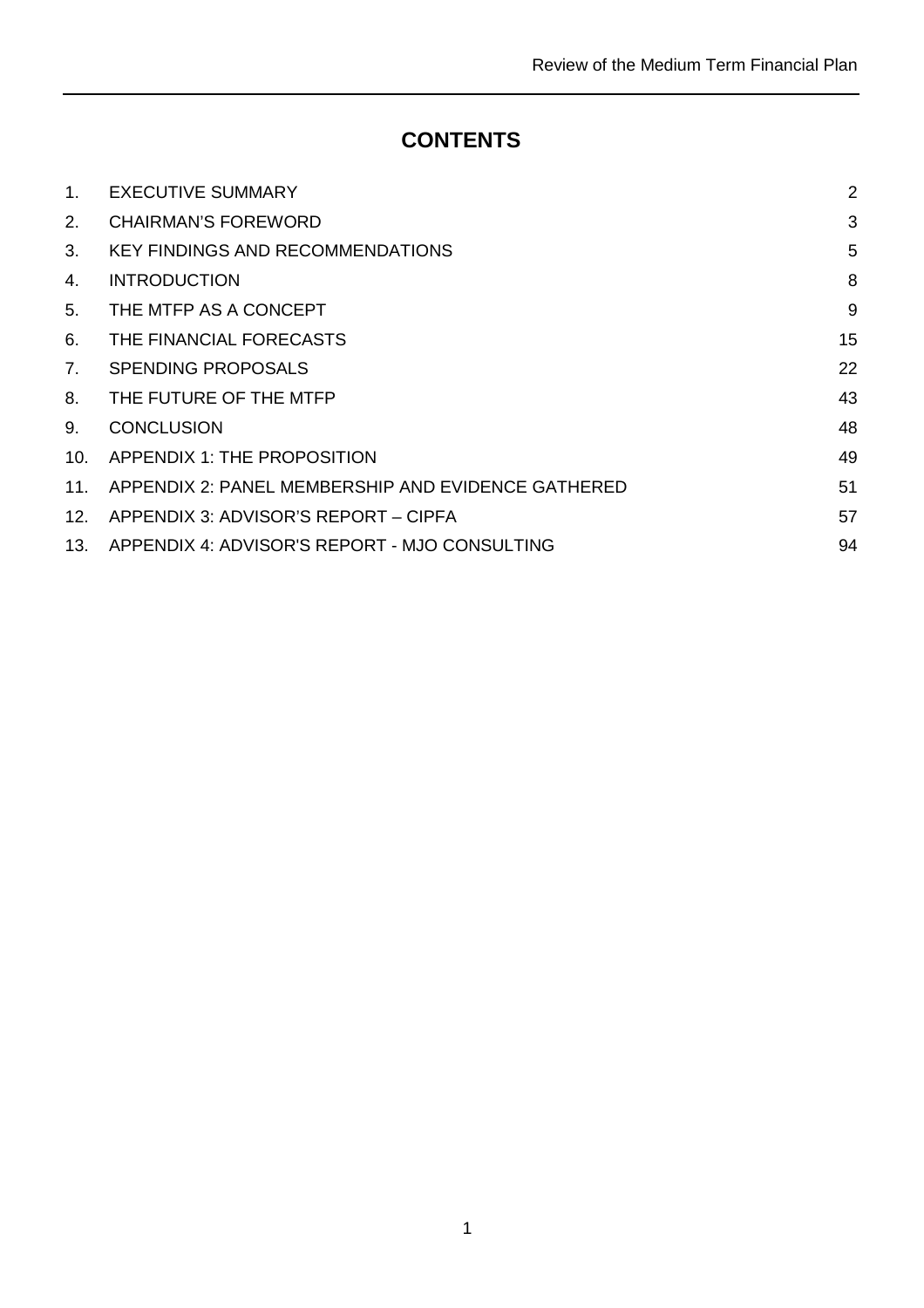## **1. EXECUTIVE SUMMARY**

- 1.1 The draft Medium Term Financial Plan (MTFP) represents a significant step in the management of public finances in Jersey. It will set spending limits for States Departments for three years and it is intended to provide them with more certainty and increased flexibility in managing their budgets.
- 1.2 It is vital that expenditure proposals from the Council of Ministers are subjected to review. Scrutiny of the draft MTFP has involved the co-ordinated efforts of all five Scrutiny Panels, as well as the work of the Corporate Services (MTFP) Sub-Panel which has produced this report.
- 1.3 The draft MTFP represents a step in the right direction towards better long-term and strategic planning by the States. There is much to commend in its scope, its primary objectives and in the wealth of information which underpins it and which has been made available. There have been some welcome developments, including improvements to the modelling of income from Income Tax.
- 1.4 Nevertheless, we have identified some matters that need to be addressed. Some have implications for future MTFPs: we have recommended that the Minister for Treasury and Resources consider the implications of establishing future MTFPs that last for five years and that operate on a rolling basis.
- 1.5 We are also concerned about the economic and income forecasts on which the draft MTFP has been based. Following recent developments such as the Fiscal Policy Panel's report, there is reason to doubt whether forecast income levels will be realised. States income and expenditure levels are now finely balanced and this inevitably raises the question of whether there is sufficient flexibility and whether the MTFP can be delivered if anticipated income fails to materialise. The States Assembly needs to be given confidence that there is indeed sufficient flexibility. Such flexibility is important given that the draft MTFP assumes the implementation of a number of policies to generate savings or income which have yet to be agreed by the States Assembly. By approving the draft MTFP, the Assembly could effectively find its hands tied for future decisions.
- 1.6 The draft MTFP does not resemble what the States Assembly expected. There is no growth allocation as envisaged in the Public Finances Law and the role of the Assembly in setting spending limits and in influencing policy development has thereby been diminished. There is also less contingency available than expected, partly because contingency has been used to fund 'growth' items and other known funding pressures – rather than being used for truly unforeseen pressures. We are concerned that there will be insufficient contingency, particularly in 2014 and 2015.
- 1.7 We have found that improvements need to be made in respect of the carry forward process and in relation to the monitoring and reporting of the MTFP. Furthermore, it is apparent that the CSR has yet to deliver the £65 million of savings which were anticipated, all of which suggest that the States has yet to develop a true value-for-money culture.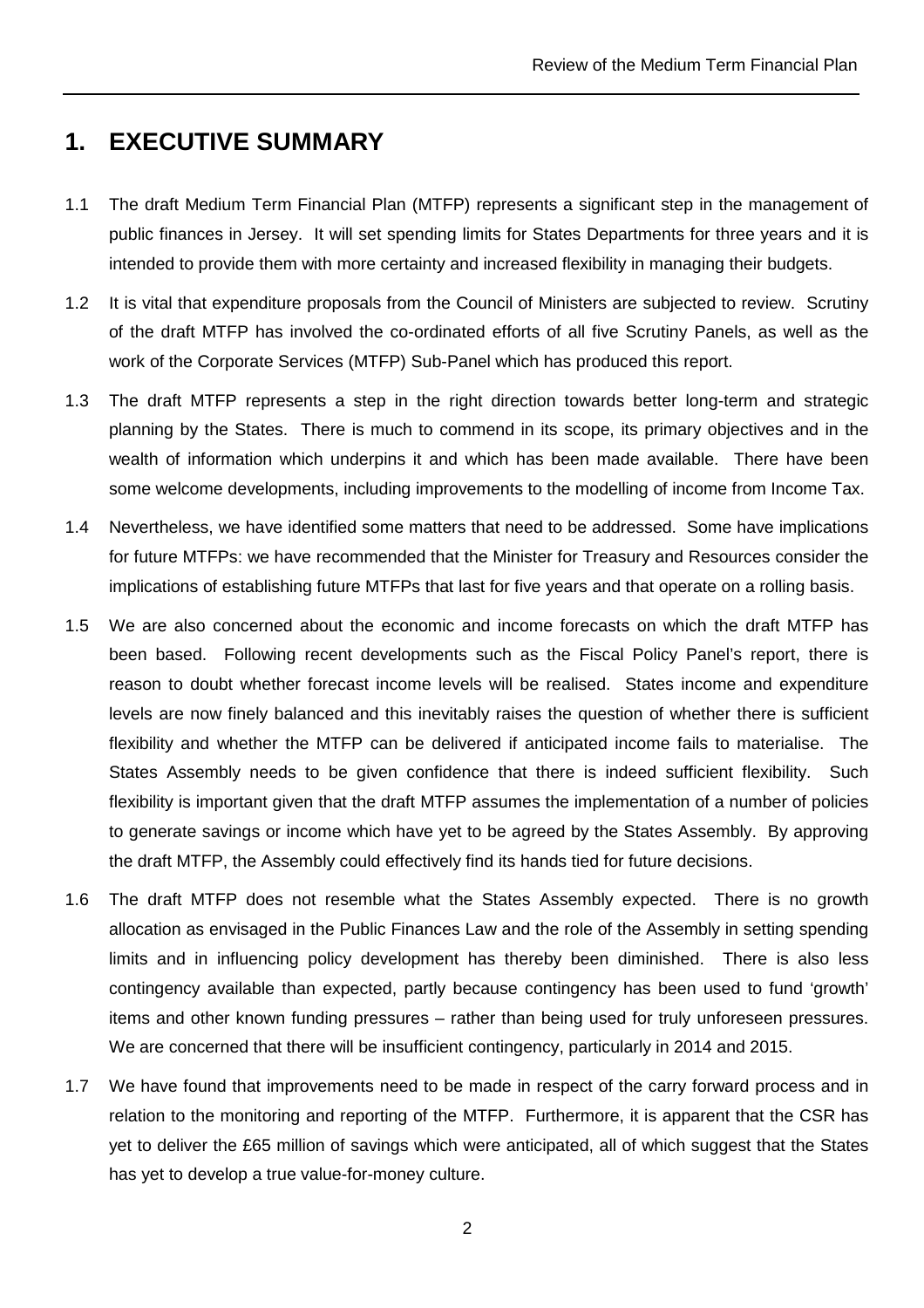### **2. CHAIRMAN'S FOREWORD**

- 2.1 The volumes of the draft MTFP are a testament to the amount of the work that has been done on the three-year plan. In fact our advisors gave credit to the Treasury for a stout effort in their start to improve forward planning. Our only query has been that a three-year time frame is short and that a five-year plan would give a better time frame. At the same time we were pleased to learn that there are plans to treat this as a three-year rolling plan rather than a three-year fixed plan.
- 2.2 The findings and recommendations which are to be found in this report highlight some of bouquets but also identify some potential brickbats. The expenditure proposals rely heavily on income and economic forecasts and it is not certain that these will be achieved. For example the economic situation has deteriorated significantly since the inception of the forecasts. The forecasts are now in the lower end of the range and, as the Fiscal Policy Panel stated, the major risks are downward. In fact there are doubts that the economic and income forecasts for 2014 and 2015 will be achieved.
- 2.3 The income and expenditure levels are finely balanced, suggesting that there is little room for flexibility in the event that income levels are not achieved. The Fiscal Policy Panel has considered the sources of funding for capital expenditures and suggested that there must be research to establish whether there is a structural imbalance between income and expenditure and the Scrutiny Panels support this recommendation. It does appear that a number of funds are being raided to provide the funding for capital projects.
- 2.4 The Sub-Panel regrets the fact that the CSR target will not be met and is concerned that the draft MTFP relies upon the delivery of future savings proposals which have yet to be determined and agreed by the States Assembly.
- 2.5 There are a number of new practices and procedures which need to be made more transparent. For example, the contingency funding. This is being used for addressing funding pressures rather than for the "unknown unknowns" which one would expect. It is also essential that an appropriate monitoring and reporting mechanism is developed in relation to the MTFP to ensure not only the sound management of States finances but also that decisions made by the States Assembly are complied with and delivered.
- 2.6 All in all this has been a good effort but it is not the whole story. This is a Financial Plan this is not a Business Plan. There is much work to be done in such areas as modernisation of the States organisation, a topic which does not figure significantly in this MTFP. The cross cutting issues – Information Services, Property, Human Resources and Procurement – are central to reducing expenditure and limiting the size of the public sector.
- 2.7 This has been a complex document to review and it does raise questions as to the overall operations of the States. Is the Treasury the operational centre of the States or should it be a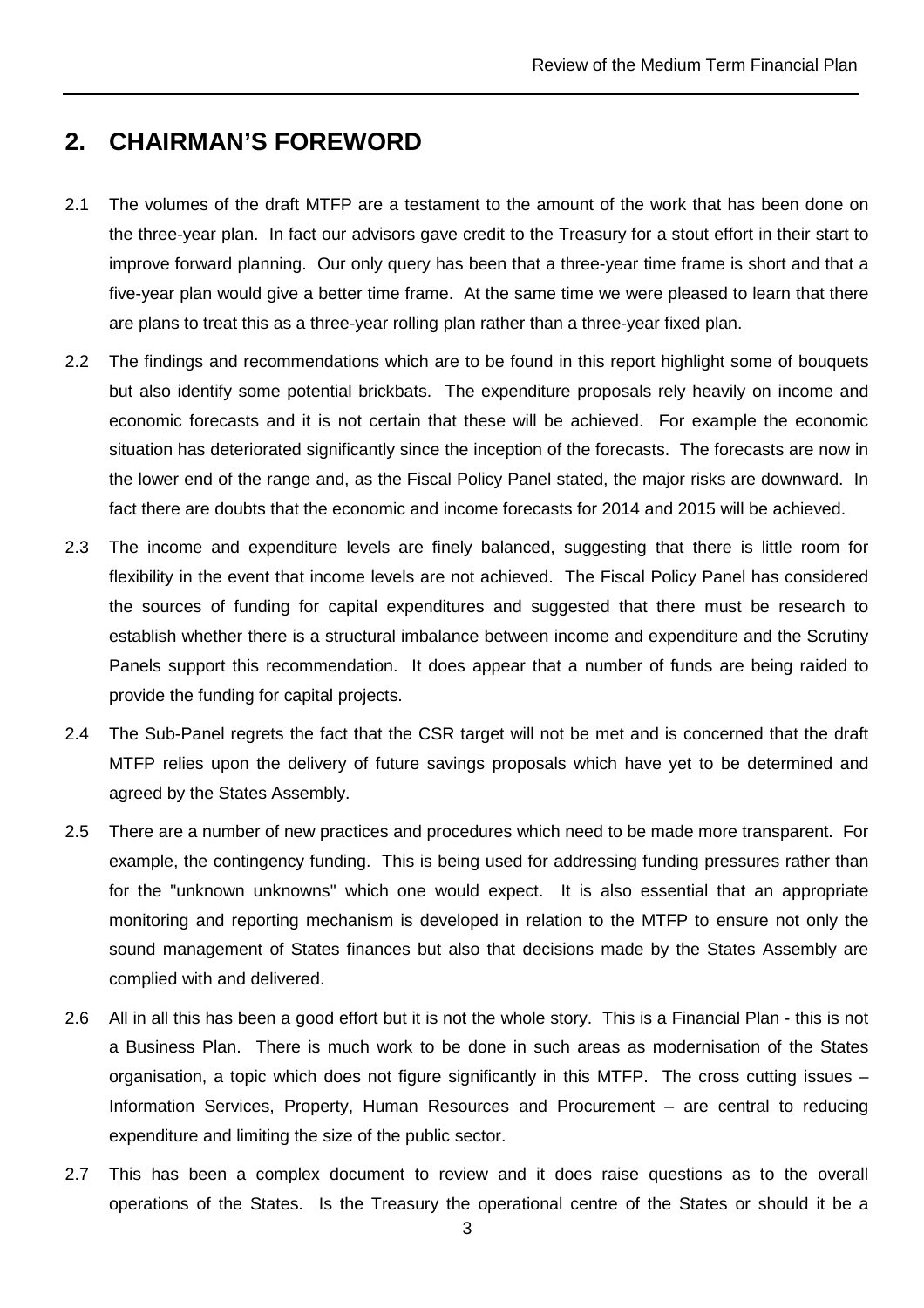service centre supporting the operations of the organisation? Is the Treasury assuming operational control or is it undertaking the policies of the executive?

- 2.8 In the private sector, the finance department is generally a service department enabling the operations of the organisation to take place. Whilst the finance department is undeniably important, it is there to serve and not to dictate the activities of the firm. In the private sector, allocation of resources and priorities of use are dictated by the executive not the Finance Director. As a result of the complexity of the MTFP, the States is starting to place the Treasury at the centre of activities rather than the Treasury enabling the various activities of the States. It is essential that the correct balance is retained.
- 2.9 This has been a combined effort of all the Scrutiny Panels and I must give credit and thanks to all the States Members who have participated through their membership of the Scrutiny Panels and the Chairmen's Committee. Our thanks are also due to our advisors and the staff in the Scrutiny Office who have laboured long and mightily.

Alegan.

Senator Sarah Ferguson Chairman – Corporate Services (MTFP) Sub-Panel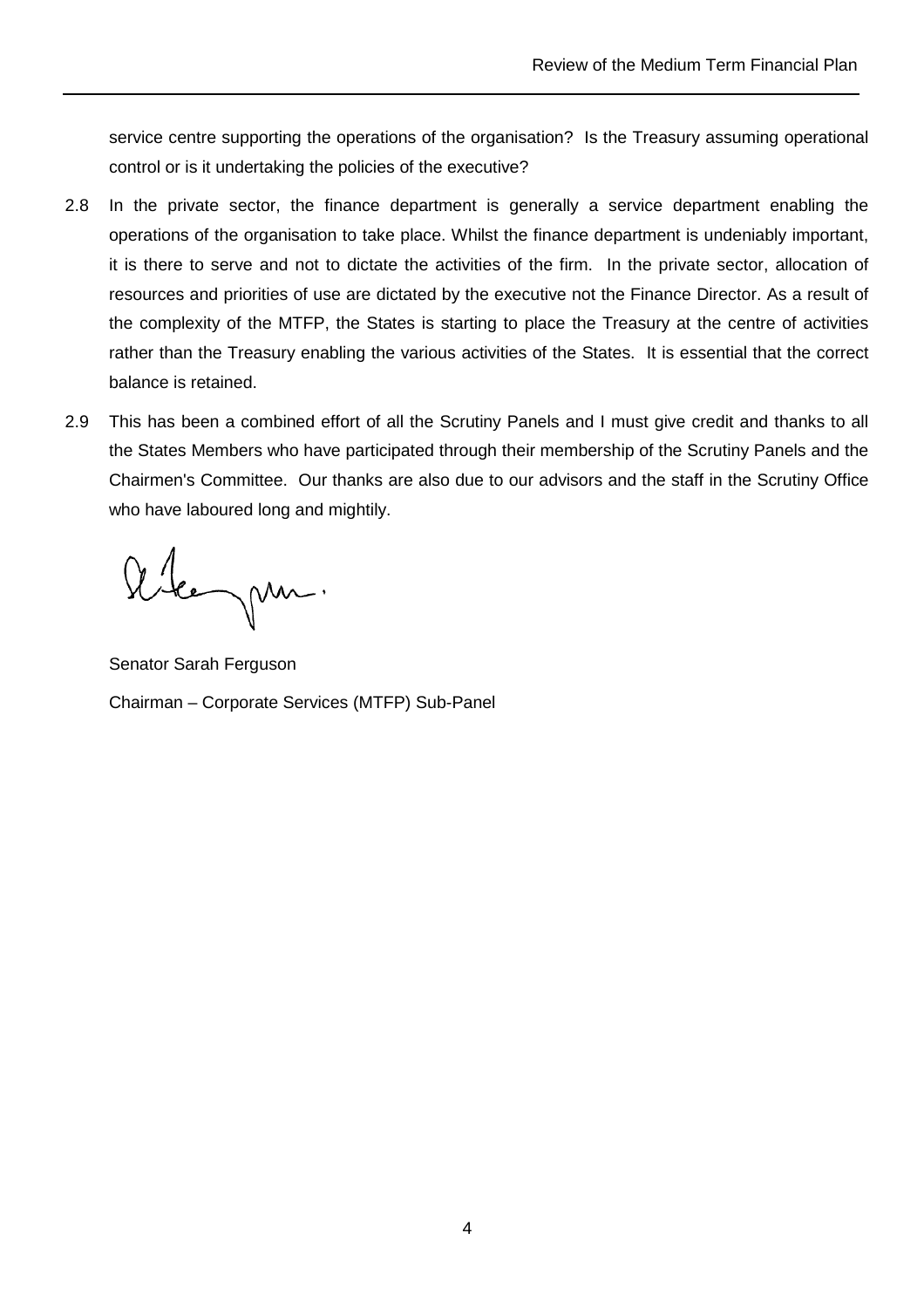## **3. KEY FINDINGS AND RECOMMENDATIONS**

#### **Key Findings**

- 1. Broadly speaking, the draft MTFP is to be commended for its primary objectives, its scope and the detailed workings which underpin it.
- 2. The MTFP should ideally last five years.
- 3. There is a consensus of opinion that future MTFPs should be established on a 'rolling' basis.
- 4. Some welcome improvements have been made to the modelling of income from Income Tax.
- 5. Expenditure proposals within the draft MTFP rely too heavily upon income and economic forecasts. There are doubts as to whether these forecasts will be realised, particularly in respect of 2014 and 2015. These doubts have been apparent for some time and yet the Minister for Treasury and Resources has decided not to amend the draft MTFP, despite downgraded forecasts for 2013.
- 6. Further work is required to demonstrate that the fiscal stimulus elements contained within the draft MTFP are timely, targeted and temporary.
- 7. Proposed States income and expenditure levels are finely balanced in the draft MTFP, suggesting that there is little room for flexibility in the event that intended income is not realised.
- 8. Carry forwards have previously been used to fund new and potentially ongoing revenue expenditure.
- 9. There is inconsistency in the application of policy on carry forwards and the reliance on carry forward funding suggests a lack of rigour in base budgeting for departmental expenditure.
- 10. There is insufficiently detailed information in respect of the capital programme meaning that the revenue consequences of individual projects may not be clearly understood.
- 11. Capital allocations proposed in the draft MTFP assume that the Housing Transformation Programme will be implemented, notwithstanding that the States Assembly has yet to approve the Programme. Approval of the draft MTFP could therefore provide the Assembly with little option but to pursue the Programme.
- 12. There is no growth allocation within the draft MTFP as envisaged in Article 8 of the Public Finances Law, contrary to what the States Assembly expected when it moved to longer-term financial planning.
- 13. The role of the States Assembly in setting overall spending limits has been diminished, contrary to the provisions and spirit of the Public Finances (Jersey) Law 2005.
- 14. 'Growth' funding has been provided for services that were already being delivered.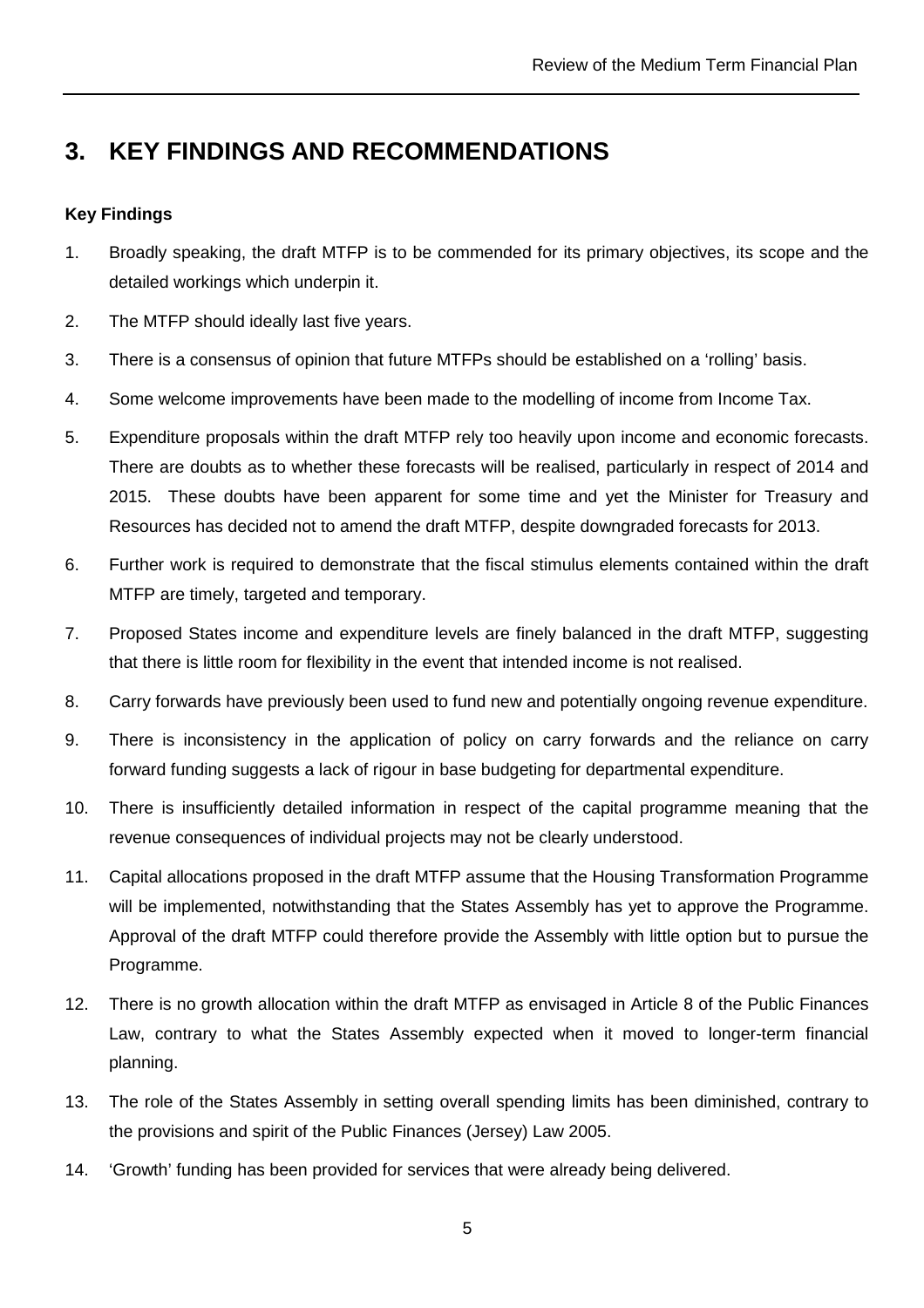- 15. There will be less contingency available during the lifetime of the draft MTFP than was initially envisaged.
- 16. Contingency funding has been used for 'growth' bids and as a means to balance the budget.
- 17. The draft MTFP proposes the use of contingency funding for matters which are known funding pressures, rather than being left to address unforeseen items. This is contrary to what the States Assembly was advised when it agreed to move to longer-term financial planning.
- 18. There is a concern that insufficient contingencies will remain, particularly for the latter part of the MTFP in 2014 and 2015.
- 19. No transfers between the Consolidated Fund and the Strategic Reserve are proposed in the draft MTFP although consideration is due to be given to the policy underlying use of the Reserve.
- 20. No transfers between the Consolidated Fund and the Stabilisation Fund are proposed in the draft MTFP.
- 21. The draft MTFP relies upon the delivery of considerable funding from policy options that remain to be discussed and agreed by the States Assembly, for example use of the Health Insurance Fund and income through the management of Guernsey's waste. Until such time as those decisions are taken, the policy proposals contained in the draft MTFP can only be viewed as provisional and resulting income as uncertain. Furthermore, the hands of the Assembly could be tied through adoption of the draft MTFP.
- 22. The original target of delivering savings of £65 million through the CSR will not be met. Shortfalls may arise in relation to Terms and Conditions and Procurement. Furthermore, it is currently uncertain whether further savings proposals included in the draft MTFP will be realised. A concern therefore arises as to whether the States has truly developed a value-for-money culture.
- 23. It is vital that an appropriate reporting and monitoring mechanism is developed in relation to the MTFP to ensure not only the sound management of States finances but also the delivery of decisions made by the States Assembly. Further work in these areas is required.

#### **Recommendations**

- 1. The Minister for Treasury and Resources should examine and report to the States Assembly by July 2013 on the implications of extending the period of future MTFPs to five years in duration.
- 2. The Minister for Treasury and Resources should report to the States by July 2013 on the implications of establishing future MTFPs on a 'rolling' basis.
- 3. The Minister for Treasury and Resources should report to the States Assembly at a minimum of sixmonthly intervals on the implications for the MTFP of updated economic and income forecasts.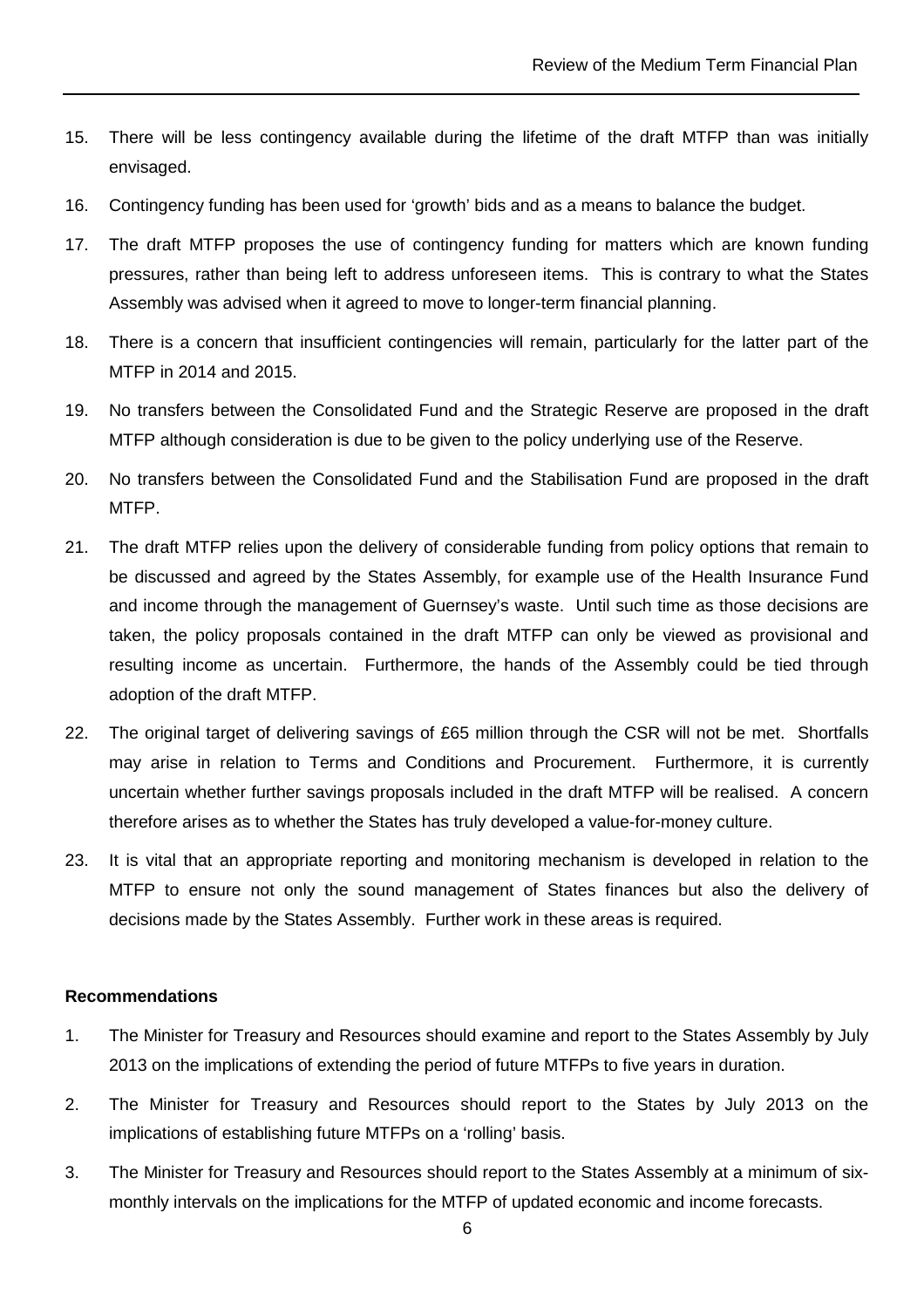- 4. The Minister for Treasury and Resources should report back to the States Assembly within three months with confirmation that elements of fiscal stimulus proposed in the draft MTFP are timely, targeted and temporary.
- 5. The Minister for Treasury and Resources should review the use of carry forwards to ensure that, in future, they are used consistently and to reduce their use on new and potentially ongoing expenditure.
- 6. The Annual Budgets for 2013, 2014 and 2015 should provide sufficient detail on individual capital projects, including the revenue consequences of those projects.
- 7. The States Assembly should in future be provided the opportunity to discuss growth allocations at the time of the Annual Budget, as envisaged in the Public Finances Law.
- 8. The Minister for Treasury and Resources should review the policy for the application of contingency and should report back to the States Assembly on the matter.
- 9. The Minister for Treasury and Resources should ensure that amendments to the policy underlying use of the Strategic Reserve are brought to the States Assembly for approval.
- 10. The Minister for Treasury and Resources should review the policy underlying transfers to and from the Stabilisation Fund.
- 11. The Minister for Treasury and Resources should review and report back to the States Assembly on the monitoring and reporting mechanism that will be used in respect of the MTFP.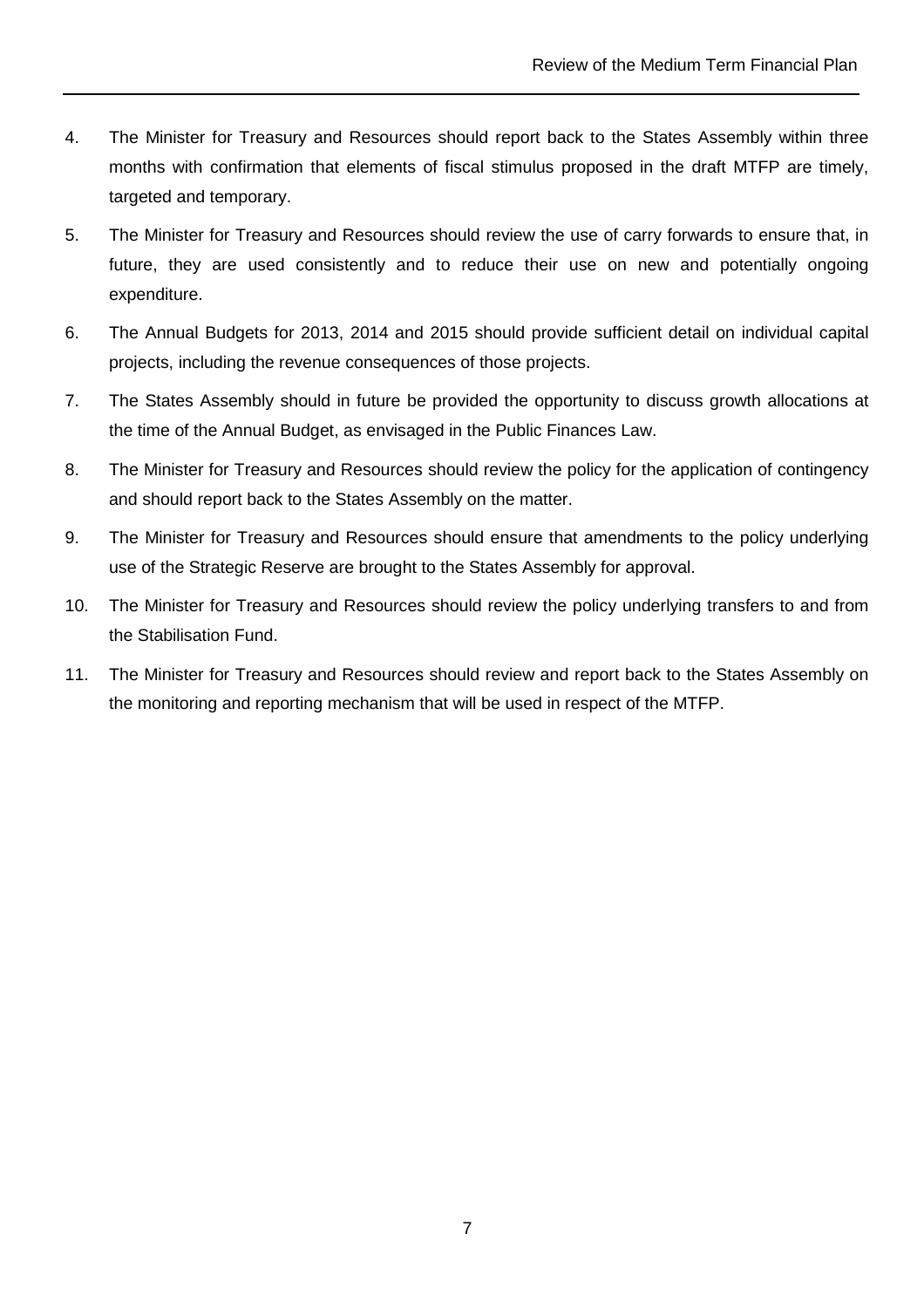## **4. INTRODUCTION**

- 4.1 In November 2012, the States Assembly will debate a draft Medium Term Financial Plan (MTFP) for the first time. This will represent a significant development in the management of public finances. Previously debates about spending took place on an annual basis; the MTFP, once approved, will set spending limits for three years and it is designed to provide Departments with greater certainty and increased flexibility in the management of their budgets.
- 4.2 One of the primary purposes of the States Assembly is to consider and agree expenditure limits. It is therefore vital that expenditure proposals brought forward by the Council of Ministers are subjected to review and challenge. To that end, the Scrutiny Review of the draft MTFP has involved an unprecedented level of co-ordination amongst the five Scrutiny Panels.
- 4.3 Each Panel has undertaken work on the review and considered the draft MTFP as it relates to Ministers individually. This has led to the production of a report in respect of each Executive Department. Those reports have been published alongside this one.
- 4.4 The Corporate Services (MTFP) Sub-Panel was established to consider overarching matters that it was recognised would cut across the remit of individual Panels and to examine matters of corporate importance. The Sub-Panel contained a representative from each Panel so that it could draw upon the experience and knowledge of the Panels as they undertook their own work. This report represents the culmination of the Sub-Panel's work.
- 4.5 We appointed two advisors to assist us. Mr Stuart Fair of the Chartered Institute of Public Finance and Accounting (CIPFA) was engaged to advise us on the mechanics of the draft MTFP and how it had been constructed. Professor Michael Oliver of MJO Consulting, on the other hand, has advised us on the economic circumstances and forecasts which underpin the draft MTFP. Both produced reports which have been appended to ours.
- 4.6 This report begins with a consideration of the background to the draft MTFP: why it was introduced, what conceptually speaking it should look like and whether the current draft MTFP broadly matches that concept. It will then move on to an examination of the economic and income forecasts which underpin the draft MTFP and the spending proposals of the Council of Ministers. Subsequently, it will explore the spending proposals themselves, including departmental spending limits, capital allocations, growth expenditure, contingencies and savings initiatives. Finally, brief consideration shall be given to the monitoring and reporting mechanisms which will be put in place once the MTFP has been approved by the States.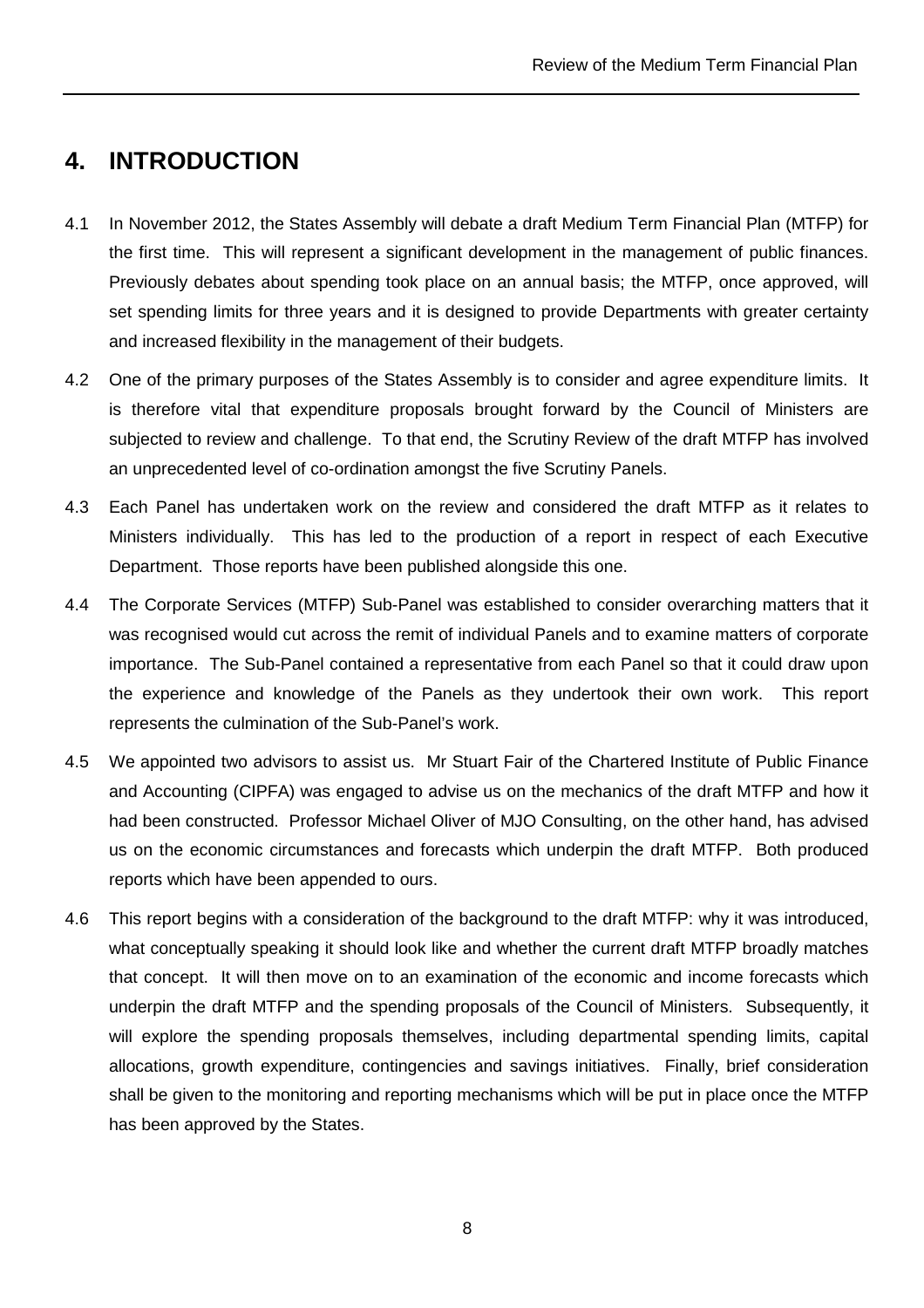## **5. THE MTFP AS A CONCEPT**

5.1 In this chapter we shall explore whether the draft MTFP broadly matches expectations of what it should include. To that end, we shall look at how it compares to what the States Assembly might have expected and, secondly, at how the draft MTFP compares to what one might find elsewhere.

#### **The MTFP in Jersey**

- 5.2 Prior to the development of the MTFP, overall spending limits were agreed on an annual basis through the adoption by the States Assembly of the Annual Business Plan (ABP) on a proposition of the Council of Ministers. Later in the same year, the Annual Budget was debated in which the States would agree the means by which income would be raised (to pay for the expenditure agreed in the ABP).
- 5.3 For some time prior to 2011, it had been acknowledged that this approach was problematic: it discouraged long-term thinking and planning and it did not provide Departments with the most appropriate framework in which to manage their finances. In the 2010 ABP, the Council of Ministers therefore undertook to develop a three-year business planning process.<sup>1</sup>
- 5.4 This led to the lodging in June 2011 of Draft Public Finances (Amendment No.3) (Jersey) Law 201-(P.97/2012). The Public Finances (Jersey) Law 2005 set out the business planning and budgeting process and it needed to be changed in order for a medium term financial plan to be introduced.
- 5.5 During consultation undertaken by the Council of Ministers in the run-up to the debate on P.97/2011, the following rationale was provided for wanting to change from an annual business planning process to a longer term one:
	- "The new arrangements encourage medium term planning and prepare the ground for longer term planning;
	- We are going to set challenging spending limits and will trust Departments to work effectively within them;
	- There will be greater flexibility for departments to plan ahead and deliver changes;
	- These new arrangements will deliver improved value for money from States spending; and
	- $\bullet$  We can also give the public more certainty over tax and spending."<sup>2</sup>

<sup>1</sup> 2010 Annual Business Plan, page 6

<sup>2</sup> Presentation to States Members, 13th June 2011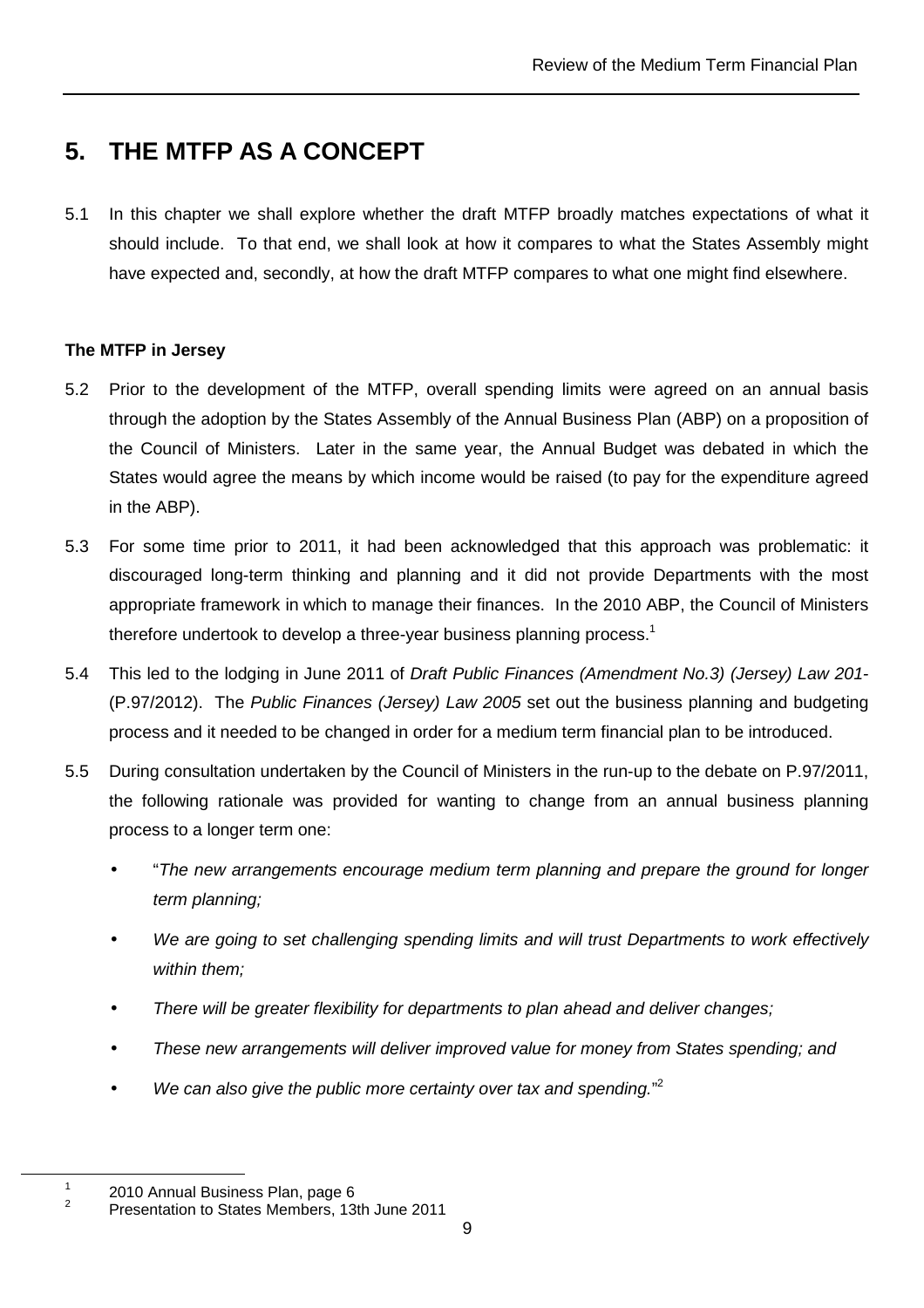- 5.6 P.97/2011 extrapolated on the rationale for change, stating that one of the objectives of moving to a new business planning process was "to provide greater control of States spending, certainty for departments over a period of time, but to retain sufficient flexibility to manage emerging pressures and changes in priorities within overall spending limits."<sup>3</sup>
- 5.7 The proposition was adopted by the Assembly in July 2011 (albeit not unanimously) and, as a consequence, the Public Finances (Jersey) Law 2005 was amended. All references to the ABP were replaced by new provisions for the MTFP. The MTFP lasts from the second complete financial year of a States Assembly (in this case 2013) to the first financial year of the subsequent Assembly (in this case 2015). It therefore follows the duration of the electoral cycle. When that cycle moves to four years, in accordance with previous decisions of the States, the MTFP will have a four-year term.
- 5.8 Following the adoption of P.97/2011, the Public Finances Law sets out what the MTFP should contain and how it should operate. Article 8(2) of the Law is particularly pertinent in that regard and states that a draft MTFP must seek States approval for the following matters:
	- 1. An intended total of States income for each year of the MTFP;
	- 2. A total of net States expenditure for each year of the MTFP;
	- 3. A net revenue head of expenditure for each States-funded body (i.e. Department) for each year of the MTFP;
	- 4. An amount to be allocated to contingency expenditure for each year of the MTFP;
	- 5. A total amount that may be allocated to capital heads of expenditure for each year of the MTFP (the amount being net of proposed capital receipts);
	- 6. A maximum amount that may be appropriated to growth expenditure for each year of the MTFP;
	- 7. Total estimated income, total estimated expenditure and the total cost of capital projects for each States trading operation for each year of the MTFP; and
	- 8. Any intended transfers between the Consolidated Fund and the Strategic Reserve; Stabilisation Fund; Currency Fund; or other special fund.<sup>4</sup>
- 5.9 We have reproduced the proposition in an appendix to this report. That is what the States is essentially asked to debate and approve; much of the draft MTFP (the report and Annex) is therefore intended to provide context and explanation to the raw figures which the States will debate as part of the proposition.

<sup>3</sup> Draft Public Finances (Amendment No.3) (Jersey) Law 201- (P.97/2011), page 4 4

Public Finances (Jersey) Law 2005, Article 8(2)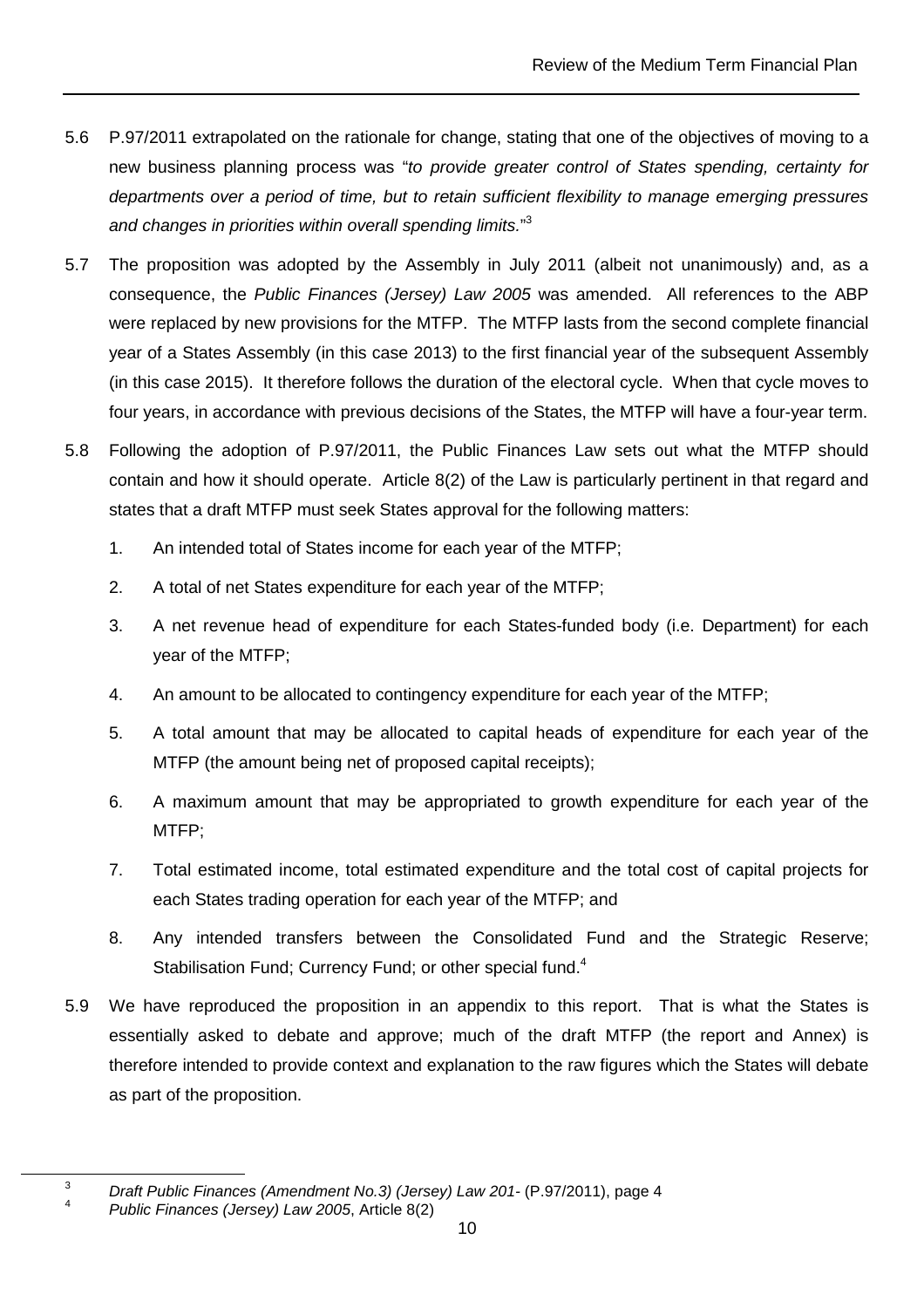- 5.10 Comparing that proposition with the Law, the draft MTFP can be seen to propose the majority of the elements described in Article 8(2). There are, however, no paragraphs in the proposition relating to growth expenditure or to transfers between the Consolidated Fund and other funds such as the Strategic Reserve or Stabilisation Fund. We shall return to those matters in due course.
- 5.11 The Public Finances Law provides far more detail regarding the operation of the MTFP and the management of public finances in general than we can cover here. For instance, the Law explains how the MTFP can be amended once it has been approved by the States and it provides more detail on the application of growth and contingency funding. Another important provision is that a draft MTFP cannot be lodged for debate by the Council of Ministers if "it shows a deficit in the Consolidated Fund at the end of any financial year to which the plan relates."<sup>5</sup>
- 5.12 The replacement of the ABP with the MTFP did not see the suppression of the Annual Budget. Notwithstanding that spending limits will be set on a three-year (eventually four-year) term, the Assembly will continue to make decisions regarding taxation and income on an annual basis. However, under the new system, whilst the States approves totals of growth expenditure and capital allocations in the MTFP, it is in the Annual Budget that the Assembly is asked to approve how those allocations are applied to individual projects.<sup>6</sup>
- 5.13 The last ABP approved by the States was for 2012. The 2012 ABP and its immediate predecessor foreshadowed the MTFP in their provisions. For example, the 2012 ABP included provisions for both growth and contingency expenditure. Some of the concepts which underpin the draft MTFP are therefore not entirely new developments.

#### **The MTFP as a Concept**

- 5.14 The MTFP is new to Jersey but it is not a new concept: as our advisors show, 'medium term financial strategies' have existed in other jurisdictions for at least thirty years and they are developed and used by local authorities in the United Kingdom.
- 5.15 The report from CIPFA provides an assessment of the draft MTFP against CIPFA's model for such plans. At a broad level, it is for the most part encouraging to read CIPFA's assessment of the draft MTFP. Their report raises some specific matters to which we will return in due course. However, broadly speaking, in answer to the question of 'Does Jersey's draft MTFP look like an MTFP?', CIPFA's assessment suggests that it does and that the draft contains positive elements. In that regard, our advisor has stated that the draft MTFP has some high-level strengths:
	- "Comprehensive coverage key components of a MTFP are all present

<sup>5</sup> Public Finances (Jersey) Law 2005, Article 8(6)

<sup>6</sup> Ibid, Article 10(3)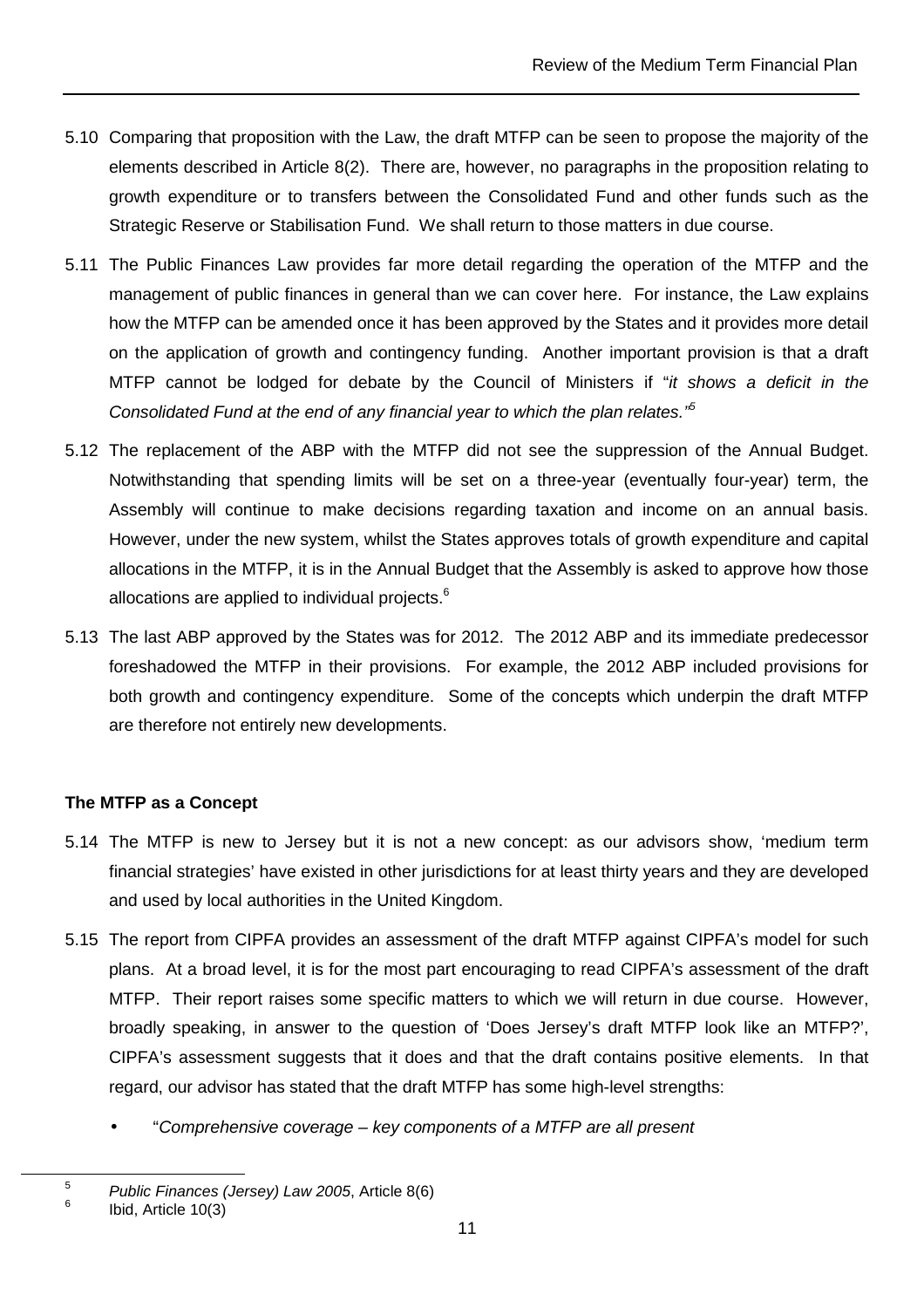- Defined linkage of States of Jersey Annual Business Plans to the MTFP
- MTFP analysis provides for horizon scanning  $-$  operational service demand / demographic changes etc
- Well presented
- Detailed workings in most areas within scope
- Well explained transparent approach
- Comparative Positioning stronger than most we [CIPFA] have seen within the UK."<sup>7</sup>
- 5.18 CIPFA subsequently states that "in terms of the primary objective, scope and detailed workings of the MTFP, the States of Jersey would certainly be regarded as a good example to follow."<sup>8</sup>
- 5.19 Notwithstanding these strengths, CIPFA raises the question of whether the draft MTFP is sufficiently long-term in its scope. In that regard, our advisor has stated:

"The States of Jersey's Medium Term Financial Plan 2013-2015 covers a fixed three year period. It would be our view that a three year period is considered to be at the lowest level of what could be considered to be Medium Term. Indeed, it would be our view that a five year planning horizon would provide a stronger foundation for medium term planning."<sup>9</sup>

Our other advisor, MJO Consulting, has also recommended that the MTFP should be five years in scope.<sup>10</sup>

5.20 This was a matter we put to the Minister for Treasury and Resources and we were advised that:

"The Treasury would love to have a five-year plan but we certainly have a three-year political cycle and some people would suggest that it would be inappropriate if we were to be casting a plan now out to 2017. When we have an election in 2014 the new Assembly is going to say: 'Those guys before have already set our plan so we have got no ability to change.'."<sup>11</sup>

5.21 As we have already described, in accordance with the Public Finances Law the term of the MTFP automatically follows the electoral cycle and future MTFPs will therefore set spending limits for four years. However, the Law also provides for the term of the MTFP to be decoupled from the electoral cycle. Article 7(5) of the Law allows the States to amend the duration of the MTFP and this could in theory allow for the introduction of a five-year MTFP, even if the electoral cycle remained at four years.

<sup>7</sup> Report from CIPFA, page 5

<sup>8</sup> Ibid, page 7 9

 $\frac{9}{10}$  Ibid, page 13

<sup>&</sup>lt;sup>10</sup> Report from MJO Consulting, page 3

<sup>11</sup> Minister for Treasury and Resources, Transcript of Public Hearing, 17th September 2012, page 21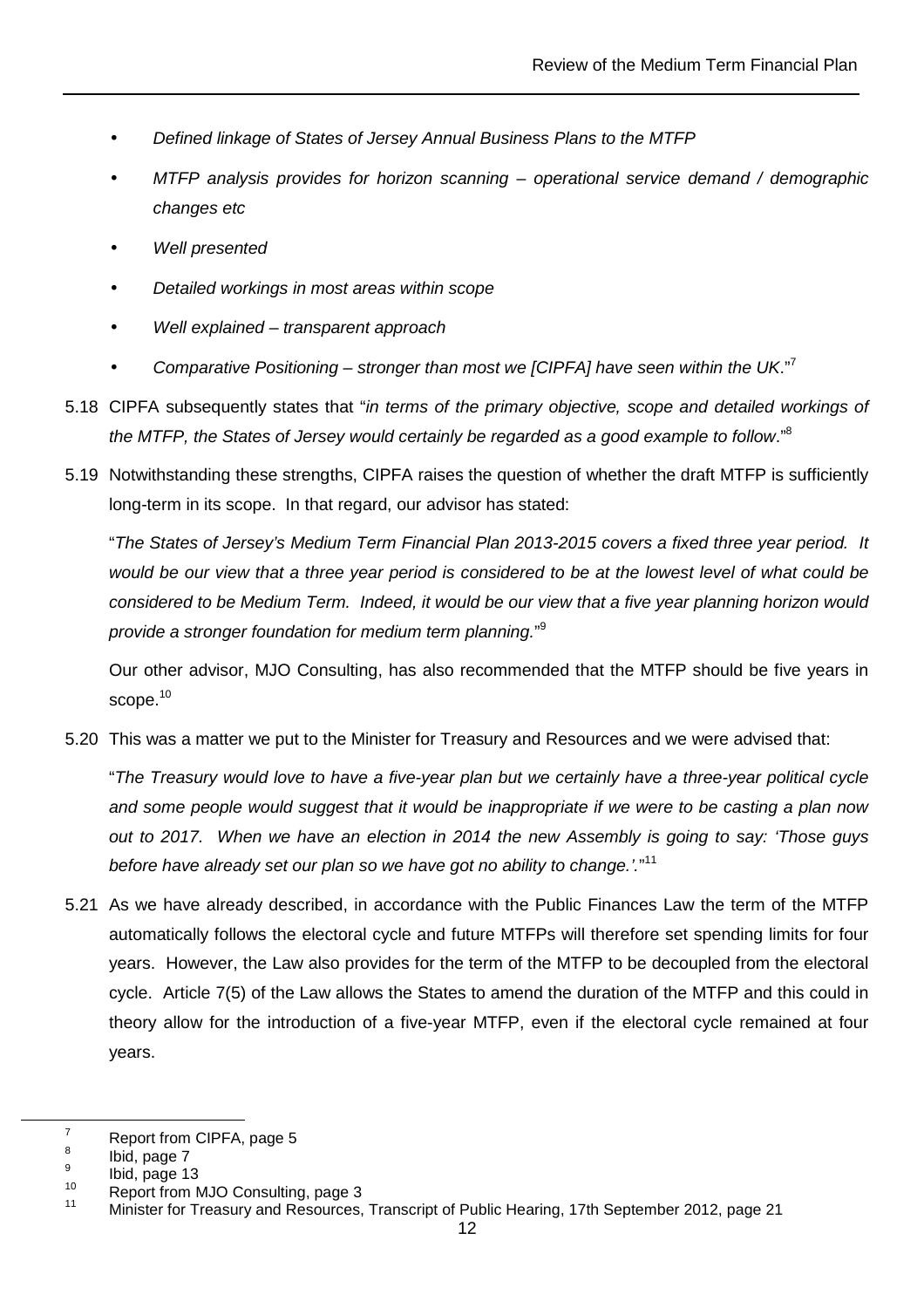5.22 The States could therefore choose to break the automatic link between the MTFP and the electoral cycle. The reason given for not doing this is the argument that one States Assembly should not unduly tie the hands of its successor. The question is ultimately a political one of whether the MTFP should be left as a three-year, or four-year, plan; or whether the focus should be on effective longterm planning (rather than political considerations) and attempts therefore made to increase the term of the MTFP.

#### **KEY FINDING**

- **5.23 Broadly speaking, the draft MTFP is to be commended for its primary objectives, its scope and the detailed workings which underpin it.**
- **5.24 The MTFP should ideally last five years.**

#### **RECOMMENDATION**

- **5.25 The Minister for Treasury and Resources should examine and report to the States Assembly by July 2013 on the implications of extending the period of future MTFPs to five years in duration.**
- 5.26 CIPFA also advised us that they would advocate a "rolling approach" to the MTFP, as some initiatives and programmes would go beyond the three-year timeframe it covered.<sup>12</sup> CIPFA has therefore recommended to us that the MTFP should be fully 'rolling' and subject to continuous revision and change.<sup>13</sup> MJO Consulting has made a similar recommendation.<sup>14</sup>
- 5.27 We understand the implications of CIPFA's advice to be that having a fixed-term envelope for the MTFP (rather than a rolling format) could in fact discourage medium- and long-term planning. In other words, there is a risk that by adopting the MTFP system, the States could simply replace the 'short-term-ism' for which it has been criticised in the past with 'medium-term-ism' that will in due course lead to a repetition of the challenges and problems which a short-term approach has caused.
- 5.28 For example, one of the priorities of the current Strategic Plan is the reform of Health and Social Services and this is reflected in proposed allocations to the Department in the draft MTFP. However, that reform is due to last longer than the scope of the current draft MTFP: Health and Social Services: A New Way Forward (P.82/2012) requests the States to "approve the redesign of health and social care services in Jersey by 2021."<sup>15</sup> This will require sustainable funding beyond

 $12$  Report from CIPFA, page 15

 $\frac{13}{14}$  Ibid, page 27

Report from MJO Consulting, page 3 15

Health and Social Services: A New Way Forward (P.82/2012), page 2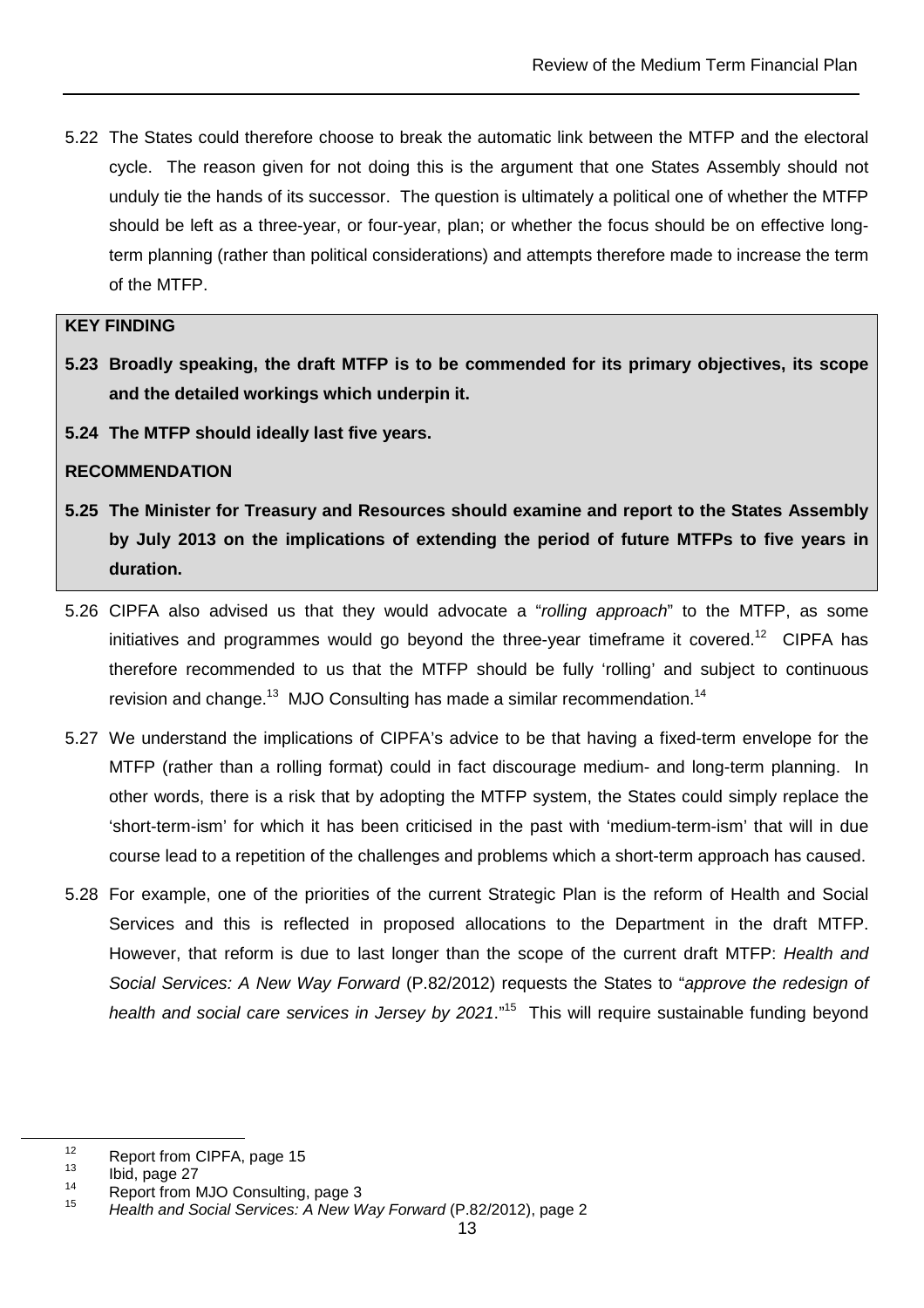2015, which has not yet been identified. For instance, funding will be required for essential infrastructure and Information Technology but it is not clear how this will be provided.<sup>16</sup>

- 5.29 With a draft MTFP in which an inflexible envelope is established, there is a risk that such future funding requirements are not addressed during the period of the plan to the extent that insufficient attention is paid to them and the need to consider them when drafting and debating a subsequent MTFP comes as a shock. With a rolling MTFP, however, that risk is mitigated and would mean that future requirements are highlighted and remain apparent. There would consequently be less chance of those requirements being forgotten and the required funding being diverted elsewhere.
- 5.30 The Minister for Treasury and Resources was keen on the idea of a 'rolling' MTFP and advised us that:

"[...] The Treasurer has already initiated a process whereby we will be drafting a rolling plan but it will not be approved until the new Assembly sits. The Treasurer has done some really quite fantastic work about a 25-year long-term plan. We have got a three-phased approach for health. We have now looked forward, we are now shining the light in what our public finances, our service pressures need to be right through the rest of this decade."<sup>17</sup>

The Treasurer of the States subsequently confirmed that work was already underway on developing a ten-year revenue plan.<sup>18</sup> Attempts are therefore being made to implement a 'rolling' MTFP system. It is not clear, however, what amendments that work may require to the Law.

#### **KEY FINDING**

 $\overline{a}$ 

**5.31 There is a consensus of opinion that future MTFPs should be established on a 'rolling' basis.** 

#### **RECOMMENDATION**

**5.32 The Minister for Treasury and Resources should report to the States by July 2013 on the implications of establishing future MTFPs on a 'rolling' basis.** 

<sup>&</sup>lt;sup>16</sup> Report from the Health, Social Security and Housing Scrutiny Panel on the Department of Health and Social Services, page 1

<sup>17</sup> Minister for Treasury and Resources, Transcript, page 21

Treasurer of the States, Transcript of Public Hearing, 17th September 2012 page 22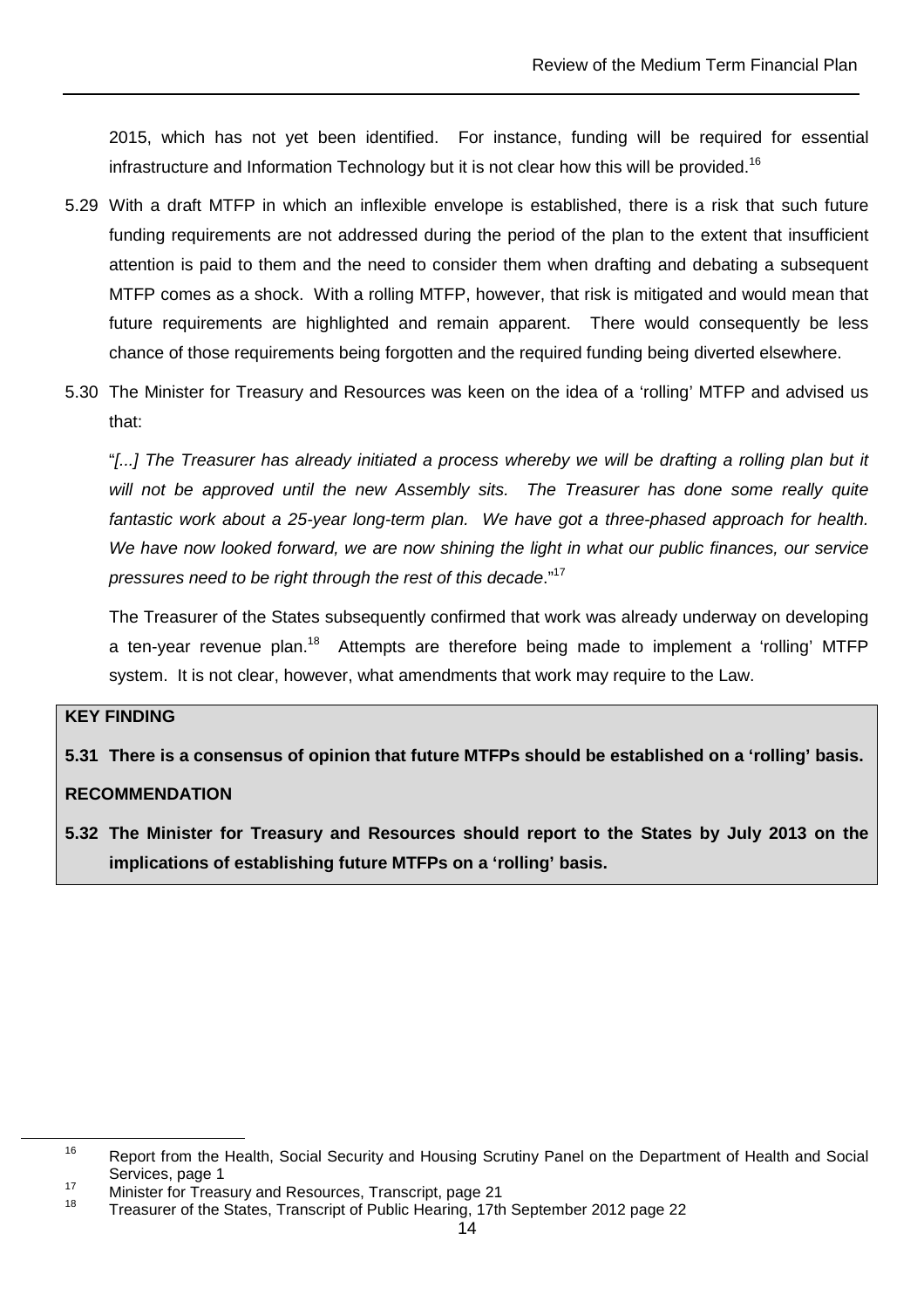## **6. THE FINANCIAL FORECASTS**

- 6.1 Since the draft MTFP was lodged in July 2012, significant concern has been raised over the financial forecasts on which the draft MTFP has been based. Following the draft MTFP's publication, the Council of Ministers was criticised by bodies such as the Chamber of Commerce for being overly 'optimistic' in its forecasts and assumptions whilst individual States Members have also questioned the Minister for Treasury and Resources on this subject. The concern is that the Council's spending plans rely too heavily upon the realisation of income which, if the economic and income forecasts were downgraded, would not be achieved.
- 6.2 In terms of the economic and income forecasts, much reliance seems to have been placed on the report of the Fiscal Policy Panel (FPP) which was published on 1st October 2012. Prior to the publication of the FPP's report, we sought advice from MJO Consulting on the forecasts and assumptions on which the draft MTFP had been based.
- 6.3 Essentially, we sought to understand whether the Executive's forecasts were reliable and, if they were changed before the debate took place in the States, what impact that would have on the MTFP itself.
- 6.4 Article 8(2) of the Public Finances Law requires the Council of Ministers to seek States approval of an intended total of States income for each year of the draft MTFP. The Council is therefore required to forecast the level of income it anticipates will be generated.
- 6.5 In the draft MTFP, anticipated States income is described by the various sources from which it is received: Income Tax; the Goods and Services Tax (GST); Impôts Duty; Stamp Duty; the Island Rate; and 'Other Income'. Intended totals are provided for each source. As a whole, the draft MTFP forecasts that income in 2012 will amount to £625 million and that the income will rise to £647 million in 2013; £674 million in 2014; and £711 million in 2015.<sup>19</sup>
- 6.6 The Executive uses models to determine the forecasts and it relies upon the work of the Economics Unit. We were advised that much work had been undertaken on the models in order to establish more accurate and reliable forecasts, particularly in relation to Income Tax returns. The appendices to the draft MTFP explain the manner in which the models operate and show the level of detailed work which has gone into improving the models. Both our expert advisors were complimentary of the improvements that had been made. MJO Consulting writes of the "excellent work done by the Economics Unit in improving its income forecasting process in conjunction with the Forecasting Group."<sup>20</sup> CIPFA, meanwhile, has advised us of its conclusion that "elements of income modelling

<sup>&</sup>lt;sup>19</sup> Draft Medium Term Financial Plan, page 144

Report from MJO Consulting, page 35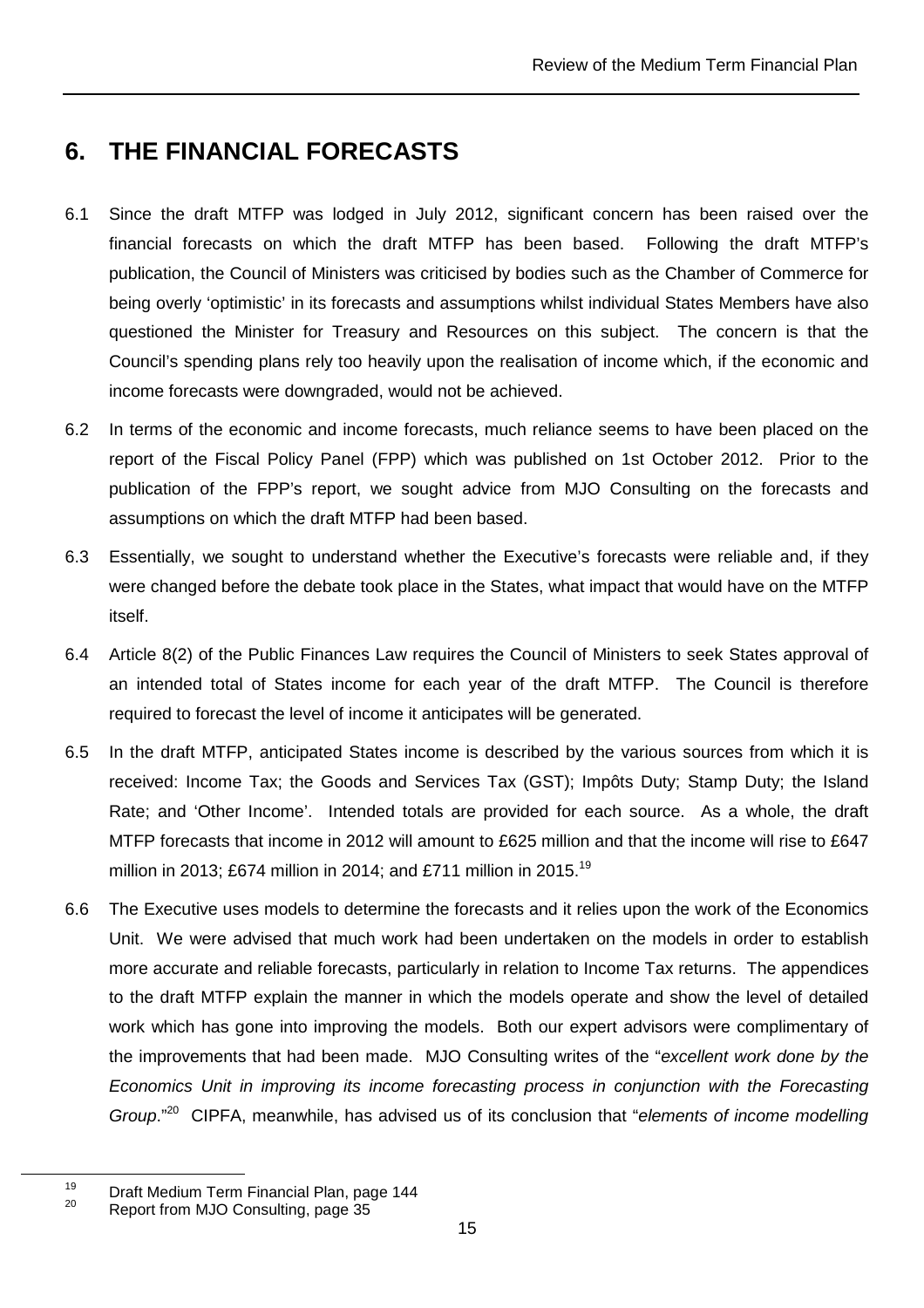were extremely comprehensive particularly the calculation of impacts of allowances and expect drag from previous political decisions on Tax."<sup>21</sup>

#### **KEY FINDING**

#### **6.7 Some welcome improvements have been made to the modelling of income from Income Tax.**

- 6.8 Forecasts are described as a range (to allow for sensitivities) from a low point to a high point. It is the midpoint, however, which is used in the draft MTFP to indicate intended income (and against which proposed expenditure is offset to determine the balance of the Consolidated Fund at the end of each year of the MTFP). For example, for 2013 the Income Tax forecast shows a range from £425 million to £470 million. However, it is the mid-point of £450 million which is used in the relevant tables.<sup>22</sup>
- 6.9 The models used to forecast income rely upon a number of economic assumptions. Those assumptions are made for Real GVA; RPI; Employment; Average Earnings; and Interest Rates. For the draft MTFP, those assumptions were as follows:

|                           | 2013 | 2014 | 2015      |
|---------------------------|------|------|-----------|
| <b>Real GVA</b>           | 2.0  | 2.5  | 2.5       |
| <b>RPI</b>                | 3.0  | 3.1  | 3.5       |
| <b>Employment</b>         | 1.0  | 1.0  | 0.5       |
| <b>Average Earnings</b>   | 3.8  | 4.1  | 4.8       |
| <b>Interest Rates (%)</b> | 0.6  | 0.9  | 1.4<br>23 |

- 6.10 These assumptions were made in March 2012, however, ahead of the draft MTFP's publication in July 2012. Following its publication, there were a number of developments which suggested that some of the assumptions would need to be downgraded (and, as a result, that income forecasts would also need to be downgraded). These were highlighted by MJO Consulting in its report to us.
- 6.11 In August 2012, the Statistics Unit published the *Index of Average Earnings* for June 2012 which suggested that the assumption for average earnings in the draft MTFP was slightly optimistic as there had been sluggish growth in earnings to June 2012. Furthermore, material published by the Economics Unit suggested that the local economy was continuing to weaken. In its report, MJO Consulting has highlighted the downgrading in assumptions relating to Real GVA and Average

<sup>&</sup>lt;sup>21</sup> Report from CIPFA, page 17<br><sup>22</sup> Preft Medium Term Financial

<sup>&</sup>lt;sup>22</sup> Draft Medium Term Financial Plan, page 44<br><sup>23</sup> Draft Medium Term Financial Plan, page 46

Draft Medium Term Financial Plan, page 164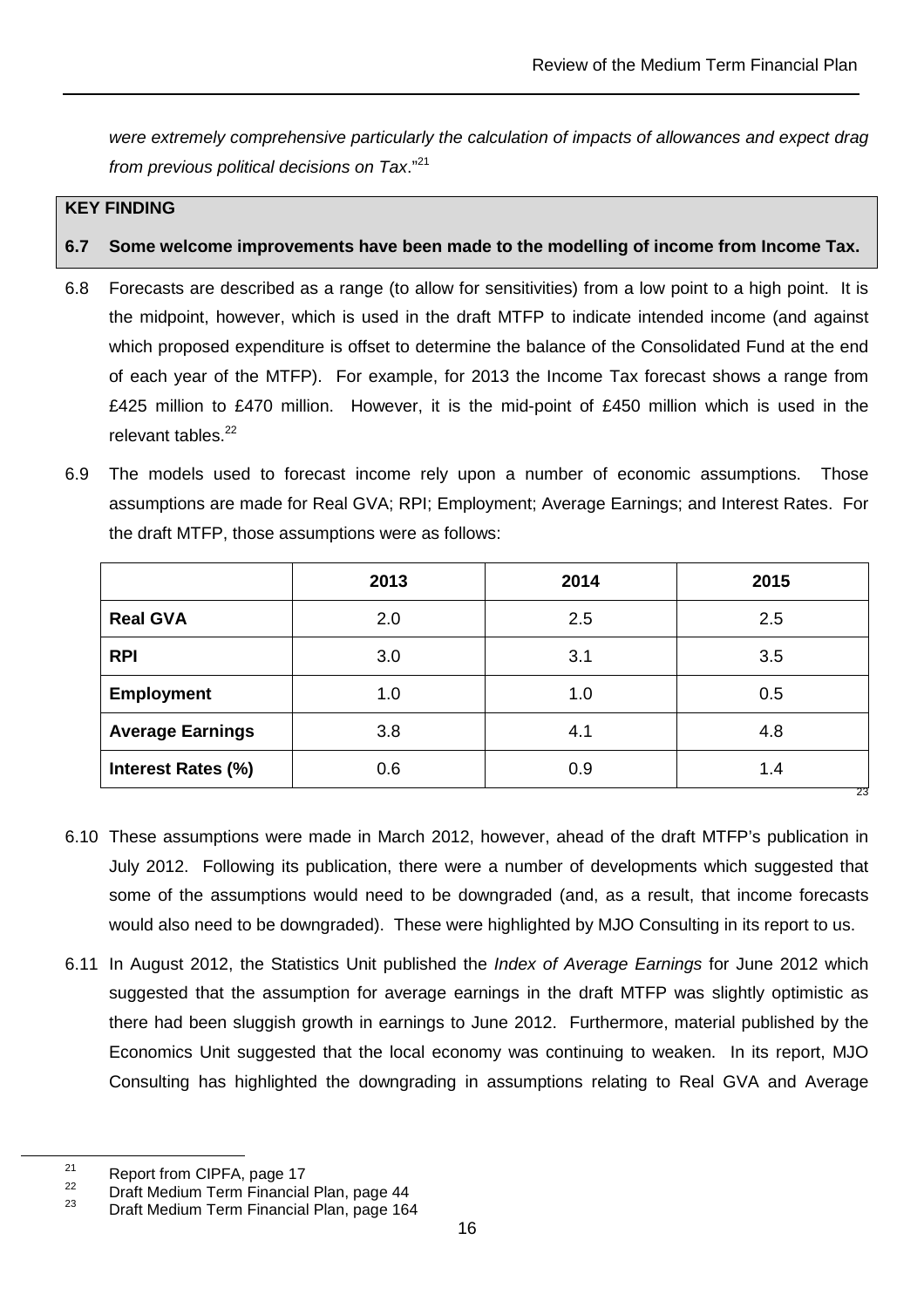Earnings suggested by these publications. The anticipated downgrading in Real GVA was acknowledged by the Minister for Treasury and Resources when he appeared before us.<sup>24</sup>

6.12 MJO Consulting's report explains the work that it has undertaken in calculating the impact of revised assumptions for Real GVA and Average Earnings for the income forecasts (in particular for Income Tax returns). This was done with the assistance of the Economics Unit. However, the assumptions and resulting forecasts are MJO Consulting's own. Those revised assumptions were as follows:

|                         | 2012 | 2013 | 2014 | 2015 |
|-------------------------|------|------|------|------|
| <b>Real GVA</b>         | 0.0  | 0.5  | 1.5  | 1.5  |
| <b>RPI</b>              | 3.8  | 3.0  | 3.1  | 3.5  |
| <b>Employment</b>       | 0.5  | 0.5  | 1.0  | 0.5  |
| <b>Average Earnings</b> | 1.5  | 1.5  | 1.75 | 2.5  |
| Interest Rates (%)      | 0.5  | 0.6  | 0.9  | 1.4  |

That work has led to the identification of two scenarios by MJO Consulting: 'Scrutiny 1' in which the above assumptions were fed into the forecast models; and 'Scrutiny 2' in which the same occurred but where it was assumed that exemption thresholds for Income Tax would rise in line with earnings rather than inflation. The implications of those two scenarios for Income Tax forecasts are shown in the table and graph below:

|                     | 2013  | 2014  | 2015  |
|---------------------|-------|-------|-------|
| <b>MTFP Upper</b>   | £470m | £495m | £525m |
| <b>MTFP Central</b> | £450m | £470m | £500m |
| <b>MTFP Lower</b>   | £425m | £450m | £475m |
| <b>Scrutiny 1</b>   | £440m | £450m | £465m |
| <b>Scrutiny 2</b>   | £440m | £455m | £475m |

<sup>&</sup>lt;sup>24</sup> Minister for Treasury and Resources, Transcript, page 3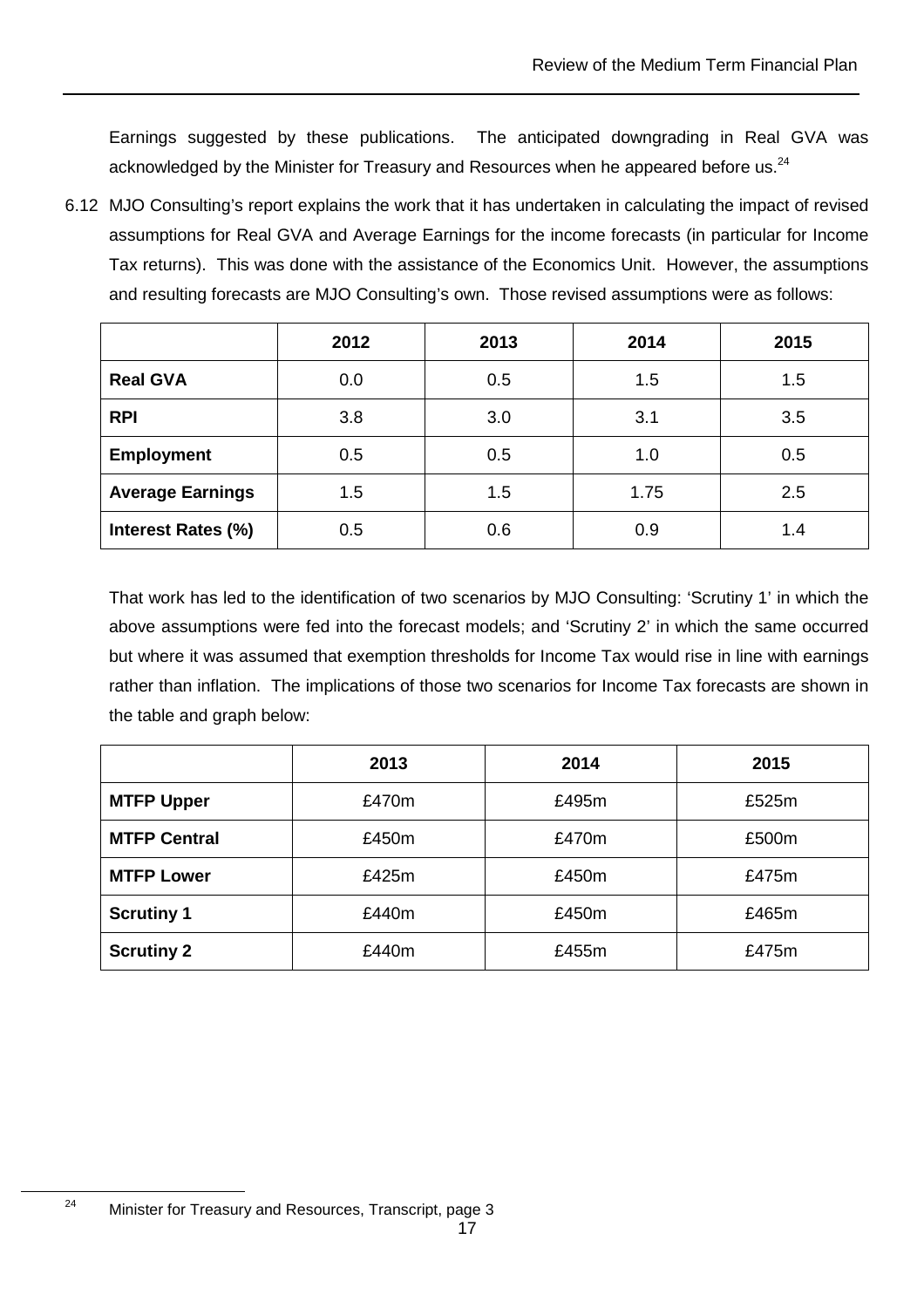

It is the figures arising from the MTFP Central scenario which are used to indicate intended States income in the draft MTFP.

6.13 As a result of this work, MJO Consulting has advised us of the following conclusion:

 "A reworking of the economic forecasts with new assumptions suggests the income will be less than the central forecast but within the range of the income forecasts in the MTFP." $^{26}$ 

6.14 That work therefore suggests that the forecasts, as they currently appear in the draft MTFP, should be downgraded. As we have stated, this was acknowledged by the Minister for Treasury and Resources although he also stated that he still saw the Council's figures as being prudent in that they reflected a central scenario and that:

"If the Jersey economy cannot be at least half a per cent better than that of the U.K. (United Kingdom) with their backblock of debt and other structural problems then I would be surprised." $^{27}$ 

6.15 On 1st October 2012, the FPP's report was published. The FPP considered current economic circumstances and examined the forecasts contained in the draft MTFP. We have noted particularly the following finding from its report:

"The short-term economic outlook has deteriorated which means that future income tax revenues may not grow as quickly as assumed in the MTFP. It is more likely now that income tax revenues will be in the lower part of the forecast range by 2015."<sup>28</sup>

The FPP has revised its own central forecast for GVA down to a range of -3% to 1% for 2012, with a similar performance in 2013 – and with risks to the downside. $^{29}$ 

<sup>&</sup>lt;sup>25</sup> Report from MJO Consulting, pages 27 to 28

 $\frac{26}{27}$  Ibid, page 2

Ibid, page 3 28

Jersey's Fiscal Policy Panel Annual Report – October 2012, page 4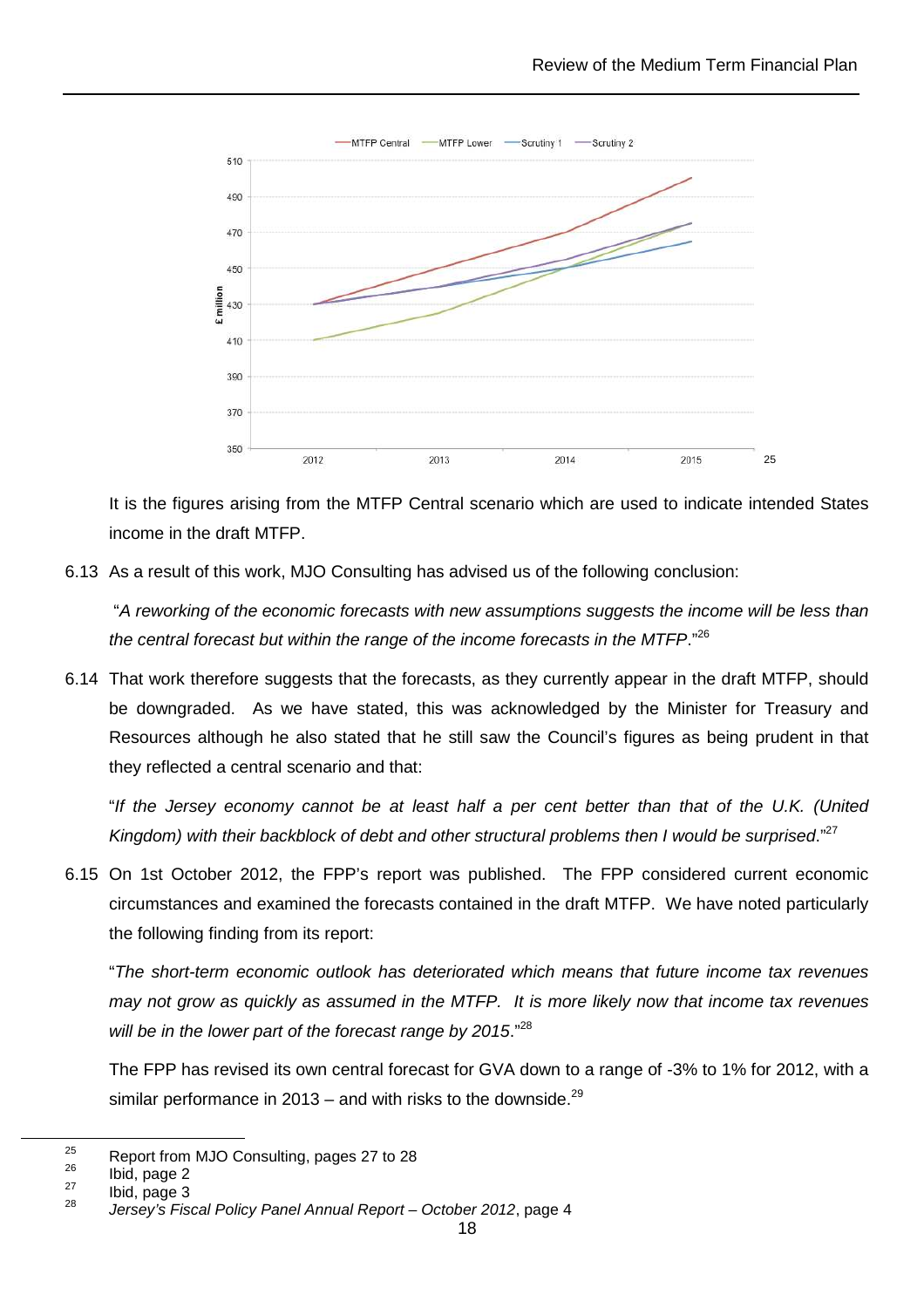6.16 We were advised by MJO Consulting that it would be beneficial for the draft MTFP to include both more up-to-date forecasts and other information that would assist the States' consideration, for instance a more detailed macroeconomic overview (domestic and international). $30$ 

#### **KEY FINDING**

**6.17 Expenditure proposals within the draft MTFP rely too heavily upon income and economic forecasts. There are doubts as to whether these forecasts will be realised, particularly in respect of 2014 and 2015. These doubts have been apparent for some time and yet the Minister for Treasury and Resources has decided not to amend the draft MTFP, despite downgraded forecasts for 2013.** 

#### **RECOMMENDATION**

- **6.18 The Minister for Treasury and Resources should report to the States Assembly at a minimum of six-monthly intervals on the implications for the MTFP of updated economic and income forecasts.**
- 6.19 As the Minister alluded to, and as our advisor highlighted, much was anticipated in respect of economic assumptions and income forecasts from the publication of the FPP's report. Indeed, it was apparent that the Minister was awaiting the FPP's report before taking a decision on whether amendments to the draft MTFP would be required. When asked (before the FPP's report was published) what impact the downgrading of forecasts would have on the draft MTFP, he replied:

"Nothing in the short term. The M.T.F.P. is a medium to long term plan and I certainly do not think that we should be changing what are well constructed plans based upon reasonable assumptions just because of quarter by quarter changes in views. I think we have seen markets and expectations and forecasts moving all over the place in the last couple of years. I think it is important, and we are in the strong position that we can set out a plan. We can certainly fund our proposals."<sup>31</sup>

The Minister also advised us of the improvement in the financial position for 2012 that had been revealed in the half-yearly report published in June 2012. The report showed an improvement in States revenues of £7 million in comparison to what had been forecast.<sup>32</sup>

6.20 The Chief Minister provided a similar message when we put the supposition to him that the forecasts would be downgraded and that the draft MTFP would need to be re-visited before the debate as a result. His response was as follows:

<sup>29</sup>  $\frac{29}{30}$  Jersey's Fiscal Policy Panel Annual Report – October 2012, page 22

 $30$  Report from MJO Consulting, page 4

 $\frac{31}{32}$  Minister for Treasury and Resources, Transcript, page 2

Ibid, page 4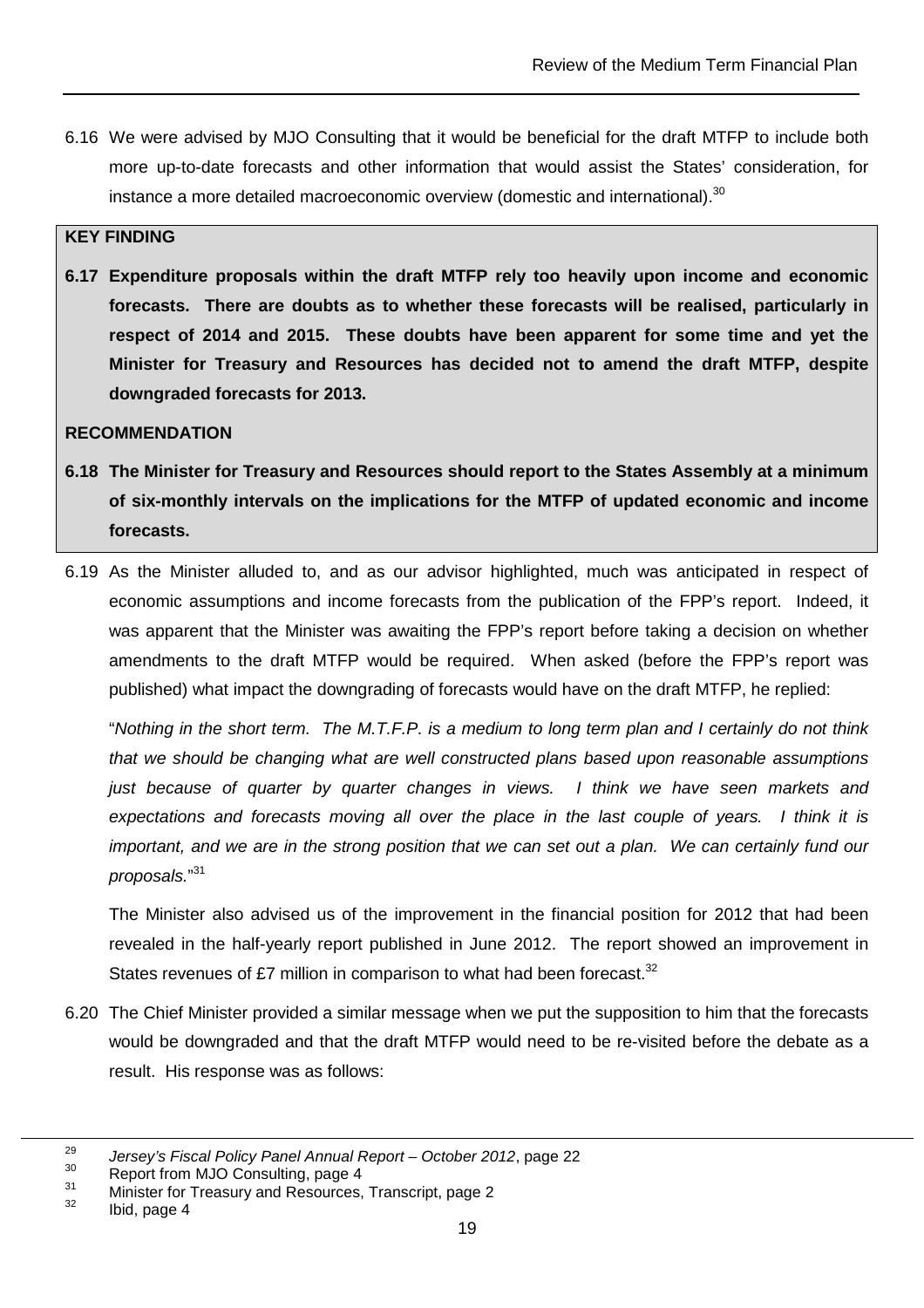"I am not sure we are quite at that point yet. As the Economic Advisor said, the sensitivity of that particular figure that you spoke about is not a large amount. What we should not be doing is making, I do not think, unnecessary knee-jerk reactions today for what we think might happen in 2014 and 2015 bearing in mind the other bits of flexibility that we have already spoken about this morning, the other contingencies, the looking for savings that we are going to be making elsewhere. So we are trying to move our mind-set from just one year to 3 years and that in itself is quite difficult and we are trying to deal with uncertainty and that, again, layers another difficulty on top of that."33

- 6.21 The Minister for Treasury and Resources acknowledged, however, that the FPP might propose the need for fiscal stimulus funding and stated that "unless there was a particular political reason not to do so" it was likely that he would accept the FPP's advice that such a measure was necessary. $34$
- 6.22 The FPP's report was published on 1st October 2012 and it did indeed raise the subject of fiscal stimulus. Indeed, the FPP's first recommendation is that "discretionary fiscal support [should be provided] to the economy in 2012 and 2013 and if practical to a greater extent than that set out in the MTFP."35
- 6.23 Our advisor from MJO Consulting has indicated that there is a need for work to be undertaken to justify the size, nature and scope of any additional fiscal stimulus (and its economic impact) and that there needs to be a "thorough debate […] about the policy implications of funding an additional fiscal stimulus."<sup>36</sup>
- 6.24 The need for that work to be undertaken appears to be justified given some of the matters raised by the FPP. The FPP repeats advice it has given previously that fiscal stimulus funding should meet the '3 Ts' test in that any fiscal stimulus should be provided in a timely, temporary and targeted manner. However, in that regard we have noted the following finding from the FPP:

"The reliance on one-off receipts to fund capital expenditure in 2012 and 2013 is justified by the need to deliver additional fiscal stimulus in the light of the weakening economy although there is little indication in the MTFP that this has been achieved by a discretionary stimulus which meets the 3Ts (timely, targeted and temporary).<sup>37</sup>

#### **KEY FINDING**

 $\overline{a}$ 

**6.25 Further work is required to demonstrate that the fiscal stimulus elements contained within the draft MTFP are timely, targeted and temporary.** 

#### **RECOMMENDATION**

<sup>&</sup>lt;sup>33</sup> Chief Minister, Transcript, Public Hearing, 3rd September 2012, page 15

<sup>34</sup> Minister for Treasury and Resources, Transcript, page 4

<sup>35</sup>  $\frac{35}{36}$  Jersey's Fiscal Policy Panel Annual Report – October 2012, page 5

Report from MJO Consulting, page 2

<sup>37</sup> Jersey's Fiscal Policy Panel Annual Report – October 2012, page 3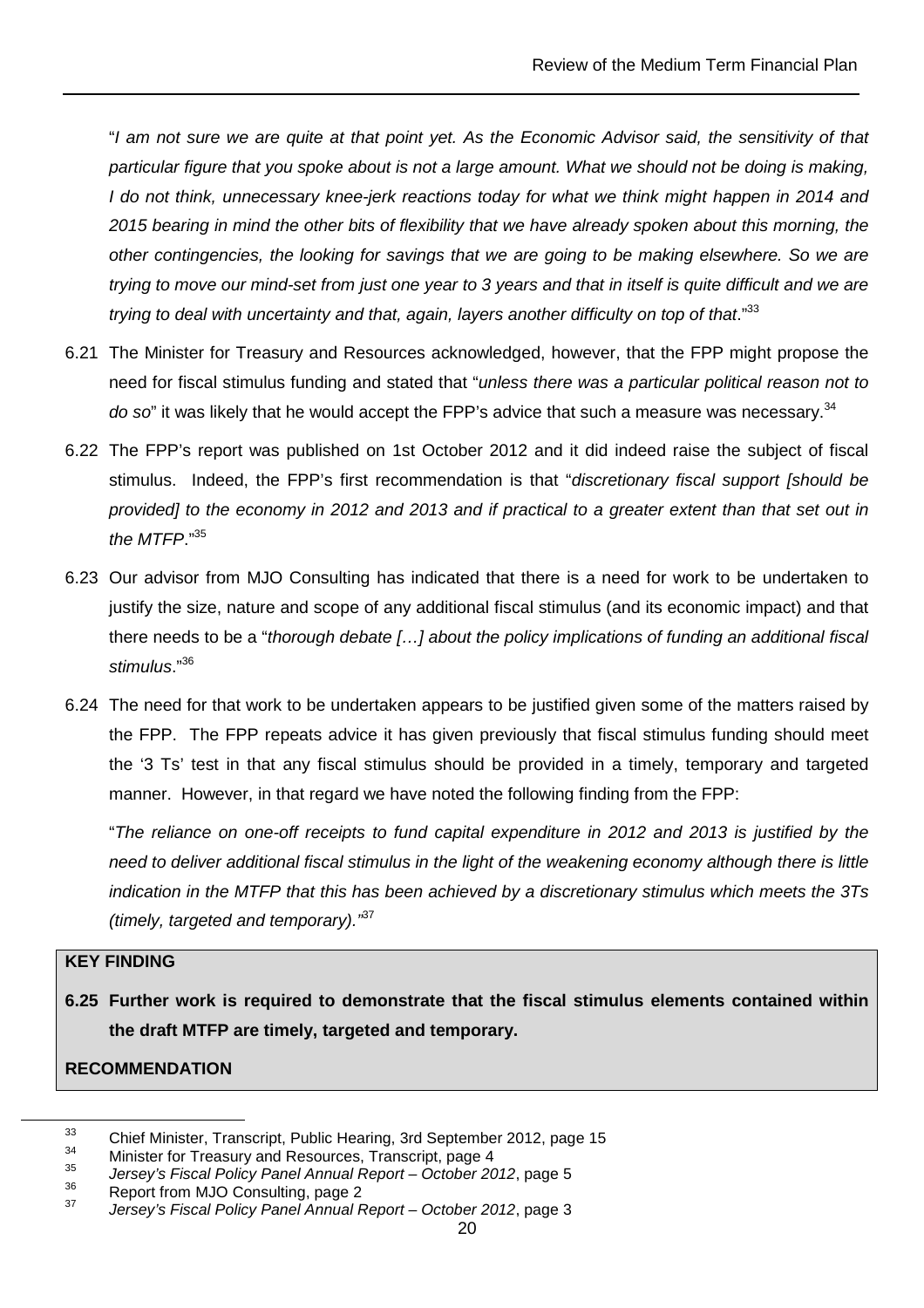**6.26 The Minister for Treasury and Resources should report back to the States Assembly within three months with confirmation that elements of fiscal stimulus proposed in the draft MTFP are timely, targeted and temporary.**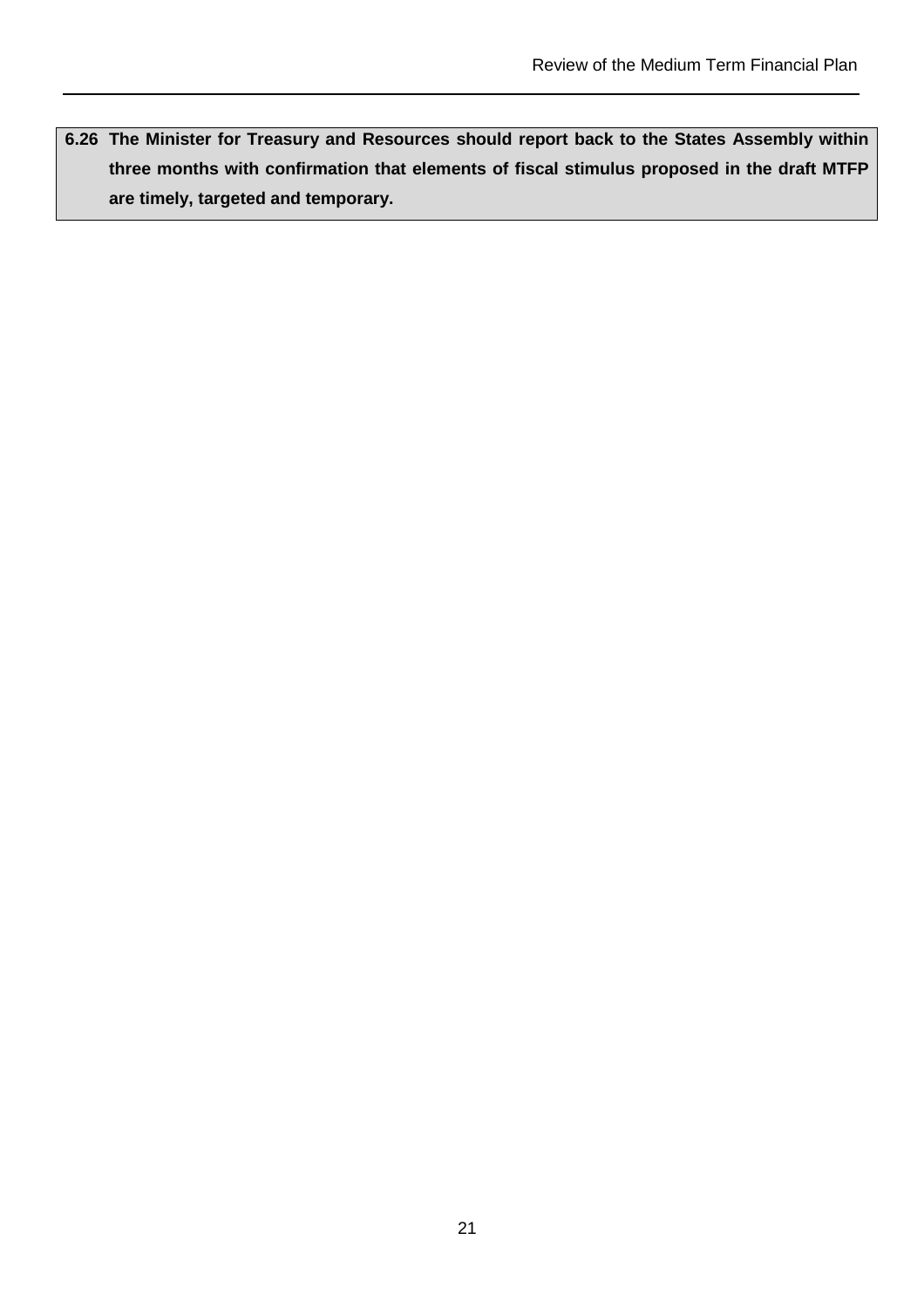## **7. SPENDING PROPOSALS**

7.1 Concerns have been raised as to whether the draft MTFP is overly optimistic in its proposals and whether it is in fact affordable and sustainable over the long term. Certainly, income and expenditure are quite tightly balanced in the draft MTFP and the levels of (forecast) income and expenditure have closed (as the following graph from the draft MTFP indicates):

![](_page_23_Figure_3.jpeg)

- 7.2 It is evidently vital to consider whether sufficient income will be generated to fund spending plans. However, there is a risk that considering expenditure levels solely from that angle can lead to the thought that 'we will be all right if the money comes in'. As a consequence, income levels can become a 'target' for expenditure. For those concerned by the forecasts on which the draft MTFP has been based, this could be particularly risky as, in accordance with those concerns, the income is by no means guaranteed.
- 7.3 In this chapter, we shall consider the spending proposals contained in the draft MTFP. In that regard, we shall consider Departmental net revenue expenditure. We shall then look at capital expenditure and, subsequently, two elements of central allocations: contingency funding and growth funding. Finally, we will consider two other areas of relevance to the question of spending: additional funding sources and savings.
- 7.4 Part (b) of the proposition asks the States to approve total net expenditure for the States for the years 2013 to 2015. Part (c)(ii) asks for States approval of capital expenditure, part of which is to be taken from the Consolidated Fund. These figures are shown in the table below:

<sup>&</sup>lt;sup>38</sup> Draft Medium Term Financial Plan, page 30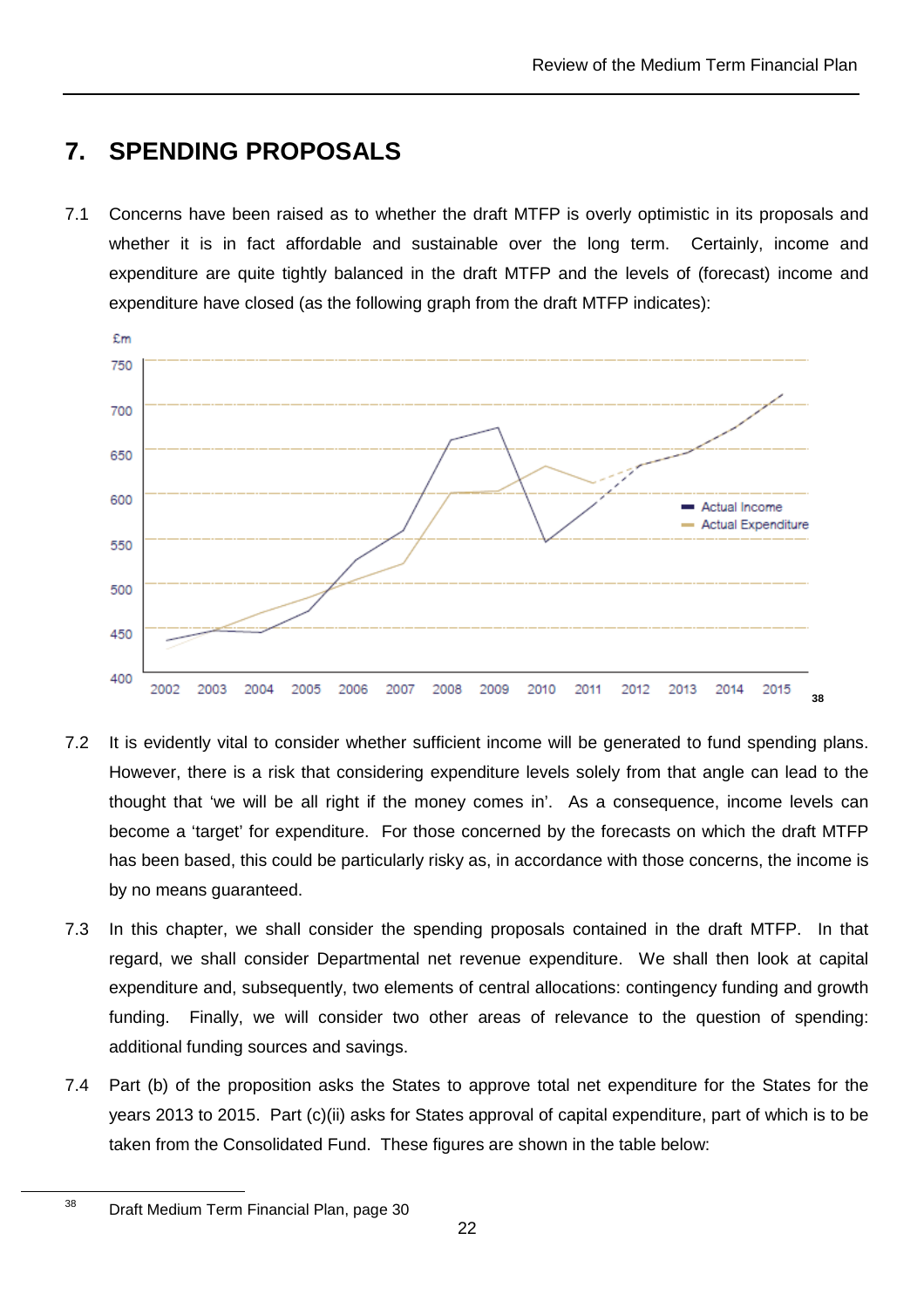|                                                         | 2013         | 2014         | 2015         |
|---------------------------------------------------------|--------------|--------------|--------------|
| <b>States Income</b>                                    | £647,044,000 | £674,217,000 | £711,398,000 |
| <b>Net Revenue Allocation</b>                           | £633,771,000 | £669,599,000 | £691,157,000 |
| <b>Net Capital Allocation</b>                           | £12,566,000  | £4,559,000   | £20,043,000  |
| Surplus / (Deficit) after<br><b>Revenue and Capital</b> | £707,000     | £59,000      | £198,000     |

- 7.5 Small surpluses of income over expenditure are therefore anticipated during the lifetime of the MTFP. The Public Finances Law states that the Council of Ministers must lodge a draft MTFP which shows that the Consolidated Fund will be in credit at the end of each year to which the plan relates. For the current draft MTFP, the level of the Consolidated Fund is expected to be £19.7 million at the end of 2013; £11.5 million at the end of 2014; and £9.5 million at the end of 2015.<sup>39</sup> We have noted the comments of the FPP on these balances in that they look 'tight' and that "there appears to be little flexibility if income turns out to be lower or expenditure higher than expected." $40$
- 7.6 To provide some recent historical context, our advisor, MJO Consulting, has undertaken work on States expenditure levels. The following table shows the results of his calculations in relation to net revenue expenditure and the manner in which it has developed in recent years:

|      | £m  | % growth |
|------|-----|----------|
| 1996 | 237 | 4.4      |
| 1997 | 255 | 7.6      |
| 1998 | 278 | 9.0      |
| 1999 | 294 | 5.8      |
| 2000 | 324 | 10.2     |
| 2001 | 356 | 9.9      |
| 2002 | 377 | 5.9      |
| 2003 | 397 | 5.3      |
| 2004 | 417 | 5.0      |
| 2005 | 441 | 5.8      |
| 2006 | 465 | 5.4      |
| 2007 | 480 | 3.2      |
| 2008 | 522 | 8.7      |
| 2009 | 565 | 8.2      |
| 2010 | 599 | 6.0      |
| 2011 | 599 | 0.0      |

<sup>&</sup>lt;sup>39</sup> Draft Medium Term Financial Plan, page 153

<sup>40</sup> Jersey's Fiscal Policy Panel Annual Report – October 2012, page 3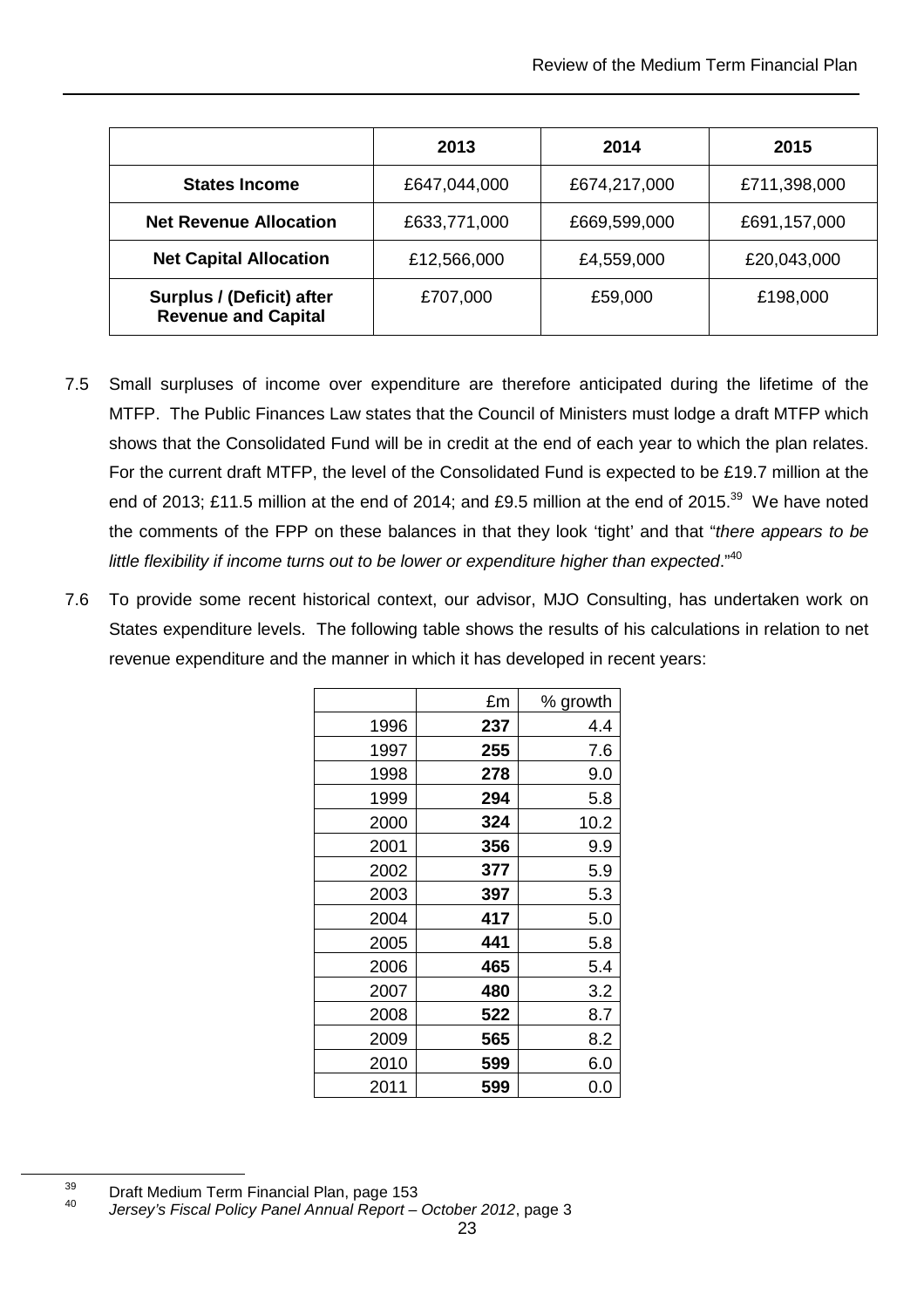The calculations show that average growth in net revenue expenditure between 2000 and 2011 was 6.1% per annum. Average growth during the lifetime of the MTFP (assuming the figures are adopted as proposed by the Council of Ministers) will amount to 3.6% per annum. The FPP, meanwhile, has included an indication in its annual report of the changes in gross department revenue expenditure and gross department revenue income, taking into account inflation and using 2011 prices (i.e. growth in real terms):

![](_page_25_Figure_2.jpeg)

#### **KEY FINDING**

 $\overline{a}$ 

**7.7 Proposed States income and expenditure levels are finely balanced in the draft MTFP, suggesting that there is little room for flexibility in the event that intended income is not realised.** 

#### **Departmental Spending Limits**

- 7.8 The largest proportion of net revenue expenditure proposed in the draft MTFP is described as departmental net revenue expenditure. The draft MTFP proposes that this will amount to £626.2 million in 2013; £643.5 million in 2014; and £654.7 million in 2015.<sup>42</sup>
- 7.9 This expenditure essentially amounts to that which will be spent by the ten Executive Departments, the States Assembly and its services, the ten non-Ministerial States-funded bodies and the Jersey Overseas Aid Commission. Part (c)(i) of the proposition asks the States to approve individual limits for each of these bodies for each of the three years of the MTFP.
- 7.10 It was not our remit to consider the spending levels of each Department. The Scrutiny Panels have undertaken that work and their reports highlight how Departmental base budgets (i.e. spending limits) were put together. The starting point was the immediate precursor to the draft MTFP: the

<sup>41</sup> <sup>41</sup> Jersey's Fiscal Policy Panel Annual Report – October 2012, page 39

<sup>42</sup> Draft Medium Term Financial Plan, page 145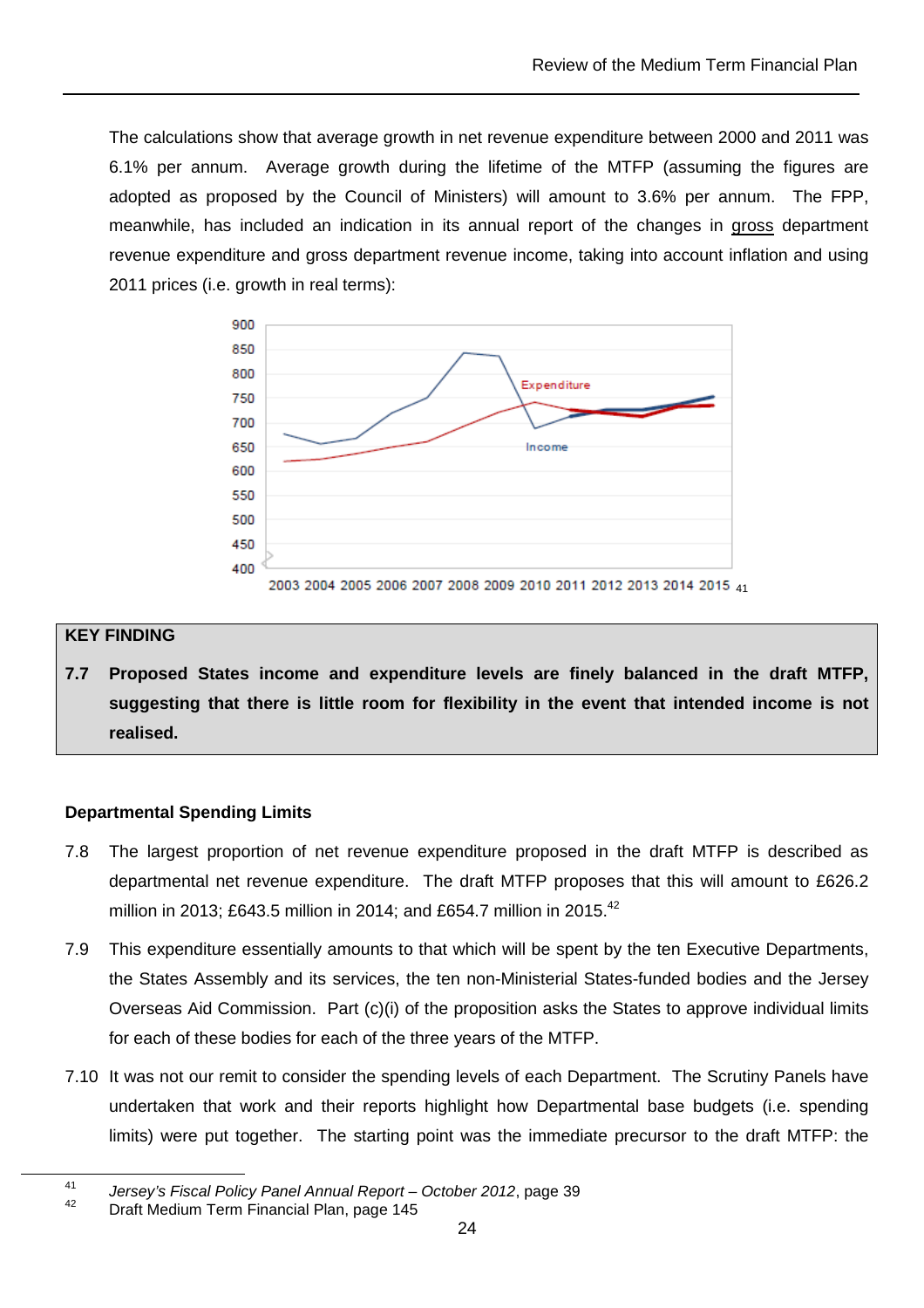2012 ABP. Differences between the figures agreed in the 2012 ABP for departmental spending and what have ended up as proposals in the draft MTFP are explained in the Annex to the draft MTFP. If one wishes to track how spending levels for each Department have been developed, one should take the figure agreed in the 2012 ABP and factor in the following:

- Price Inflation Departmental Income
- Price Inflation Departmental Expenditure
- Commitments from Existing Policies
- Departmental Savings
- Departmental User Pays charges
- Departmental Transfers
- Capital to Revenue Transfers
- Growth proposed in the draft MTFP
- Allocation of proposed Procurement savings
- Other Budget Measures proposed in the draft MTFP
- 7.11 The above may explain how spending limits were identified and proposed in the draft MTFP but the explanation does not in itself show whether the Departmental spending limits are well-founded and justifiable. In that latter regard, we noted that the Financial Report and Accounts for 2011 showed that there had been an under-spend of some £41 million in net revenue expenditure in 2011, £28 million of which related to departmental net revenue expenditure (the remaining underspend related to unused contingencies).<sup>43</sup> The departmental underspends arose in respect of both Ministerial and non-Ministerial Departments.
- 7.12 At first glance, the level of underspending suggested that there might be scope to limit growth in spending in subsequent years (as it could seemingly be accommodated within current spending limits). In other words, it raised the question of whether departmental budgets are too generous. We questioned the Minister for Treasury and Resources on what impact, if any, the level of underspending in 2011 had had on setting base budgets for the draft MTFP. We were advised that it had had no impact.<sup>44</sup> In February 2012, the Minister for Treasury and Resources agreed that almost the entirety of the under-spent funds from 2011 could be carried forward to 2012.<sup>45</sup>
- 7.13 Some carry forwards have in the past been used for new and potentially ongoing revenue expenditure. For example, in its work on the draft MTFP, the HSSH Scrutiny Panel was advised that

<sup>43</sup>  $^{43}$  Financial Report and Accounts 2011, page 17

<sup>&</sup>lt;sup>44</sup> Treasurer of the States, Transcript, page 18

<sup>45</sup> Ministerial Decision MD-TR-2011-0019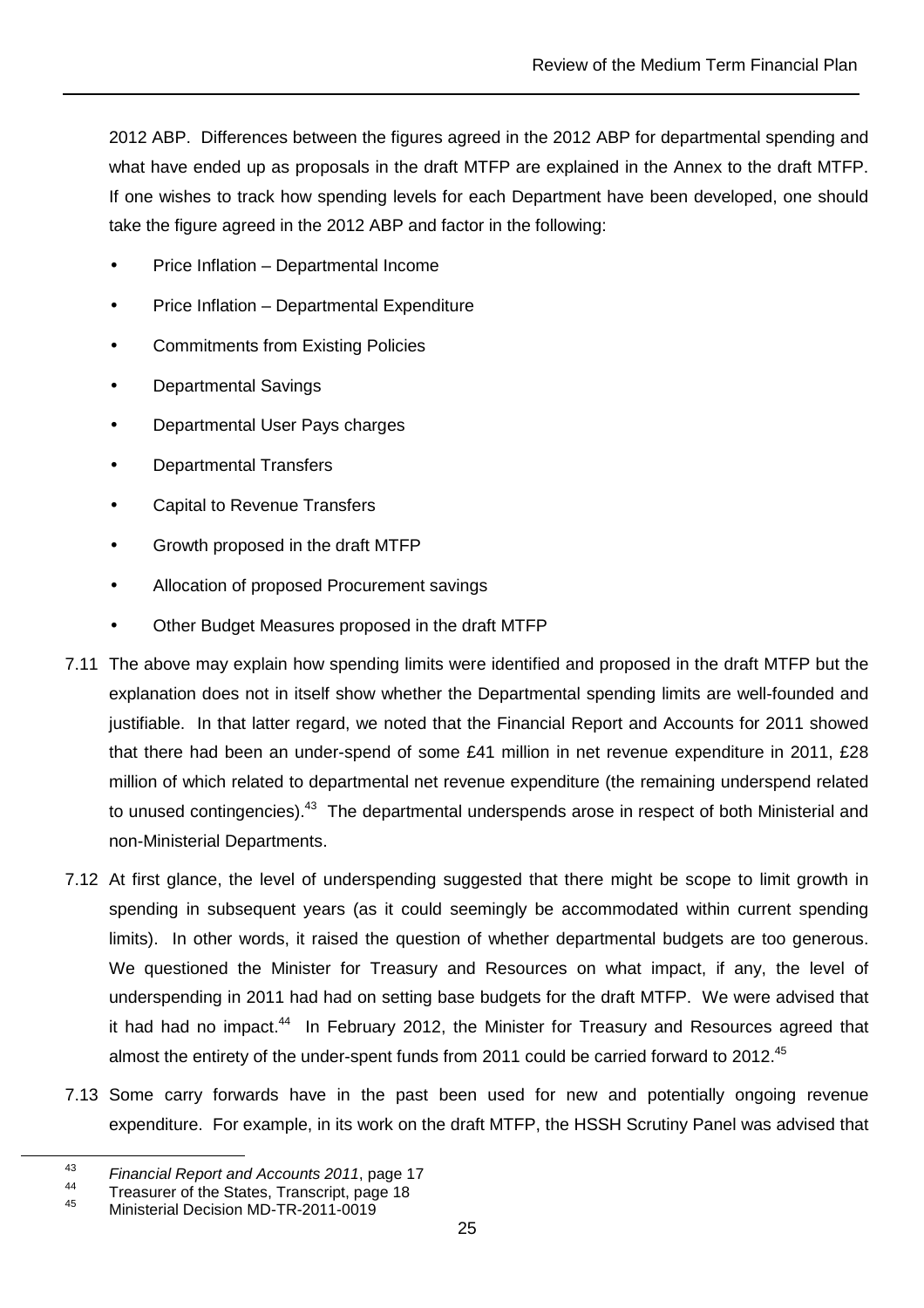the Department of Social Security had previously used carry forwards to provide funding for the provision of 66.5 employees that were required to address the priority of getting people back to work and for growth in Income Support staff.<sup>46</sup> Similarly, the Corporate Services Scrutiny Panel was advised that carry forward funding had been used to develop and enhance the capacity and services of the External Relation function of the Chief Minister's Department. The Economic Affairs Scrutiny Panel, meanwhile, has identified concern in relation to the definition and use of carry forwards. The Panel was advised that "carry forwards are naturally occurring underspends because something has either cost [the Department] less or something that [the Department] planned to do is no longer required or indeed, in the case of income we receive from Ofcom, which is related to a rebate to us related to T.V. (television) licensing, greater levels of income that we have over and above what we had forecast." Following further questioning, it was confirmed that "some of it is carried forward for the purpose that it was originally intended but a lot of it is carried forward as a numerical sum and then we justify to the Treasury and this has to be fully justified to the Treasury."<sup>47</sup>

7.14 Our expert advisor from CIPFA considered base-budgeting and the setting of Departmental spending limits and the results of his consideration may be found in his report (appended to this one). We would highlight the following piece of advice in particular:

"The existing Budget Setting processes are highly incremental and do not, in our view, fully challenge core budgets. Whilst we would not advocate […] a full Zero Based approach we would be of the view that a lack of rigour produces an element of "padding" within departmental budgets with the prospectivity of unregulated activity/spend being created – this is particularly prevalent in sub optimal year end spending. The relevant question to consider would be are Carry Forwards the product of re-profiled activity that was truly scheduled to occur? If not it would be good practice for Departments to "surrender" unrequired budget at the earliest opportunity in order that the States can best utilise such resources on unforeseen cost pressures/building up reserves etc."<sup>48</sup>

- 7.15 As a consequence, CIPFA has made a number of recommendations in relation to carry forwards, suggesting that it would be preferable for Departments to identify and surrender "*unrequired budget* at the earliest opportunity in-year to enable a corporate strategic approach to be taken within the MTFP framework" and that "a more rigorous process [could] be initiated that would prevent departmental / service underspends being carried forward between financial years to fund unrelated / different activities or fund future departmental / operational budget savings."<sup>49</sup>
- 7.16 In terms of the process followed by the Executive in respect of carry forwards, we were advised that "the processes in place seek to ensure that underspends and carry forwards are planned, can be

<sup>46</sup> Report of the Health, Social Security and Housing Scrutiny Panel on the Department of Social Security, page 6

<sup>&</sup>lt;sup>47</sup> Report from the Economic Affairs Scrutiny Panel on the Department of Economic Development, page 5<br><sup>48</sup> Penert from CIPEA, page 49

 $^{48}$  Report from CIPFA, page 19

Ibid, page 8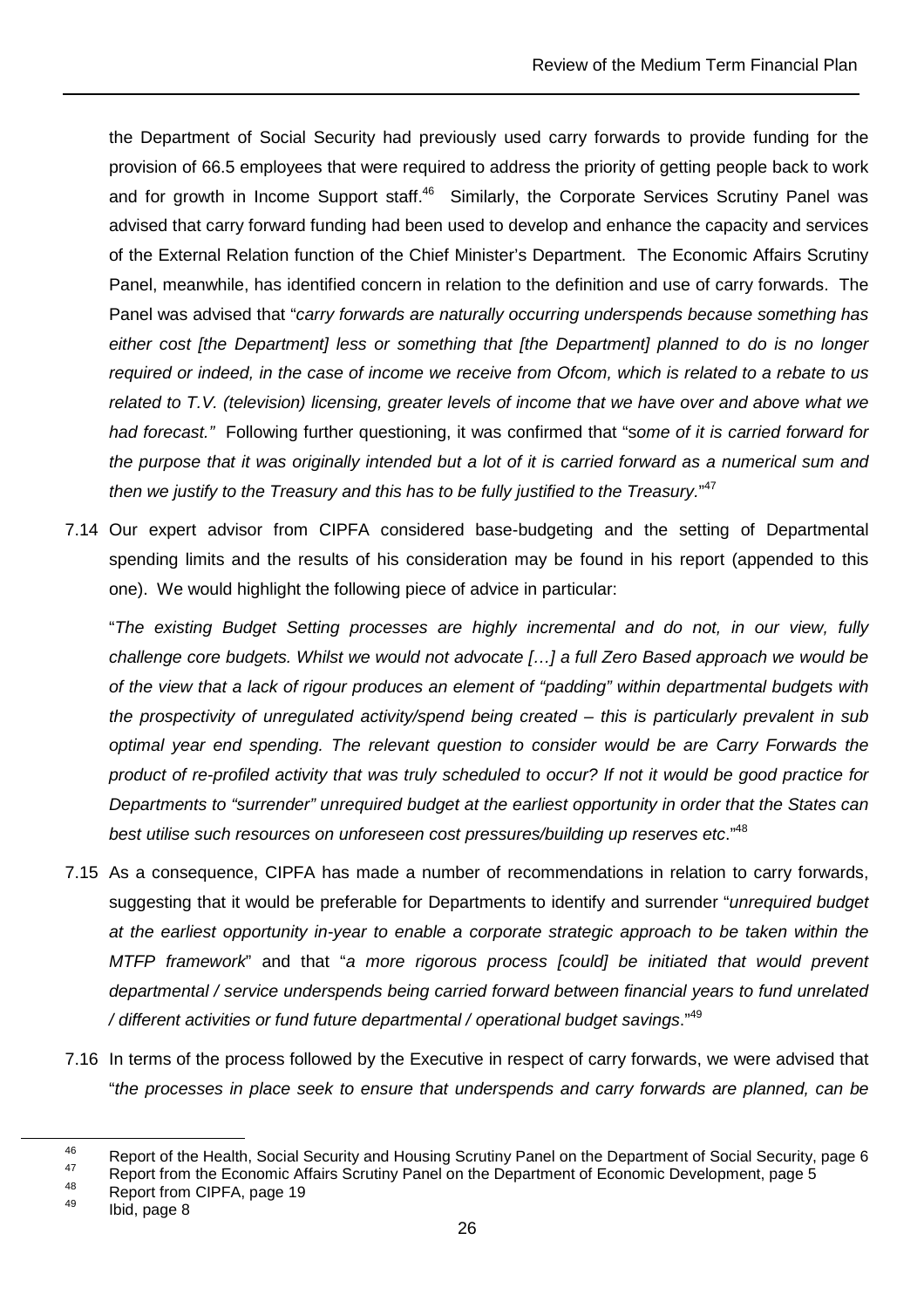evidenced by business cases or are carried forward to provide contingency against known or forecast pressures. The carry forward process is not intended to provide automatic carry forward for one-off or windfall savings for which a given or related purpose is not identified." In such latter cases, the Council would consider where the savings or additional income might best be applied or whether a return to the Consolidated Fund would be preferable.<sup>50</sup>

#### **KEY FINDING**

- **7.17 Carry forwards have previously been used to fund new and potentially ongoing revenue expenditure.**
- **7.18 There is inconsistency in the application of policy on carry forwards and the reliance on carry forward funding suggests a lack of rigour in base budgeting for departmental expenditure.**

#### **RECOMMENDATION**

**7.19 The Minister for Treasury and Resources should review the use of carry forwards to ensure that, in future, they are used consistently and to reduce their use on new and potentially ongoing expenditure.** 

#### **Capital Expenditure**

- 7.20 There are two areas relating to capital expenditure covered by the draft MTFP: the capital programme for 2013 to 2015 and the Long-Term Capital Plan for 2012 to 2032.
- 7.21 The Public Finances Law requires the Council of Ministers to seek States approval for overall limits for capital expenditure during the years covered by the MTFP. This is apparent in Part (c)(iii) of the proposition and is detailed in Summary Table D in the draft MTFP itself. This shows that total capital expenditure is expected to be £56 million in 2013; £89 million in 2014; and £77 million in 2015. However, not all of this expenditure is due to be funded from the Consolidated Fund. Some expenditure will be funded through asset disposals (i.e. the sale of States-owned property); some through the repayment of JT Preference Shares; some through the use of a dividend from Jersey Post; whilst all social housing projects undertaken by the Department of Housing are intended to be self-funding.<sup>51</sup> In its own report, the FPP covers the subject of capital allocations in depth, including the various sources that will be used to fund the capital programme. In that regard, we have noted the FPP's finding that the use of various sources such as one-off receipts "may conceal a structural *imbalance between expenditure and income.*<sup> $n52$ </sup> The FPP indicates that this may be justified by the

<sup>&</sup>lt;sup>50</sup> Advice from the Department of Treasury and Resources, 18th September 2012

<sup>51</sup> Draft Medium Term Financial Plan, page 148

<sup>52</sup> Jersey's Fiscal Policy Panel Annual Report – October 2012, page 3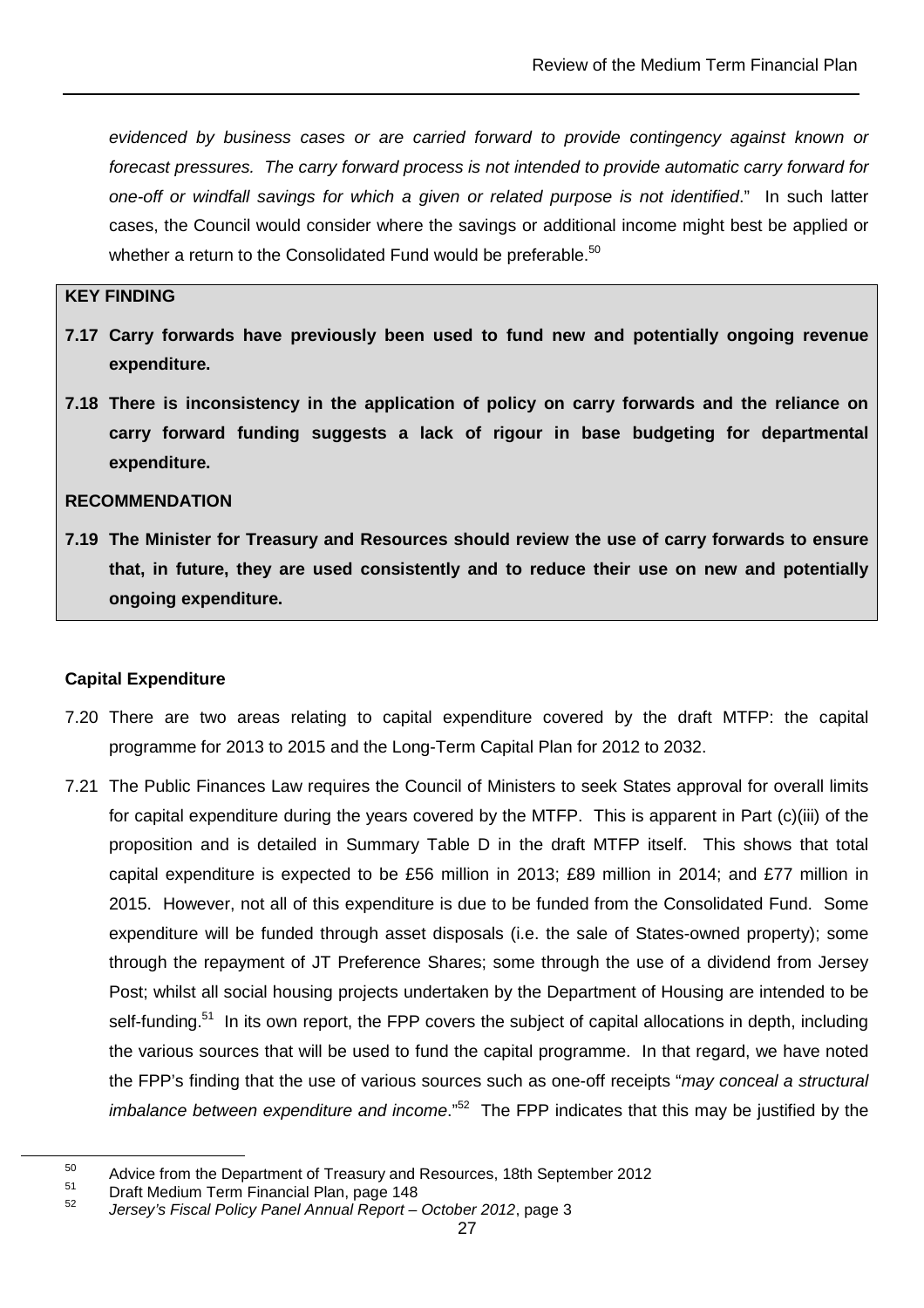need to deliver additional fiscal stimulus although, as we have previously noted, it raises questions of whether that fiscal stimulus will meet the '3Ts' test. From our perspective, it is difficult to clarify in the draft MTFP what items of proposed capital expenditure could be considered as fiscal stimulus and which would not.

7.22 It is only the overall allocation that the States is asked to approve in the draft MTFP. Whilst individual projects are described in the plan, they must be taken as indicative as individual allocations (from the overall envelope agreed in the MTFP) are approved by the States at the time of the Annual Budget. The 2013 Budget will therefore ask the States to approve capital expenditure for individual projects to be undertaken in that year. In that regard, however, we would highlight the following advice we have received from CIPFA:

"An area of concern that negatively impacted scoring was the lack of detail behind Capital Programme Project estimates including defined timescales along with the Revenue consequences of Capital. For example within 2014 – a Replacement School totalling some £15m is programmed – whilst assuming this could be achieved in a single year it is difficult to discern the consequential revenue costs relative to running costs and the overall impact on the Estates financials relative to the existing building."<sup>53</sup>

This has led to CIPFA's recommendation to us that "improved visibility [is] required on Investment Appraisal and Business Case methodology used on projects incorporated with the Capital Programme demonstrating full incorporation of life cycle costing with complete visibility on how the full current and future Revenue consequences of Capital Projects is being provided."<sup>54</sup>

#### **KEY FINDING**

**7.23 There is insufficiently detailed information in respect of the capital programme meaning that the revenue consequences of individual projects may not be clearly understood.** 

#### **RECOMMENDATION**

- **7.24 The Annual Budgets for 2013, 2014 and 2015 should provide sufficient detail on individual capital projects, including the revenue consequences of those projects.**
- 7.25 Capital expenditure was also considered by individual Scrutiny Panels in their work. In that regard, we would highlight the report of the HSSH Scrutiny Panel in respect of the Department of Housing. All social housing works are expected to be 'self-funded'. The Panel was advised that the £96 million of funding required by the Department during the lifetime of the plan would only be feasible if the Housing Transformation Programme were approved. Otherwise, the Department's capital programme would not be deliverable. Furthermore, beyond that £96 million of capital funding, the

 $^{53}$  Report from CIPFA, page 16

Ibid, page 27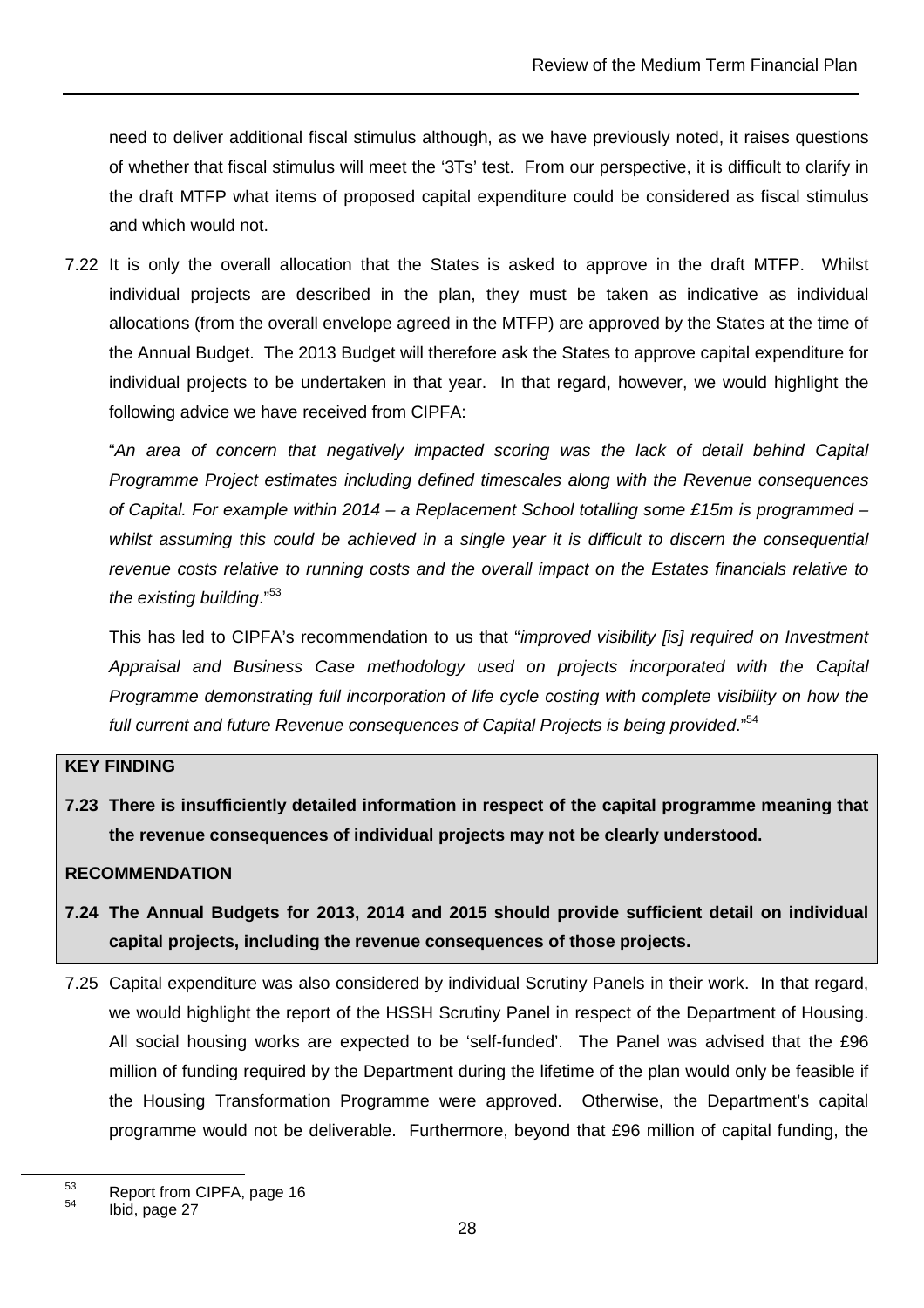draft MTFP envisages that the newly-incorporated Housing Association (which will be created as part of the Housing Transformation Programme) will repay some £38 million of funding which has been provided to the Department as an 'advance' for the delivery of capital projects such as Le Squez and Pomme d'Or Farm. The part of the draft MTFP relating to capital expenditure assumes that the money will be re-paid and implicitly assumes therefore that the Housing Transformation Programme will go ahead (notwithstanding that it has yet to be debated). If it does not go ahead, that repayment is not guaranteed and, indeed, alternative funding streams will need to be identified in order to deliver the Department of Housing's capital needs.

#### **KEY FINDING**

- **7.26 Capital allocations proposed in the draft MTFP assume that the Housing Transformation Programme will be implemented, notwithstanding that the States Assembly has yet to approve the Programme. Approval of the draft MTFP could therefore provide the Assembly with little option but to pursue the Programme.**
- 7.27 The second element of capital expenditure covered in the draft MTFP is the Long-Term Capital Plan for 2012 to 2032. States approval of the long-term plan is not required or sought in the draft MTFP and it can therefore be taken as indicative. It provides an example of long-term thinking and, in some respects, mitigates the risks we discussed earlier in the report about funding requirements beyond the lifetime of the MTFP not necessarily being made apparent. In this instance, they are.

#### **Growth Expenditure**

 $\overline{a}$ 

- 7.28 The Public Finances Law makes provision for the draft MTFP to seek States approval of a maximum amount that may be appropriated to growth expenditure.<sup>55</sup> The Law sets out the process by which growth allocations may be agreed by the States and during the development of the draft MTFP there was much discussion about growth expenditure. In relation to the draft MTFP for 2013 to 2015, the Public Finances Law suggests that the following would occur:
	- 1. In the draft MTFP, the States would approve overall limits for growth expenditure that could be allocated in each of the three years of the plan (i.e. 2013, 2014 and 2015).
	- 2. In the Annual Budgets for 2013, 2014 and 2015, the States would allocate that funding for the following year to individual items.

The Public Finances Law does allow the States to allocate growth expenditure more than one year in advance; in other words, the States could decide in the 2013 Annual Budget to allocate growth funding in both 2013 and 2014.

<sup>55</sup> Public Finances (Jersey) Law 2005, Article 8(2)(c)(iv)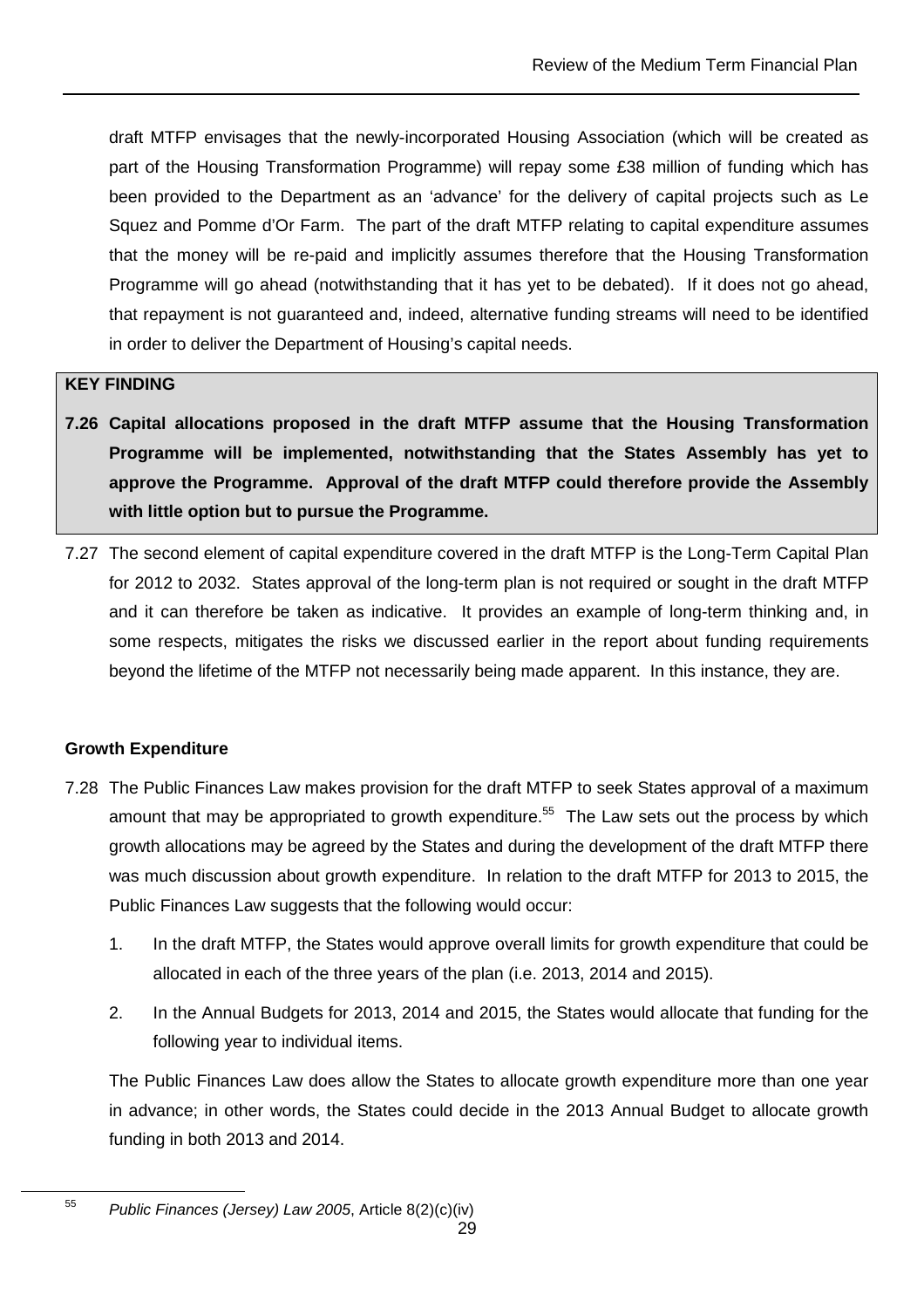- 7.29 This is what the Law describes and is what was anticipated when the Law was amended to provide for the MTFP. P.97/2011 stated that "the States will debate the Minister's proposals for growth and capital allocations annually in the Budget." The measure had reportedly been introduced as a result of the consultation which was undertaken during development of the proposals.<sup>56</sup> The report accompanying the proposition stated that "the growth allocation also provides an annual opportunity for a States member to influence the allocation of funding to emerging pressures or priorities within the overall States spending limits.<sup> $57$ </sup> This was confirmed by the Minister for Treasury and Resources during the debate on P.97/2011 in response to concerns from States Members that the introduction of a three-year business planning cycle would reduce the influence of the Assembly.<sup>58</sup>
- 7.30 This is not what has happened. Earlier drafts of the MTFP (and, indeed, the 2012 ABP) envisaged that growth funding of £6 million would be available for 2013, £16 million in 2014 and £26 million in 2014. These were the base assumptions. However, it is apparent that the Council of Ministers agreed to incorporate that funding within Departmental spending limits and there is therefore no 'growth expenditure' within the draft MTFP as the Public Finances Law envisages. Hence, the proposition itself makes no reference to growth allocations. The corollary is that the States Assembly will not have opportunities during the debates on the 2013, 2014 and 2015 Annual Budgets to decide growth allocations.
- 7.31 We put this matter to the Minister for Treasury and Resources, whose response was as follows:

"I think that is a very fair point and it is certainly something that we have struggled with. We, of course, have got pencilled in amounts of money for the short-term priorities of getting people back to work, and in fact we have put some of the back to work initiatives on a longer-term footing, which I do not think we imagined was going to be necessary at an earlier juncture. We have still got the contingencies that are in place which can be allocated for short-term projects under the criteria that we have done but over the next 2 years I think we have done so well. I am not saying everything is perfect but we have done such a lot of work in planning."<sup>59</sup>

7.32 The Chief Minister made a similar statement:

"I know you are probably not satisfied quite with the level remaining, but there are still contingencies in the plan for changes, for circumstances which are unseen. $^{160}$ 

The response from both appeared to suggest that the Assembly would still have an opportunity to influence new developments in policy through the use of contingency funding.

#### **KEY FINDING**

<sup>56</sup>  $\frac{56}{57}$  Draft Public Finances (Amendment No.3) (Jersey) Law 201- (P.97/2011), page 4

 $\frac{57}{58}$  Ibid, page 6

<sup>&</sup>lt;sup>58</sup> Minister for Treasury and Resources, The Official Record, 19th July 2011, page 59

 $^{59}$  Minister for Treasury and Resources, Transcript, page 20

Chief Minister, Transcript, page 5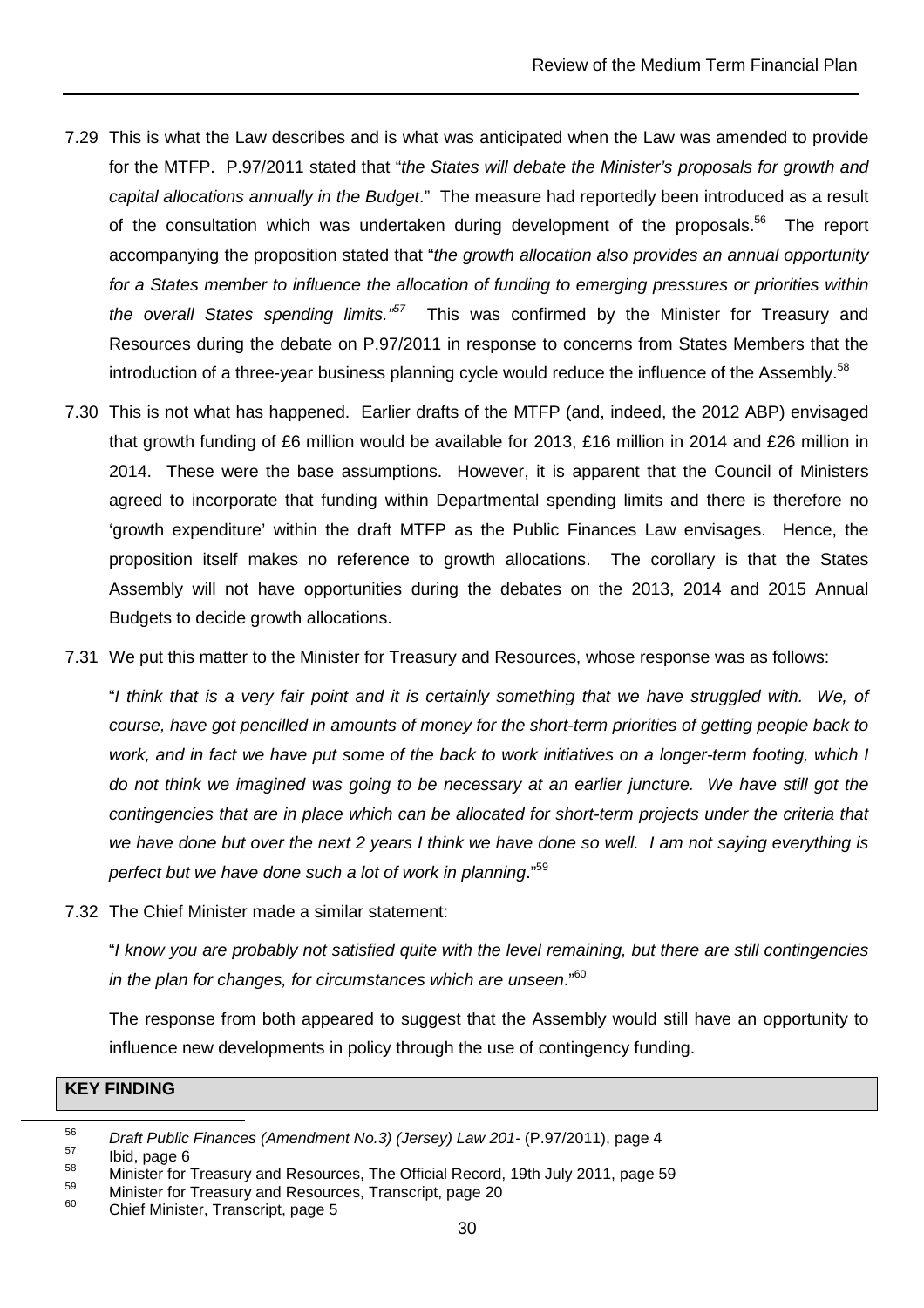- **7.33 There is no growth allocation within the draft MTFP as envisaged in Article 8 of the Public Finances Law, contrary to what the States Assembly expected when it moved to longer-term financial planning.**
- **7.34 The role of the States Assembly in setting overall spending limits has been diminished, contrary to the provisions and spirit of the Public Finances (Jersey) Law 2005.**
- 7.35 Notwithstanding the above, there is a section in the draft MTFP on 'new bids for growth'. It can be seen therefore that Ministers have indeed applied for growth funding. Rather than the States Assembly deciding in Annual Budgets where growth funding should be placed, however, the draft MTFP essentially allocates that funding to departmental spending limits and the draft MTFP proposes the inclusion of that funding in those limits.
- 7.36 Details of the bids are provided in the draft MTFP, including those which were 'unsuccessful' (i.e. not taken forward by the Council of Ministers and therefore essentially unfunded). During the development of the draft MTFP, Scrutiny was kept informed of the iterative process followed by the Council of Ministers in addressing the growth bids received and deciding how funding should be allocated. Individual Scrutiny Panels have examined the growth bids made by individual Ministers and the Panels' reports show some of the different circumstances facing Ministers. The Environment Scrutiny Panel, for instance, highlights that all but one of the growth bids made by the Minister for Planning and Environment were unsuccessful to the extent that "none of the longer term pressures on departmental services put forward by the Ministry have been addressed by the  $MTFP$ ."61
- 7.37 Other Panels have found that bids for 'growth' funding were made for services that were already being delivered. The Corporate Services Scrutiny Panel has highlighted that this is the case for many of the bids made by the Chief Minister's Department in relation to the External Relations function.<sup>62</sup> The HSSH Scrutiny Panel found similar circumstances in respect of the Department of Social Security where the Department asked for growth funding for the provision of 66.5 Full Time Equivalent (FTE) posts (the work of which was already being undertaken by people engaged on temporary contracts and that work being funded through carry forwards). $63$  We understand that, from the Department's perspective, funding for these posts could not be provided from the Department's expenditure limit. As a consequence, the temporary contracts would be terminated (and the work would cease) if funding were not provided in the MTFP. However, at first glance, the question arises of why 'growth' funding was required to provide for services which were already being delivered (and for which the Departments must have been able to find funding previously).

<sup>&</sup>lt;sup>61</sup> Report of the Environment Scrutiny Panel on the Department of the Environment, page 3

 $\frac{62}{2}$  Report of the Corporate Services Scrutiny Panel on the Chief Minister's Department, page 1

Report of the Health, Social Security and Housing Scrutiny Panel on the Department of Social Security, page 2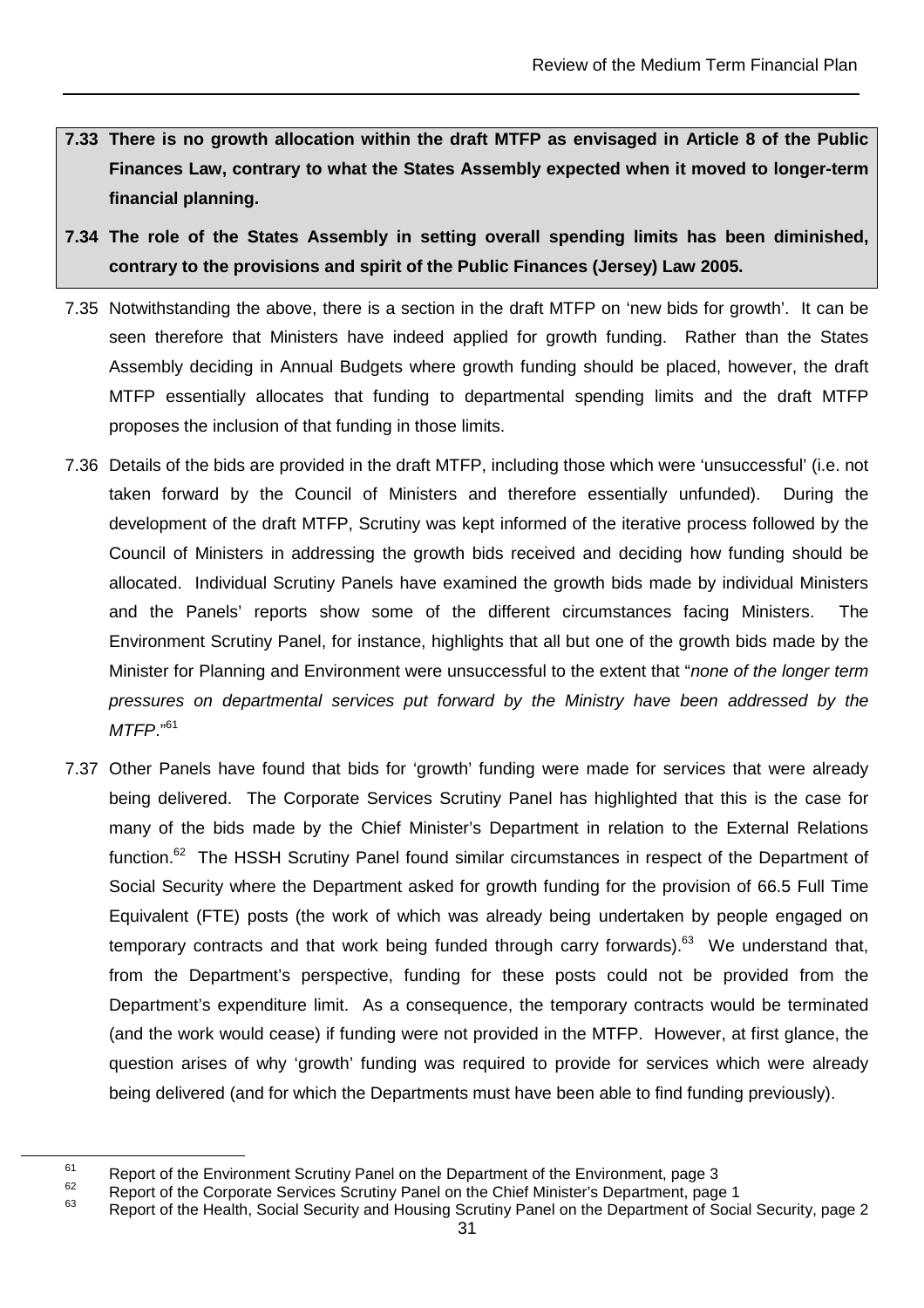#### **KEY FINDING**

**7.38 'Growth' funding has been provided for services that were already being delivered.** 

#### **RECOMMENDATION**

**7.39 The States Assembly should in future be provided the opportunity to discuss growth allocations at the time of the Annual Budget, as envisaged in the Public Finances Law.** 

#### **Contingency and Reserves**

- 7.40 Consideration of growth funding inevitably leads to consideration of how contingency funding has been used. In the section on 'new bids for growth', the draft MTFP indicates that (in allocating funds to growth bids) the Council of Ministers has stuck to the limits for growth funding that it had been envisaged would be included in the draft MTFP. 'Growth funding', as described in the draft MTFP, does not therefore exceed £6 million in 2013, £16 million in 2014 and £26 million in 2015.
- 7.41 The draft MTFP shows that other growth bids have therefore been funded from other sources: some from the Restructuring Provision, one from the Summer Lottery, and some from central contingencies. This raises the question of how central contingencies should be allocated and is a matter we will now explore.
- 7.42 When the Public Finances Law was amended to allow for the establishment of an MTFP, the creation of central contingencies was highlighted (alongside the provision of growth funding) as another means by which the States could better manage its finances. Under the previous system in which ABPs were agreed each year, the Minister for Treasury and Resources was required to bring a '11(8)' request to the States Assembly in order to find funding to address issues which had arisen unexpectedly and which had not been covered by the ABP. For example, in 2010, the States agreed to provide funding for Court and Case Costs; a Voluntary Redundancy Scheme; and the delivery of an improved procurement function outside of the ABP process through a '11(8)' request.<sup>64</sup> It was proposed that central contingencies would replace that provision and be incorporated in the new system so that '11(8)' requests would no longer be possible.
- 7.43 It is not an new concept. Both the 2011 and 2012 ABPs included allocations to 'Central Reserves'. When they were introduced in the 2011 ABP, it was stated that Central Reserves would be "provided as a final resort to spending pressures only after individual departments own reserves and opportunity for reprioritisation have been thoroughly explored."<sup>65</sup> The terminology has changed from 'Central Reserves' to central contingencies, but the rationale remains the same.

<sup>64</sup> <sup>64</sup> Public Finances (Jersey) Law 2005: Funding Requests, Under Article 11(8) (P.64/2010)

<sup>65</sup> 2011 Annual Business Plan, page 29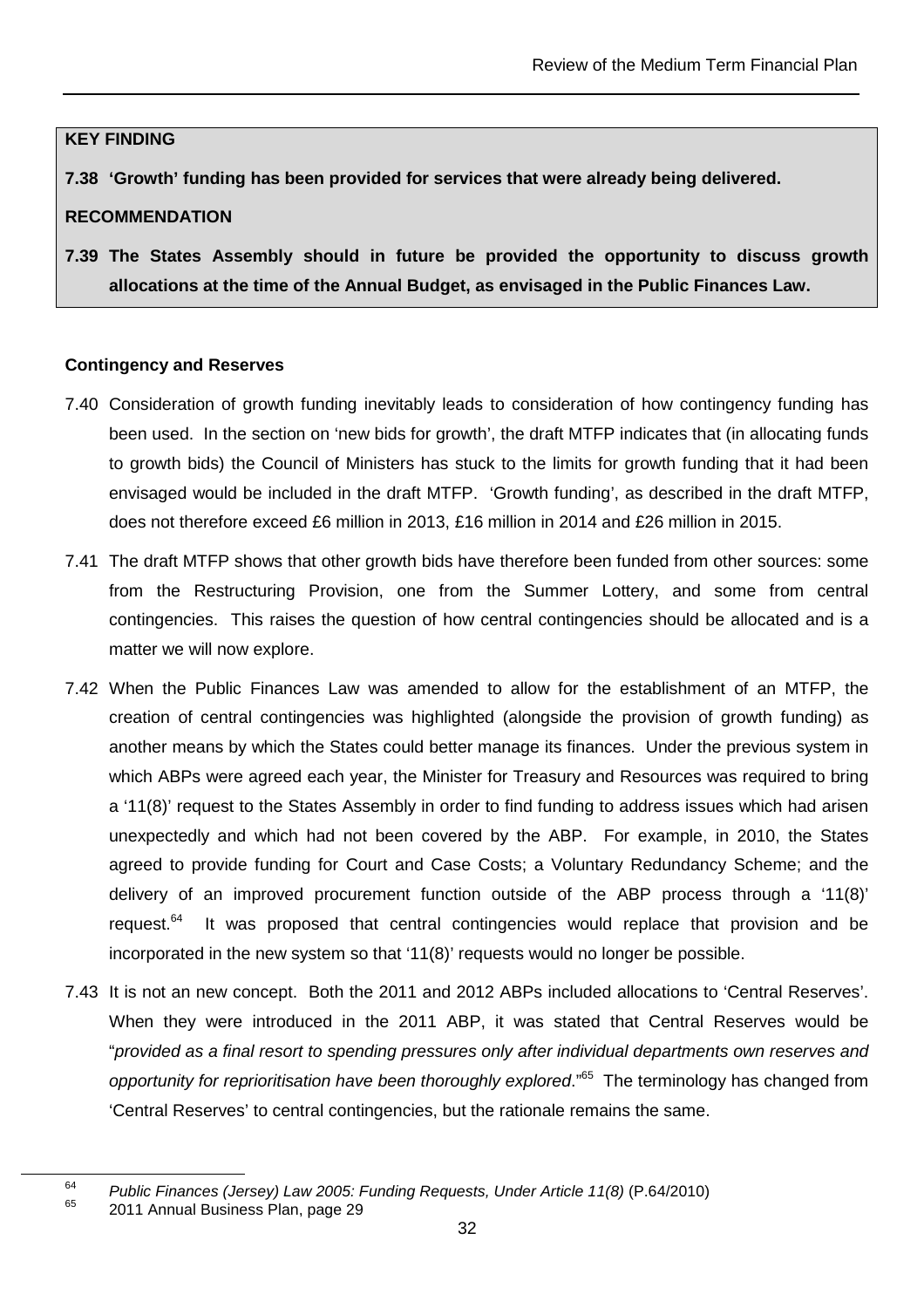- 7.44 The 2011 ABP indicated that Central Reserves would be used for 'unforeseen items', a message reiterated in P.97/2011 when the States came to debate the establishment of an MTFP. In that proposition, it was stated that contingency would be used for "in-year and one-off pressures that could not generally be forecast as part of the initial department spending limits in the Medium Term Financial Plan or as part of the growth allocations in the annual Budgets."<sup>66</sup> Under the provisions of the Public Finances Law as they now stand, the Minister for Treasury and Resources is obliged to develop a policy for the allocation and application of contingency funding. The Minister's policy was presented to the States in January 2012 as Contingency Allocation: Policy (R.10/2012) and it is expected that appropriations of contingency during the lifetime of the MTFP will be managed in accordance with that policy.
- 7.45 The draft MTFP shows that the amount of available contingency is lower than what was initially envisaged. It was initially planned that the States would be asked to approve allocations to contingency of £13 million in 2013, £12.5 million in 2014 and £12.5 million again in 2015. The draft MTFP as lodged asks the States to approve an allocation of £6 million in 2014 and one of £7 million in 2015. None of the £13 million initially envisaged for 2013 remains and contingency for that year will therefore come entirely from funds carried forward from 2012.<sup>67</sup>
- 7.46 The discrepancy in the intended and actual figures arises in part because contingency funding has been used by the Council of Ministers to fund growth bids. In that regard, £6.3 million in 2013; £8.1 million in 2014; and £2.6 million in 2015 will be used to fund growth items.<sup>68</sup> Furthermore, the draft MTFP proposes to use contingency funding as a means to balance the budget.<sup>69</sup>
- 7.47 What contingency will therefore be available in 2013, given that the draft MTFP proposes to use the funding that was initially envisaged for contingency? It will reportedly come through the carry forward of unspent contingency from 2012. In the Half Year Corporate Report published recently by the Minister for Treasury and Resources, it was shown that much of the 2012 Central Reserves remained unspent and, when he appeared before us, the Minister confirmed that contingency in 2013 would be made available through that under-spend.<sup>70</sup>
- 7.48 We also questioned the Minister on the fact that the level of contingency provided by the draft MTFP was lower than what had initially been expected:

<sup>66</sup>  $^{66}$  Draft Public Finances (Amendment No.3) (Jersey) Law 201- (P.97/2011), page 7

 $^{67}$  Draft Medium Term Financial Plan, page 122

 $^{68}$  Draft Medium Term Financial Plan, page 67

 $\frac{69}{70}$  Ibid, page 108

Minister for Treasury and Resources, Transcript, page 32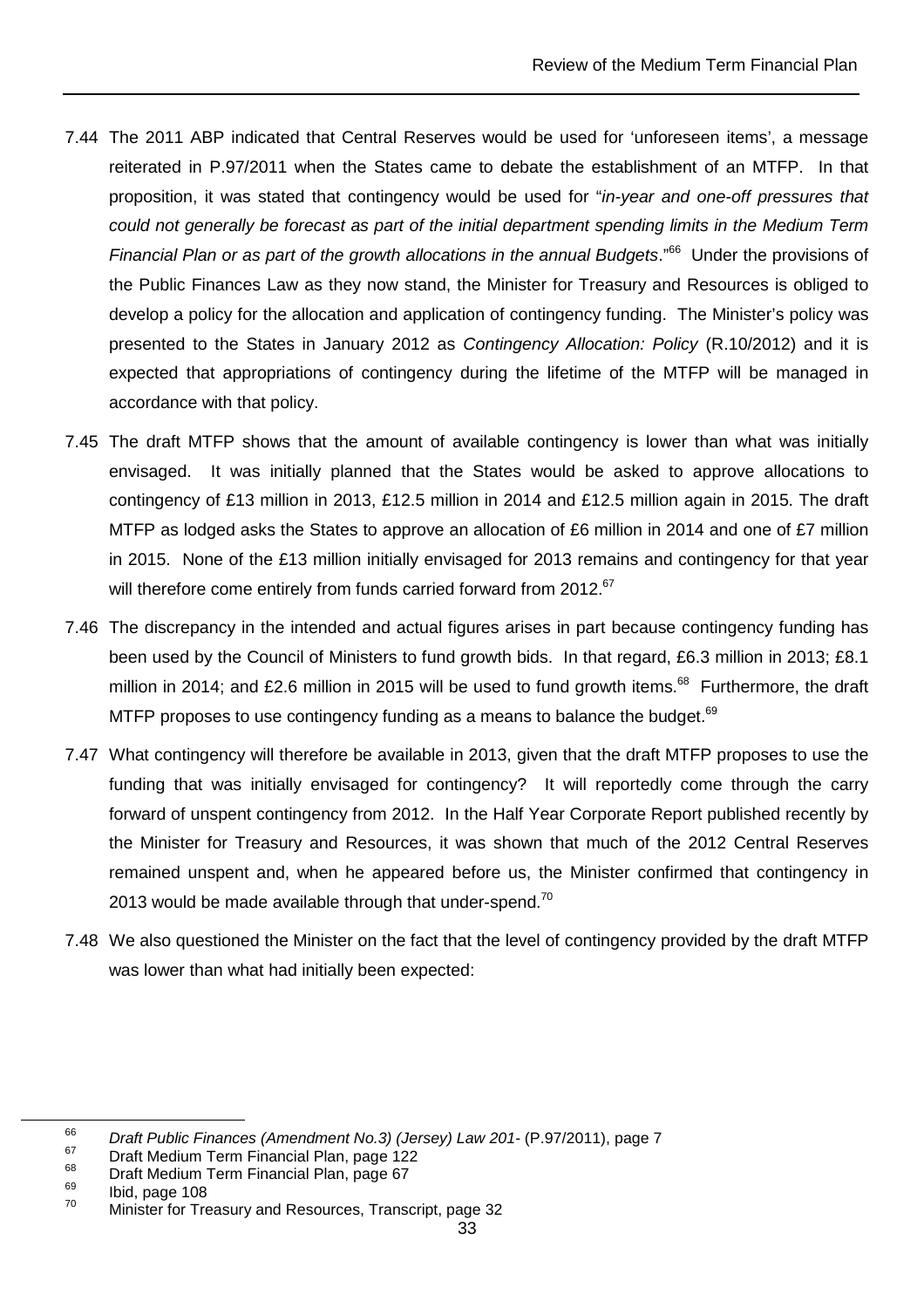"Clearly because of the success that we have had in managing expenditure early on we have not had to make some allocations to contingencies that we thought, partly because we believe that there is going to be the brought forward allocations of contingencies." $71$ 

7.49 In respect of the Chief Minister, when asked to comment on the fact that the contingency funding initially envisaged for 2013 had been used for other purposes, he replied:

"[…] it comes back to the point that I made earlier about what we have tried to do is use the 3-years to address some of the issues that you so rightly are concerned about. That has meant that in order to deal with those timing issues we have had to ... I think we have used the term "planned use of contingencies", certainly in 2013, and there is only then flexibility available in 2014 and 2015, but we have consciously done that to try and address some of the issues that you have rightly highlighted and as you have rightly highlighted in the past. $172$ 

7.50 During the development of the draft MTFP, the Council of Ministers appears to have concluded that less funding needs to be provided for contingencies than it first believed would be necessary. Notwithstanding that fact, it is apparent that the draft MTFP also envisages the uses to which the contingency that does remain could be put. In relation to 'emerging items', for example, the draft MTFP lists three examples of the uses to which contingency funding could be put: implementation of Freedom of Information legislation; a Committee of Inquiry in respect of the Historic Child Abuse Enquiry; and Legal Aid. If the draft MTFP is able to identify matters now on which contingency can be spent, this raises the question of whether they are truly 'unforeseen' in the sense understood when plans for the MTFP were first debated by the States. The comments of our advisor from CIPFA are pertinent in that regard:

"In respect of Contingencies we believe that Contingencies have been utilised in a way that is inconsistent with good practice in that they resemble provisions for known cost pressures rather than real Reserves adapted for totally unforeseen requirements. […] A potential question to be fully answered here would be – is there not too much reliance on contingencies to smooth out potential fluctuations rather than trying to get the Budget Setting "right first time"?"<sup>73</sup>

- 7.51 The findings of the FPP are also pertinent. In its report, the FPP has reported that amounts available for provisions and contingency will be lower in 2013 and 2014 than was initially anticipated. The FPP consequently states that "there will be less flexibility each year to deal with changing priorities and emerging pressures."<sup>74</sup>
- 7.52 We are aware of one example where the Council of Ministers has proposed the use of contingency funds for a matter that would appear to be 'unforeseen'. In recent weeks the Chief Minister has

 $\frac{71}{72}$  Ibid, page 28

 $^{72}$  Chief Minister, Transcript, page 11

Report from CIPFA, page 19

<sup>74</sup> Jersey's Fiscal Policy Panel Annual Report – October 2012, page 3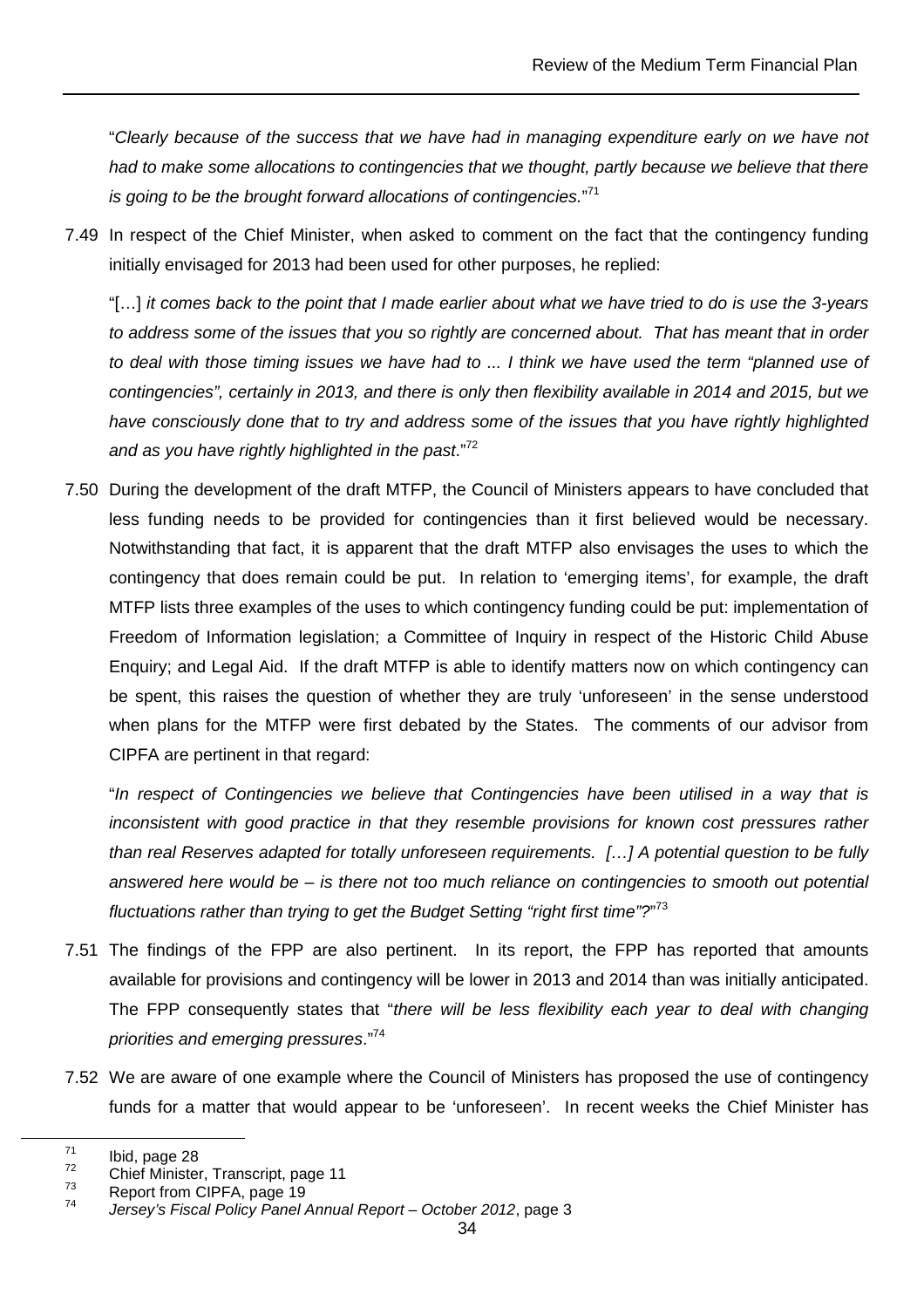indicated that 'central reserves' could be used for the purchase of the Plémont headland, a matter which was essentially 'unforeseen' when central reserves were agreed for 2012 in the 2012 ABP.<sup>75</sup> This would suggest an example of how contingency has been used appropriately although, as we have seen, in other instances the use of contingency has been proposed for use on matters which are not truly 'unforeseen.

#### **KEY FINDING**

- **7.53 There will be less contingency available during the lifetime of the draft MTFP than was initially envisaged.**
- **7.54 Contingency funding has been used for 'growth' bids and as a means to balance the budget.**
- **7.55 The draft MTFP proposes the use of contingency funding for matters which are known funding pressures, rather than being left to address unforeseen items. This is contrary to what the States Assembly was advised when it agreed to move to longer-term financial planning.**
- **7.56 There is a concern that insufficient contingencies will remain, particularly for the latter part of the MTFP in 2014 and 2015.**

#### **RECOMMENDATION**

- **7.57 The Minister for Treasury and Resources should review the policy for the application of contingency and should report back to the States Assembly on the matter.**
- 7.58 Beyond the provision of contingency, there are other reserves potentially available for use. For instance, there is Restructuring Provision which was also introduced for the first time in the 2011 ABP.
- 7.59 Secondly, there are the reserve funds upon which the Council of Ministers could theoretically call. Indeed, the Public Finances Law allows for the Council of Ministers to propose transfers between the Consolidated Fund and the Strategic Reserve (i.e. the 'Rainy Day Fund'); the Stabilisation Fund; and other special funds constituted under the Law.<sup>76</sup> The proposition of the draft MTFP contains no such provision, however, and no transfers either to or from the Strategic Reserve and Stabilisation Fund are anticipated. It is apparent from the work of the Corporate Services Scrutiny Panel, however, that there are plans to review the policy underlying the Strategic Reserve. This was the advice that Panel received and it was suggested that the Reserve could potentially be used to assist

<sup>75</sup> Plémont Holiday Village – Acquisition by the Public and Sale to the National Trust for Jersey (P.90/2012), Page 12 76 Public Finances (Jersey) Law 2005, Article 8(2)(e)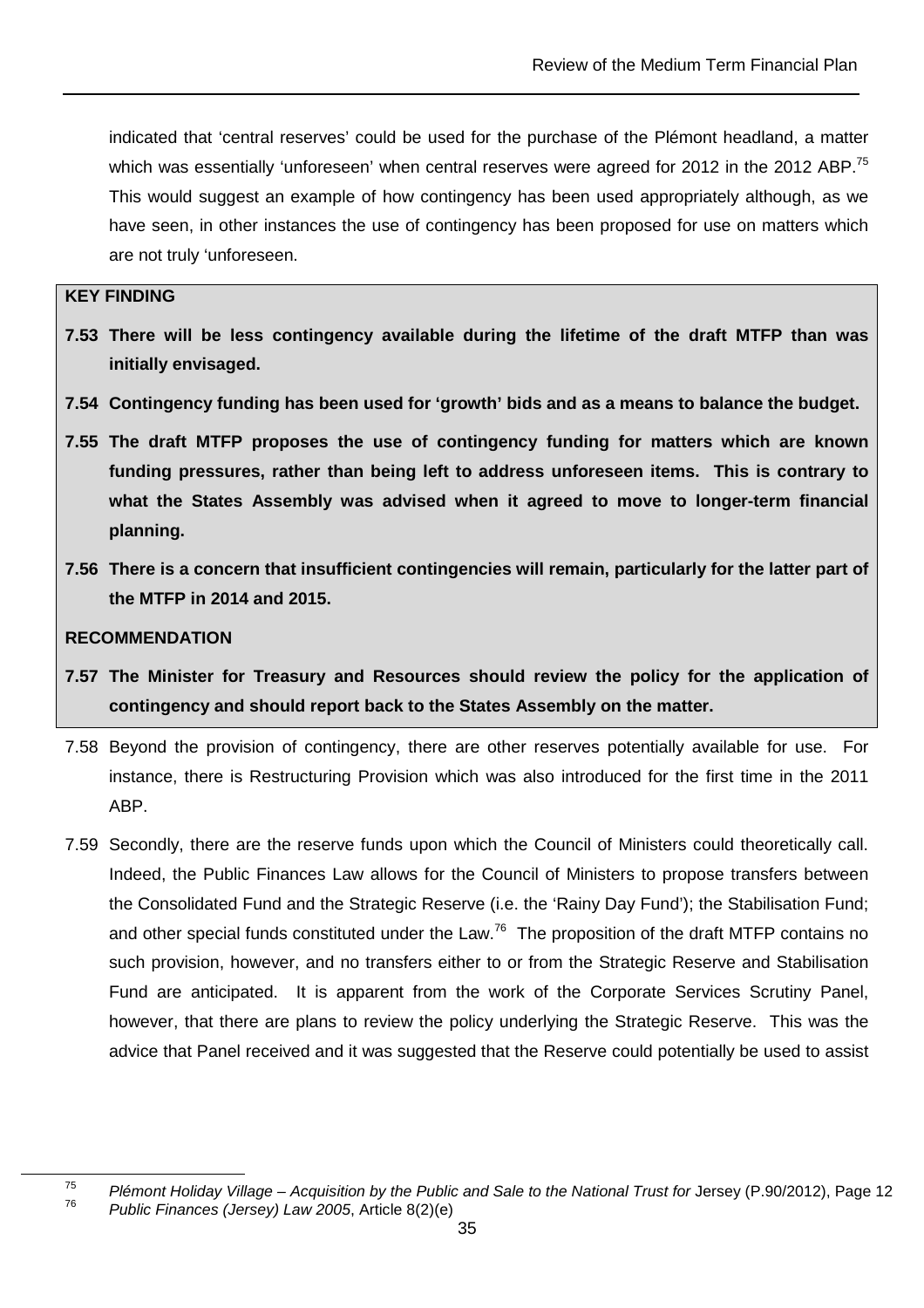the repayment of the Pre-1987 PECRS Debt.<sup>77</sup> The FPP has recommended that there be no transfer between Consolidated Fund and Strategic Reserve at this stage.<sup>78</sup>

- 7.60 The FPP has also recommended that there be no transfers to the Stabilisation Fund in 2012 or 2013 but that consideration be given to "how the Stabilisation Fund will be rebuilt through countercyclical fiscal policy, once the economy begins to recover."<sup>79</sup> The draft MTFP shows that the balance of the Stabilisation Fund is £1 million.<sup>80</sup>
- 7.61 The Public Finances Law allows for the States to approve transfers between the Consolidated Fund and the Strategic Reserve or Stabilisation Fund at the time of the Annual Budget and there will therefore be opportunities during the lifetime of the MTFP for such transfers to be proposed.

#### **KEY FINDING**

**7.62 No transfers between the Consolidated Fund and the Strategic Reserve are proposed in the draft MTFP although consideration is due to be given to the policy underlying use of the Reserve.** 

#### **RECOMMENDATION**

**7.63 The Minister for Treasury and Resources should ensure that amendments to the policy underlying use of the Strategic Reserve are brought to the States Assembly for approval.** 

#### **KEY FINDING**

**7.64 No transfers between the Consolidated Fund and the Stabilisation Fund are proposed in the draft MTFP.** 

#### **RECOMMENDATION**

**7.65 The Minister for Treasury and Resources should review the policy underlying transfers to and from the Stabilisation Fund.** 

#### **Other Funding Streams**

- 7.66 Pertinent to our consideration of the spending proposals in the draft MTFP are two other matters: funding streams used by the Council of Ministers in respect of its proposals; and the delivery of previously agreed savings targets.
- 7.67 In terms of funding sources, we have already considered the overall targets for States income. However, it is apparent, that it is not merely these sources which will be used to fund the proposed

 $77$  Report of the Corporate Services Scrutiny Panel on the Department of Treasury and Resources, page 1

<sup>78</sup>  $\frac{78}{79}$  Jersey's Fiscal Policy Panel Annual Report – October 2012, page 42

 $\frac{79}{80}$  Ibid

**Draft Medium Term Financial Plan, page 117**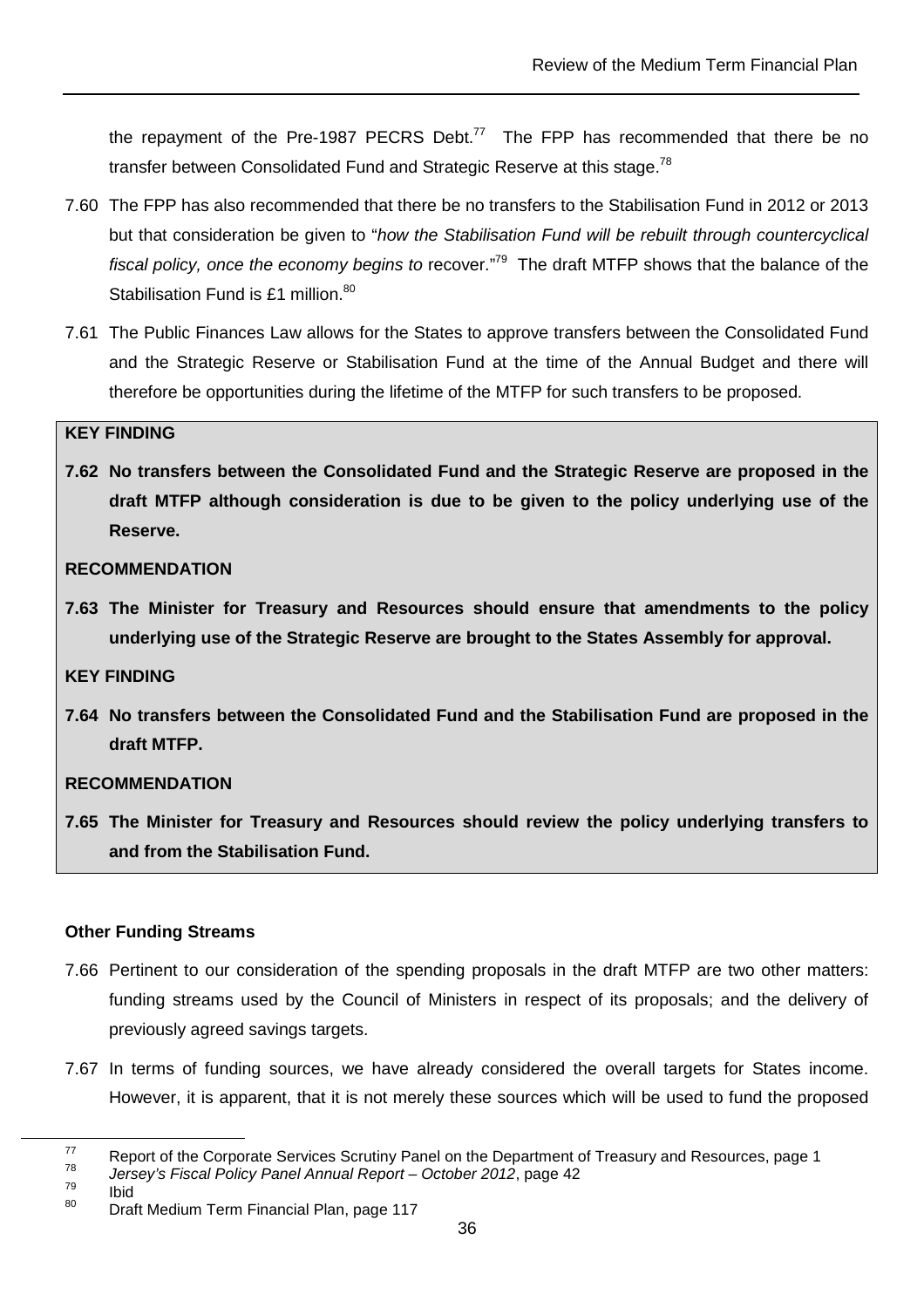expenditure in the draft MTFP. Indeed, the spending proposals we have been considering relate to net spending and assume the realisation of 'departmental income' which is separate to States income.

- 7.68 Some of these additional sources of funding are described in the proposition itself. Part (c)(i), for example, seeks States approval for the withdrawal of funding from the Health Insurance Fund in all three years of the MTFP for use by the Department of Health and Social Services. Part (f) of the proposition, on the other hand, seeks States approval of "the disposal by way of redemption of the States 9% Preference Shares in the JT Group Ltd with the redemption value of £20 million being applied."<sup>81</sup> That funding would be split between capital allocations and a £5 million input into the Innovation Fund that the Department of Economic Development is due to administer.
- 7.69 Other measures are described in that section of the draft MTFP which explains how the budget will be balanced throughout the lifetime of the plan. The maintenance of balanced budgets is one of the resource principles which underpin the management of the States' finances. The draft MTFP explains that some of the proposals contained within would, if pursued, lead to a potential deficit. A series of further measures are therefore described to address that potential deficit.
- 7.70 The use of the Health Insurance Fund is one of these measures and is expected to deliver £2 million of funding in 2013, £6 million in 2014 and £6 million again in 2015. Other measures include the following:
	- 1. Managing Guernsey's waste disposal: Receipts of £1.5 million anticipated in 2015
	- 2. Potential new fees arising from the Control of Housing and Work (Jersey) Law: Receipts of £600,000 anticipated in 2014 and again in 2015
	- 3. Fixing Social Security Supplementation at 2013 levels for the lifetime of the MTFP: Reduced expenditure of £1.8 million in 2014 and a reduction in expenditure of £3 million in 2015
- 7.71 The draft MTFP also anticipates increased income through "budget measures tightening compliance on tax collection and reducing avoidance." £7.6 million is anticipated each year of the MTFP through such measures.
- 7.72 Several points for consideration arise from the above. Firstly, the measures outlined above represent significant policy developments in themselves and some require decisions by the States Assembly. The question which arises is whether there can be any certainty at this stage as to whether the funding will be delivered, given that the Assembly has yet to take those decisions. It could consequently be argued that either the Assembly will have its hands tied to make other significant decisions in order that the draft MTFP can be delivered; or that it would have been more prudent to factor in the funding merely as a possibility rather than as the certainty which the draft

<sup>81</sup> Draft Medium Term Financial Plan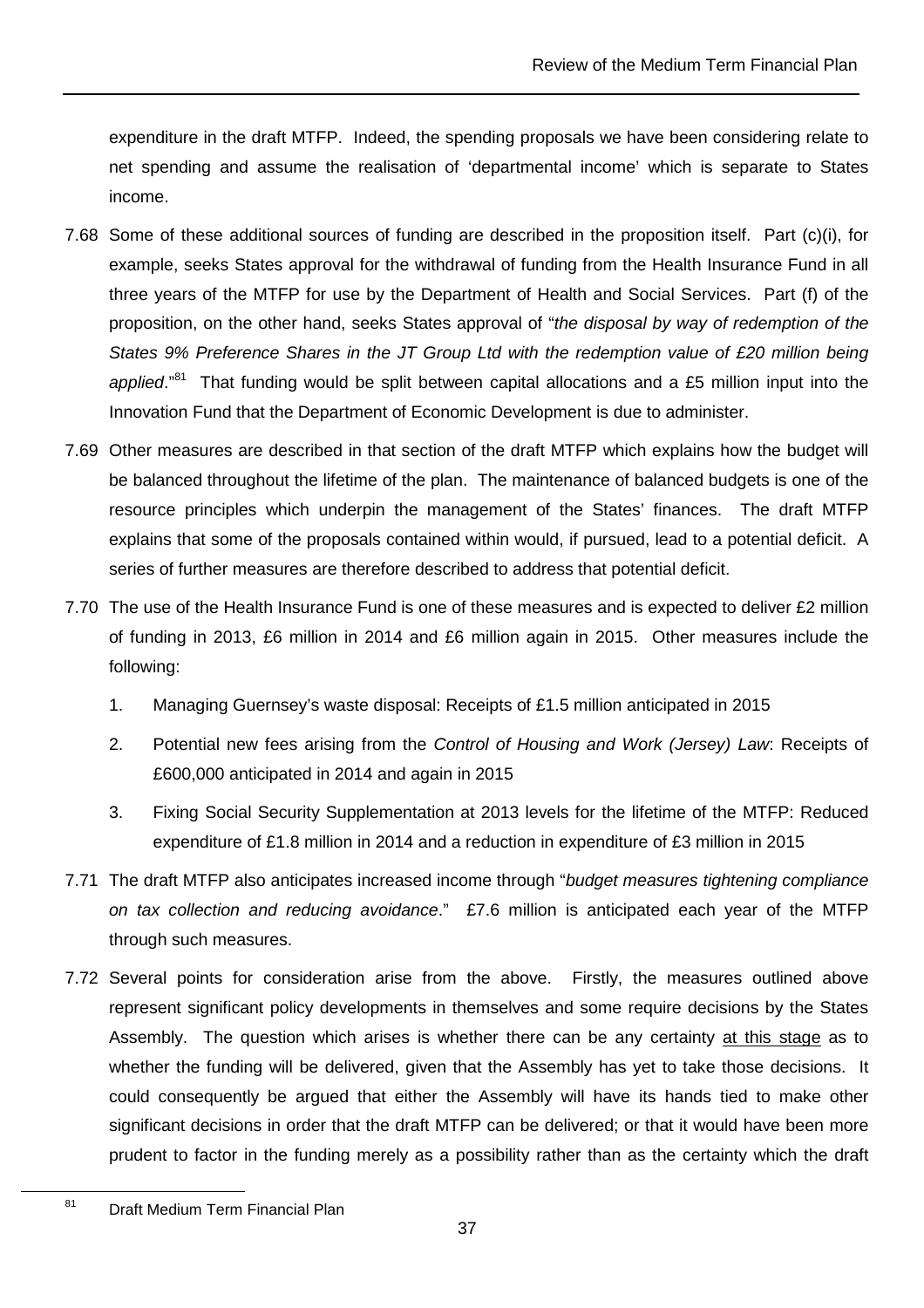MTFP seems to imply. The final question is ultimately what would happen if the States did not adopt one of the measures proposed or, for another reason, the measure did not come to be implemented.

- 7.73 The Scrutiny Panels have considered some of the matters above during their work and their reports indicate that there may indeed be doubts about whether some of the measures will deliver what is anticipated. In terms of the Health Insurance Fund and the fixing of the Social Security Supplementation formula, the Minister for Social Security has lodged propositions seeking States approval for the measures (in P.88/2012 and P.89/2012 respectively). They will be debated on the same day as the draft MTFP itself (6th November 2012). Funding from the HIF has previously been made available for services provided by the Department of Health and Social Services, but only for 2011 and 2012. When the States debated that initial transfer, concerns were raised. At the time, the balance of the HIF was £77 million but it was noted that "the effect of these proposals will be to place the Fund into 'in-year' deficits for 2011 and 2012. If funding for the proposed initiatives was to continue on this basis in the medium term, then the accumulated surplus would very quickly be  $exhausted." <sup>82</sup>$  The draft MTFP proposes continuing the initiative and the proposal raises the question of whether the Council of Ministers is seeking to find funding from sources which, in the longer-term, may cause further problems.
- 7.74 The Environment Scrutiny Panel considered the proposal to manage Guernsey's waste disposal and the Panel's report states the following:

"This is entirely speculative and is dependent on future States decisions. Notwithstanding the prevailing market rates for waste disposal upon which this income figure is presumably based, a decision to import Guernsey's waste would be likely to generate additional expenditure in disposal, particularly in handling additional APC residues, both in capital and revenue expenditure and a low level of recharge would put doubt on the viability of such a proposal. The Panel has been advised that re-exporting quantities of ash to Guernsey after incineration of their waste is not considered a realistic option under relevant international conventions, therefore the full cost of disposal or recovery in Jersey or elsewhere would have to be factored in."83

A decision by the Assembly will be required for this matter to progress in accordance with adoption of Importation of Waste: Approval by the States Assembly (P.17/2010).

7.75 The Corporate Services Scrutiny Panel meanwhile considered the proposal that income will be generated through fees arising from the Control of Housing and Work (Jersey) Law. The Law has not yet been implemented.

<sup>82</sup>  $\frac{82}{2}$  Draft Health Insurance Fund (Miscellaneous Provisions) (Jersey) Law 201- (P.125/2010), page 8<br>Benefit from the Environment Banal on the Department of Transport and Technical Camicse, page

Report from the Environment Panel on the Department of Transport and Technical Services, page 6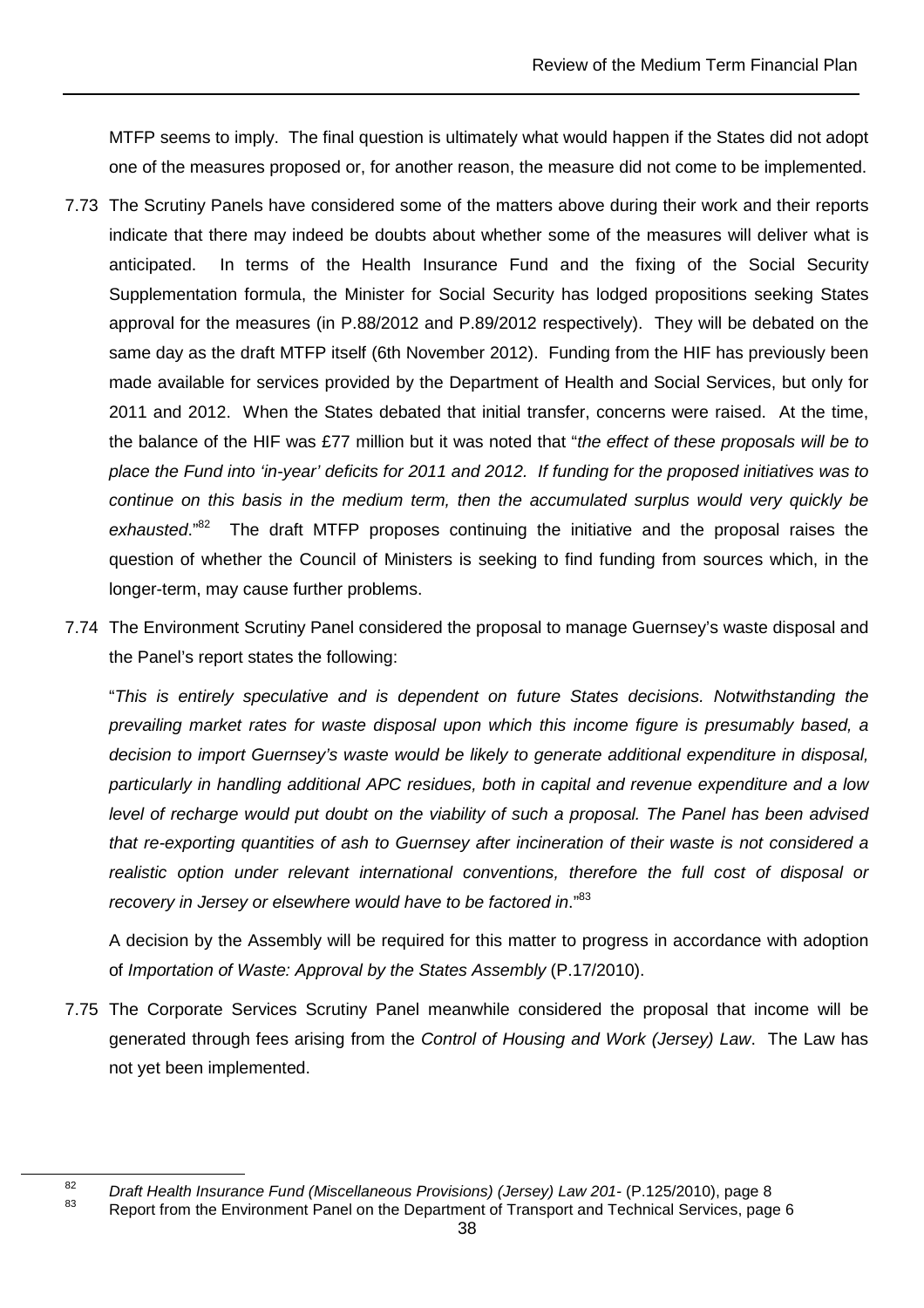7.76 We ourselves questioned the Minister for Treasury and Resources regarding the proposal that an additional £7.6 million of States income would be generated each year of the plan through budget measures. The advice we received was as follows:

"Of course the M.T.F.P. is about spending and we will be coming forward with our budget proposals and I am not today going to steal the thunder of what is going to be in the budget in terms of that but I am making my budget announcements ahead of the debate on the M.T.F.P. What we can say is two things at the moment. The first thing is the budget this year is going to have an overarching policy of protecting revenues and dealing with avoidance. We lost our major anti-avoidance measure in relation to deemed distribution. Treasury officials have been working throughout the last few months on dealing with some replacements for that and those are going to be announced when Deputy Noel and I announce the budget. I think the date is 16th October. The second important thing to say, which is relevant to the 6-monthly review that we published last week, is that we are already on track to having that additional revenue. Effectively, if we were not in the position that our forecasts were slightly exceeding then we would be clearly making some potential budget measures which were specifically designed outside the area of compliance and avoidance of raising money."<sup>84</sup>

It is indeed standard policy that budget measures are not announced in advance.

#### **KEY FINDING**

**7.77 The draft MTFP relies upon the delivery of considerable funding from policy options that remain to be discussed and agreed by the States Assembly, for example use of the Health Insurance Fund and income through the management of Guernsey's waste. Until such time as those decisions are taken, the policy proposals contained in the draft MTFP can only be viewed as provisional and resulting income as uncertain. Furthermore, the hands of the Assembly could be tied through adoption of the draft MTFP.** 

#### **Savings**

- 7.78 Allied to the issues of additional funding streams or budget balancing measures is the question of savings. The MTFP will cover the years 2013 to 2015, the first of which coincides with the last year of the Comprehensive Spending Review (CSR). The CSR was effectively a three-year plan to deliver reductions in spending of £65 million by 2013. The draft MTFP reiterates the desire of the Council of Ministers to achieve that aim.<sup>85</sup>
- 7.79 The draft MTFP recognises that there has been a shortfall in CSR savings in relation to the Department of Education, Sport and Culture. The target for that Department has therefore been

<sup>&</sup>lt;sup>84</sup> Minister for Treasury and Resources, Transcript, page 12

<sup>85</sup> Draft Medium Term Financial Plan, page 27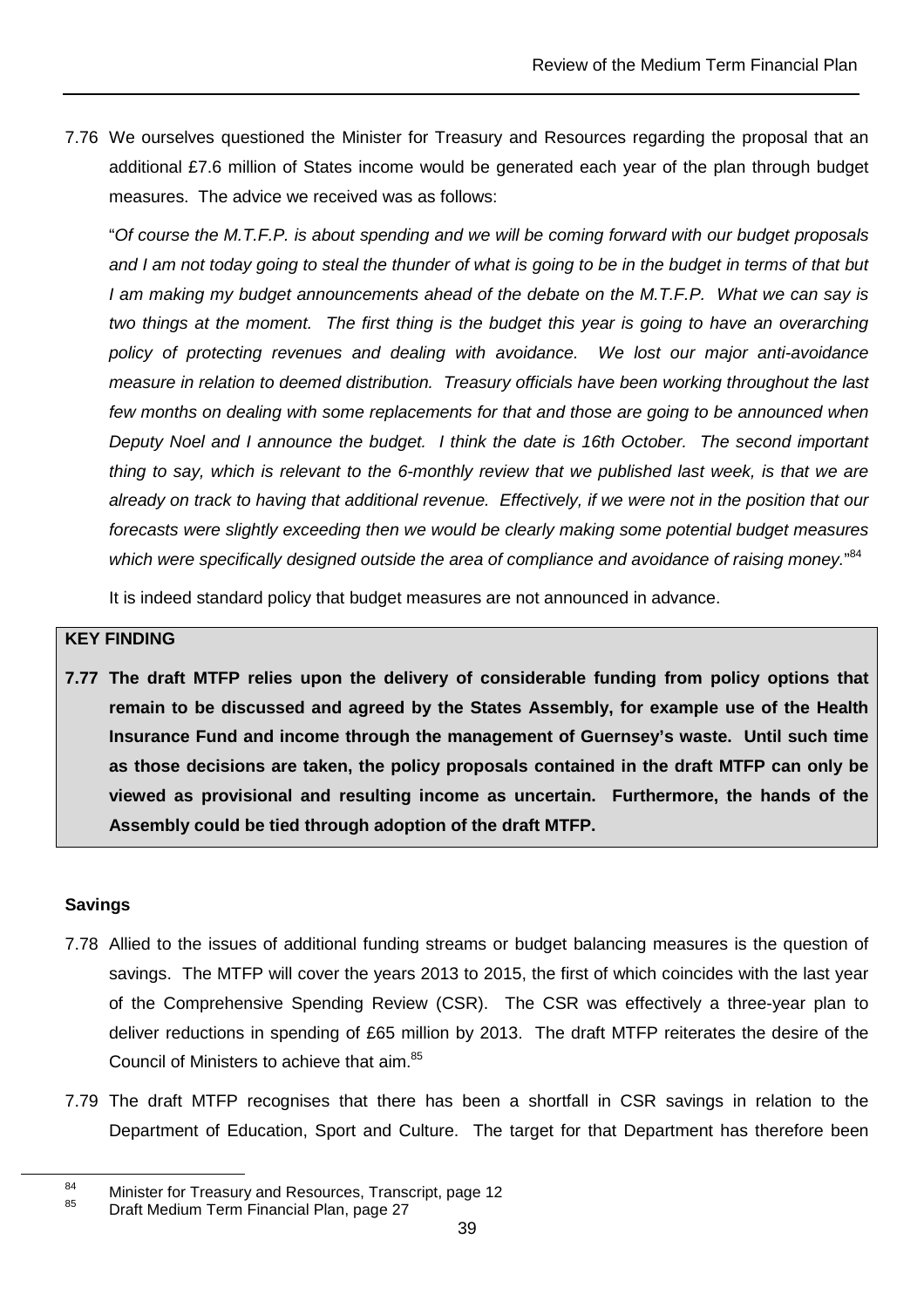reduced from £11.1 million to £7.6 million and the Council of Ministers has agreed that the Department should aim to achieve those savings by 2016 (and not by the original CSR deadline of 2013).

- 7.80 To counter that shortfall and extension of deadline, the draft MTFP includes provision for additional savings proposals from the Minister for Social Security. These are described in the following terms:
	- 1. Potential for over-achievement of Social Security CSR savings including: adult component of Income Support – second adult
	- 2. Potential for political decisions to progress a number of changes to reduce Social Security benefits over the MTFP period and deliver further savings in addition to the current CSR targets.

The first measure is expected to deliver a reduction in spending of £300,000 in each year of the MTFP. The second measure is anticipated to deliver £3 million in reduced expenditure in 2014 and again in 2015.

- 7.81 Two questions arise. Firstly, will the original CSR savings for 2013 be delivered? Secondly, will the additional CSR savings identified in the draft MTFP be delivered? Both questions impact upon the consideration of overall departmental spending limits proposed in the draft MTFP and therefore the deliverability of the plan.
- 7.82 In respect of the first question, in August 2012 the Minister for Treasury and Resources published a summary of CSR proposals with an update on the anticipated position. This report showed that £61.4 million of reductions in expenditure were expected by 2016. That figure took into account the anticipated shortfall expected for the Department of Education, Sport and Culture and the additional savings of £3 million built into the draft MTFP for the Department of Social Security in 2014 and 2015. It is apparent, however, that the original target of £65 million is not currently expected to be met.
- 7.83 The update also included a shortfall in respect of Terms and Conditions savings. The initial CSR target included provision for £14 million of savings in Terms and Conditions. The ministerial report from August 2012 showed that £10.7 million would in fact be achieved. The report of the Corporate Services Scrutiny Panel on the Chief Minister's Department highlights the reason for the shortfall: it is the current pay-offer (which is included within the draft MTFP). Notwithstanding that negotiations are underway with employee groups, the draft MTFP reflects the most recent offer made in July 2012: a 1% non-consolidated award for 2012; a 1% non-consolidated award and 1% consolidated award for 2013; and a 4% consolidated pay award for 2014 (in return for signing up to the Modernisation programme). Negotiations have not extended beyond 2014 and the base assumption of 2.5% for 2015 is therefore maintained. As a result of the pay offer, £10.7 million of the £14 million in Terms and Conditions savings would be delivered by 2013. This is because the non-consolidated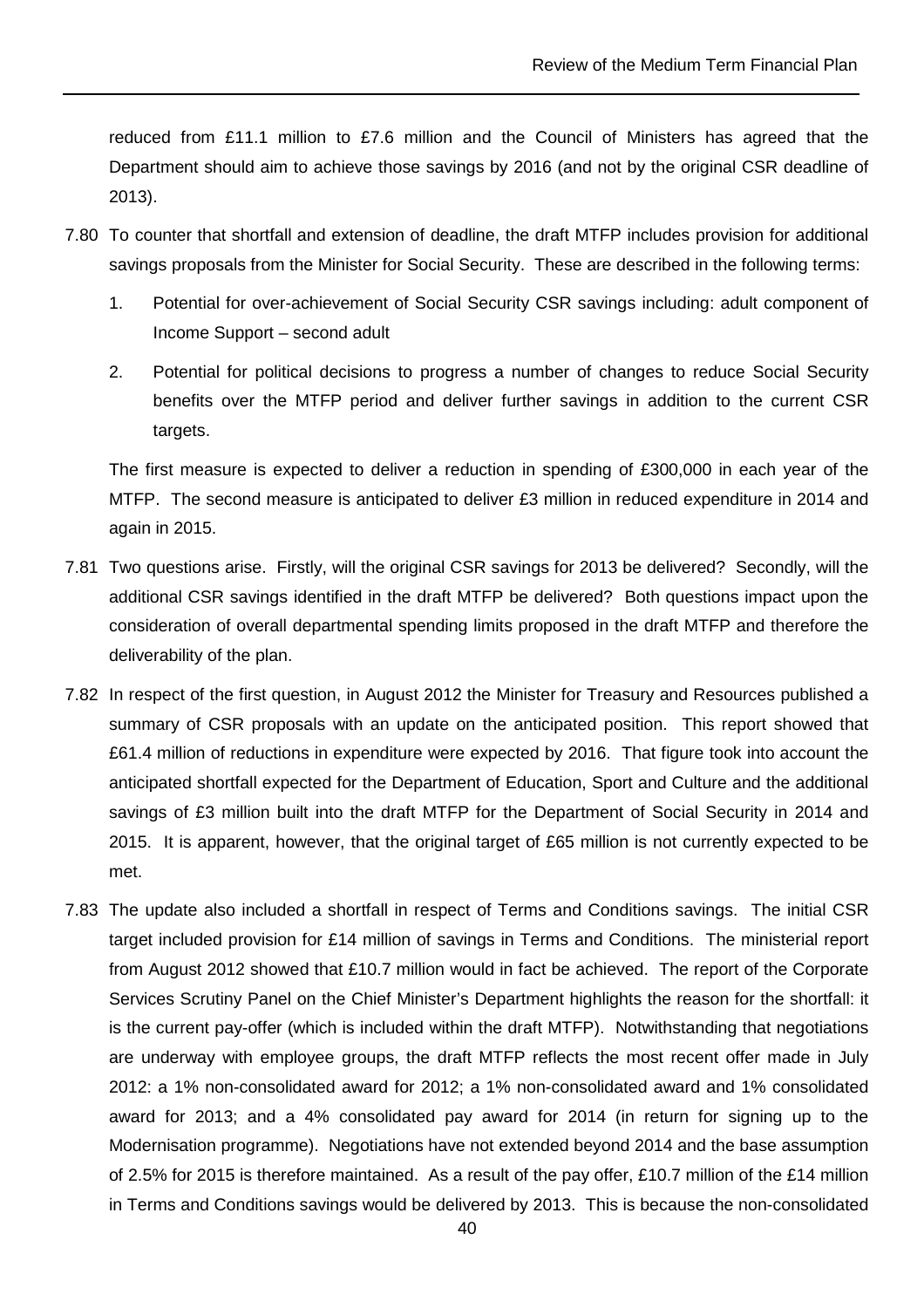elements of the offer are non-recurring and not carried forward in the cash limits from one year to the next. In that regard, we have noted the conclusions of the Corporate Service Scrutiny Panel that "the non-consolidated elements will still represent expenditure beyond what was initially envisaged by the Council of Ministers and will still be paid for from tax-payers money."<sup>86</sup>

- 7.84 The six-monthly report also states that £6.5 million is to be delivered through Procurement savings. This was a matter also considered by the Corporate Services Scrutiny Panel. Its own review of the draft MTFP revealed that some £3 million of Procurement savings would be achieved in 2012 but that a further £3.5 million had yet to be identified for 2013 and allocated to Departments. Given the Panel's conclusion that it remained unclear how those savings would be delivered, we also questioned the Minister for Treasury and Resources on the matter and were advised that there remained doubt about £1 million of those savings (i.e. there was uncertainty about their deliverability).<sup>87</sup> The provision of Procurement savings has been offset against Restructuring provision in that the amount of Restructuring provision available will be reduced by whatever amount of Procurement savings is not achieved. Nevertheless, there remains doubt as to whether some of those savings will be achieved. Our advisor from CIPFA was also unable to determine whether the savings would be achieved.<sup>88</sup> Nevertheless, the ministerial update from August 2012 continues to assume delivery of Procurement savings of £6.5 million.
- 7.85 Some other CSR savings also appear to be in doubt. In its report on the Department of Home Affairs, the Education and Home Affairs Scrutiny Panel has reported the following:

"At the time of its Scrutiny hearing the department estimated that approximately £1.4 million of the originally proposed CSR savings were to some extent at risk and that the likely requirement for compensatory finance would be £600,000 for each of the three years of the MTFP*.* In order to manage this, the Department had contingency plans consisting of £1.2 million in carry forwards from 2012 (to be reviewed in the September quarterly financial report) and alternative savings proposals of £200,000 for each of the three years would need to be found. (These figures are subject to ongoing review and are expected to be reduced before the MTFP is debated)."<sup>89</sup>

7.86 There are therefore doubts as to the deliverability of the current CSR programme and the original intention of achieving £65 million in spending reductions. Furthermore, the nature of the additional savings identified in the draft MTFP for the Department for Social Security has not yet been explained. When questioned on this matter by the HSSH Scrutiny Panel, the Minister for Social

<sup>86</sup> Report of the Corporate Services Scrutiny Panel on the Chief Minister's Department, page 2

<sup>&</sup>lt;sup>87</sup> Treasurer of the States, Transcript, page 43

 $\frac{88}{89}$  Report from CIPFA, page 22

Report of the Education and Home Affairs Scrutiny Panel on the Department of Home Affairs, page 1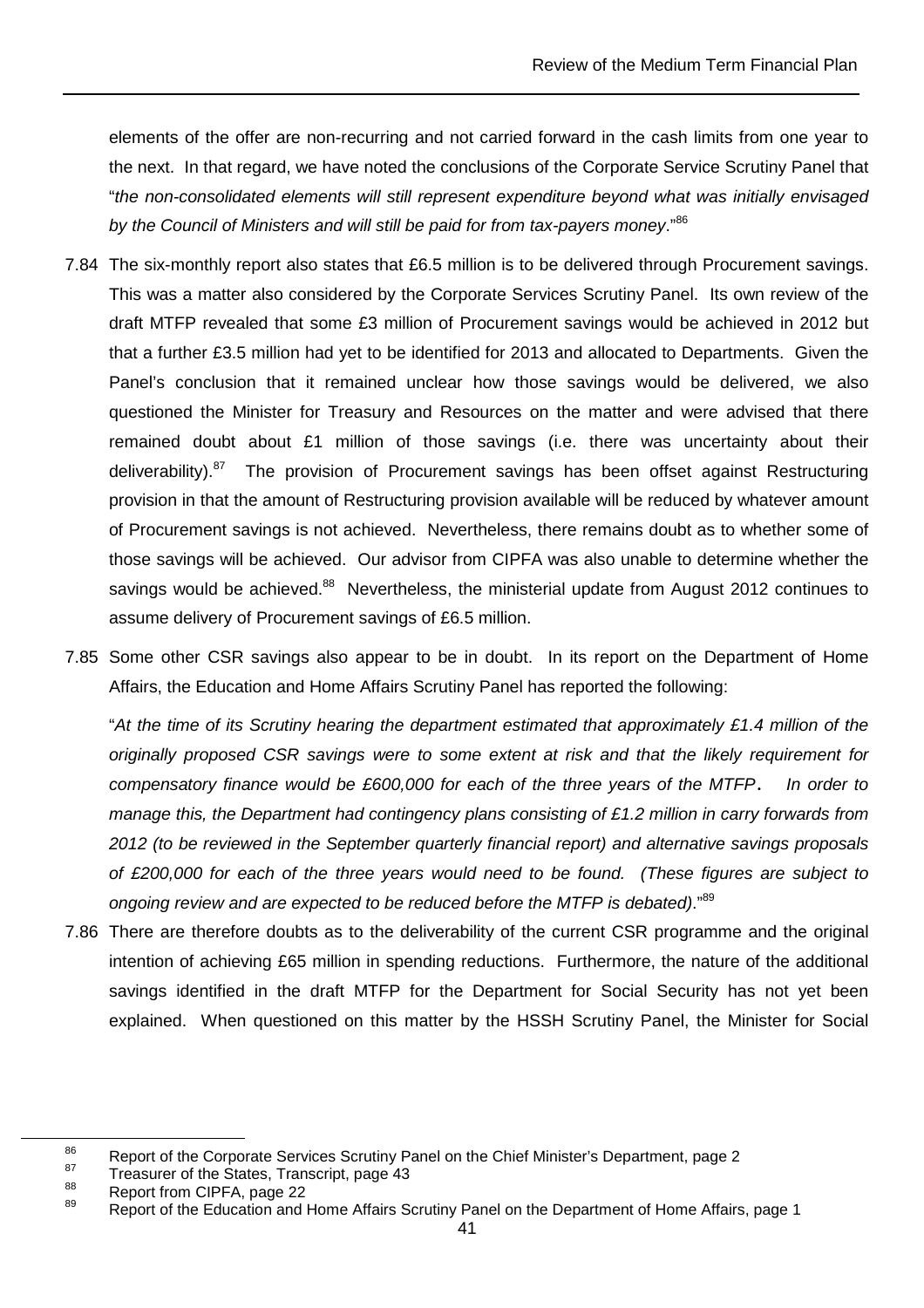Security was unable to specify how those savings would be achieved.<sup>90</sup> It is apparent, however, that any savings may be reliant upon States decisions.

7.87 We sought advice from CIPFA on the question of savings:

"Certainly Jersey Ministers have made a conscious decision (this is clearly outlined within the MTFP) to achieve targeted savings rather than a top sliced approach. Given the lack of visibility on the service critical nature or otherwise of operational budgets and a track record of underspending this would appear to be a perfectly reasonable approach and one we would commend."<sup>91</sup>

"Overall there is no doubt that there is due rigour in the tasking of Departments to identify savings. The Resource Principle of Balancing Taxation with Spending has required Efficiency Savings to be an effective and deliverable strategy. As highlighted earlier a targeted approach is taken rather than "Top Slicing "approach. The achievement of savings is reported on a monthly basis within a RAG Rated Risk profile. What is less clear is the degree to which Efficiency Savings are derived from unrequired Budget or the judicious utilisation of Carry forwards. More worrying is the apparent cultural acceptance of "slippage" and non-delivery of critical savings. Looking at the nature and reprofiling of expected savings including the saving expected from the notoriously difficult area of Staff Terms and Conditions, it would be our considered opinion that Jersey is required to do more to systematically deliver cost reductions and demonstrate value for money."<sup>92</sup>

#### **KEY FINDING**

**7.88 The original target of delivering savings of £65 million through the CSR will not be met. Shortfalls may arise in relation to Terms and Conditions and Procurement. Furthermore, it is currently uncertain whether further savings proposals included in the draft MTFP will be realised. A concern therefore arises as to whether the States has truly developed a value-formoney culture.** 

 $^{91}$  Report from CIPFA, page 17

<sup>90</sup> Minister for Social Security, Transcript of Public Hearing, 14th September 2012, page 18

Report from CIPFA, page 21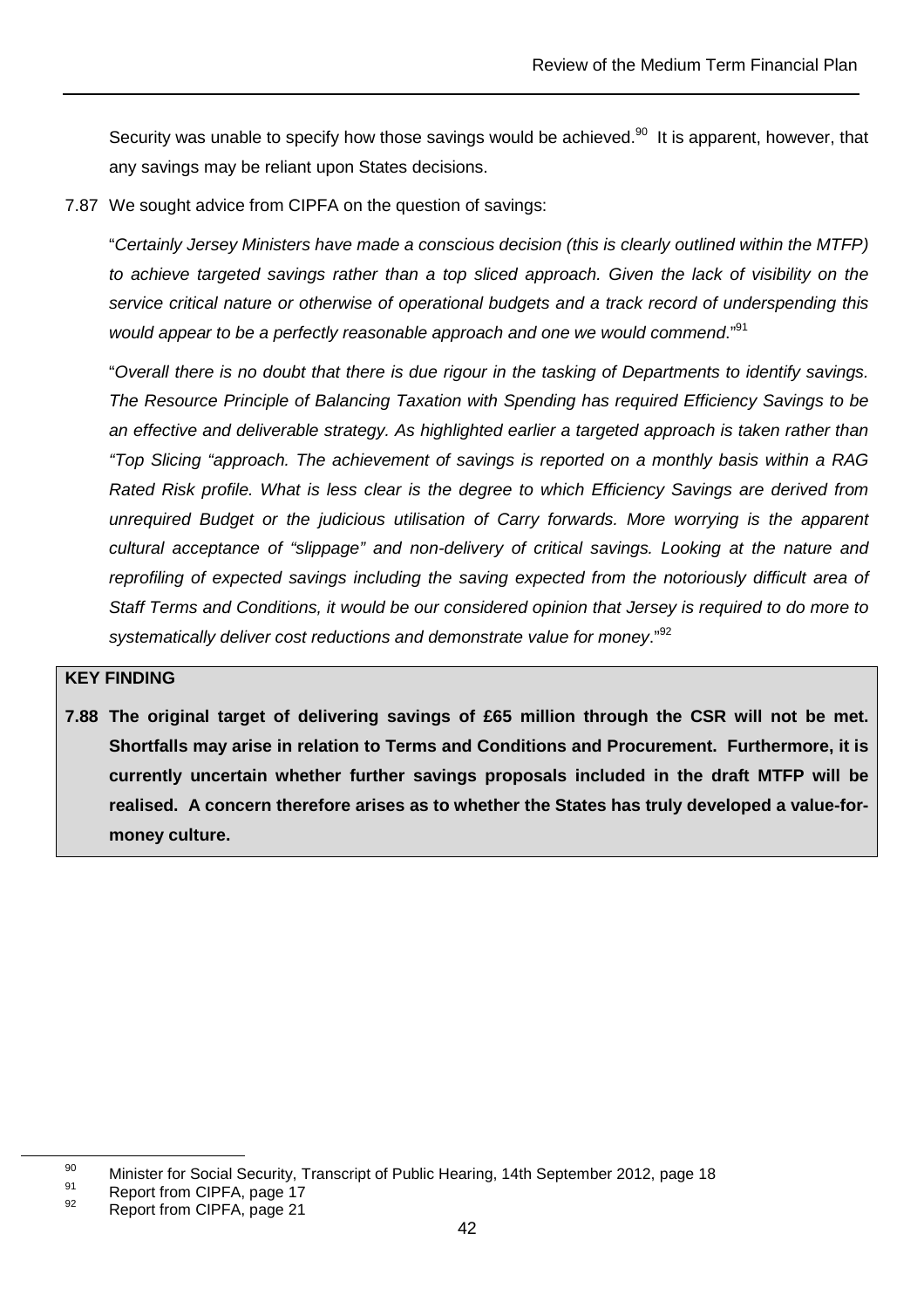## **8. THE FUTURE OF THE MTFP**

- 8.1 In the previous chapters, we have considered the draft MTFP as exactly that a draft MTFP. We have considered whether the economic and income forecasts are reliable. We have looked at the spending proposals to see whether they are well-founded and meet the expectations that the States Assembly may have had when it agreed to amend the Public Finances Law and institute the MTFP. We have also considered on whether they deliver on policy developments to date, for instance the CSR.
- 8.2 The draft MTFP is due to debated on 6th November 2012. It may be amended during that debate but, barring extraordinary circumstances, after that debate the Island will have its first MTFP. The question is then 'What next?'. Firstly, it must be noted that there are several significant developments which are proposed to occur and which, if pursued, are likely to have a major impact on States finances. These include the reform of Health and Social Services; the Housing Transformation Programme; the Modernisation of the Public Sector; and work on identifying a means by which the PECRS Pre-1987 Debt may be repaid more quickly.
- 8.3 Secondly, there is the question of how the MTFP, once adopted, will be monitored and reported. It is particularly pertinent given the concerns that have been expressed regarding the uncertain economic outlook for the years encompassed by the draft MTFP and regarding the possibility that there may be insufficient flexibility in the draft as it stands. The FPP has highlighted a possible lack of flexibility, in part due to reduced levels of contingency (compared to what was initially envisaged) and in part due to the tightness in projected Consolidated Fund levels in 2014 and 2015.<sup>93</sup>
- 8.4 When questioned on the subject of monitoring and reporting, the Minister for Treasury and Resources acknowledged that it was a "really important" issue. He highlighted that, in future, the States would receive six-monthly reports each year.<sup>94</sup> The first example of this report was published only recently for the mid-year position of 2012.
- 8.5 Otherwise, we were advised of the current monitoring and reporting process followed by the Executive and informed that this would continue. In that regard, we were advised to the following effect:

"How it will work: we already have the arrangements that the Minister describes so we already have quarterly monitoring reports on revenue and capital that go to Corporate Management Board and to the Council of Ministers on a regular basis. We plan to carry on using that same process. As you know, we have just published for the first time the 6-monthly report, just a summary report, to all States Members and we have done it at a summary level in the hope that people might read it.

<sup>93</sup>  $\frac{93}{24}$  Jersey's Fiscal Policy Panel Annual Report – October 2012, page 3

<sup>94</sup> Minister for Treasury and Resources, Transcript, page 44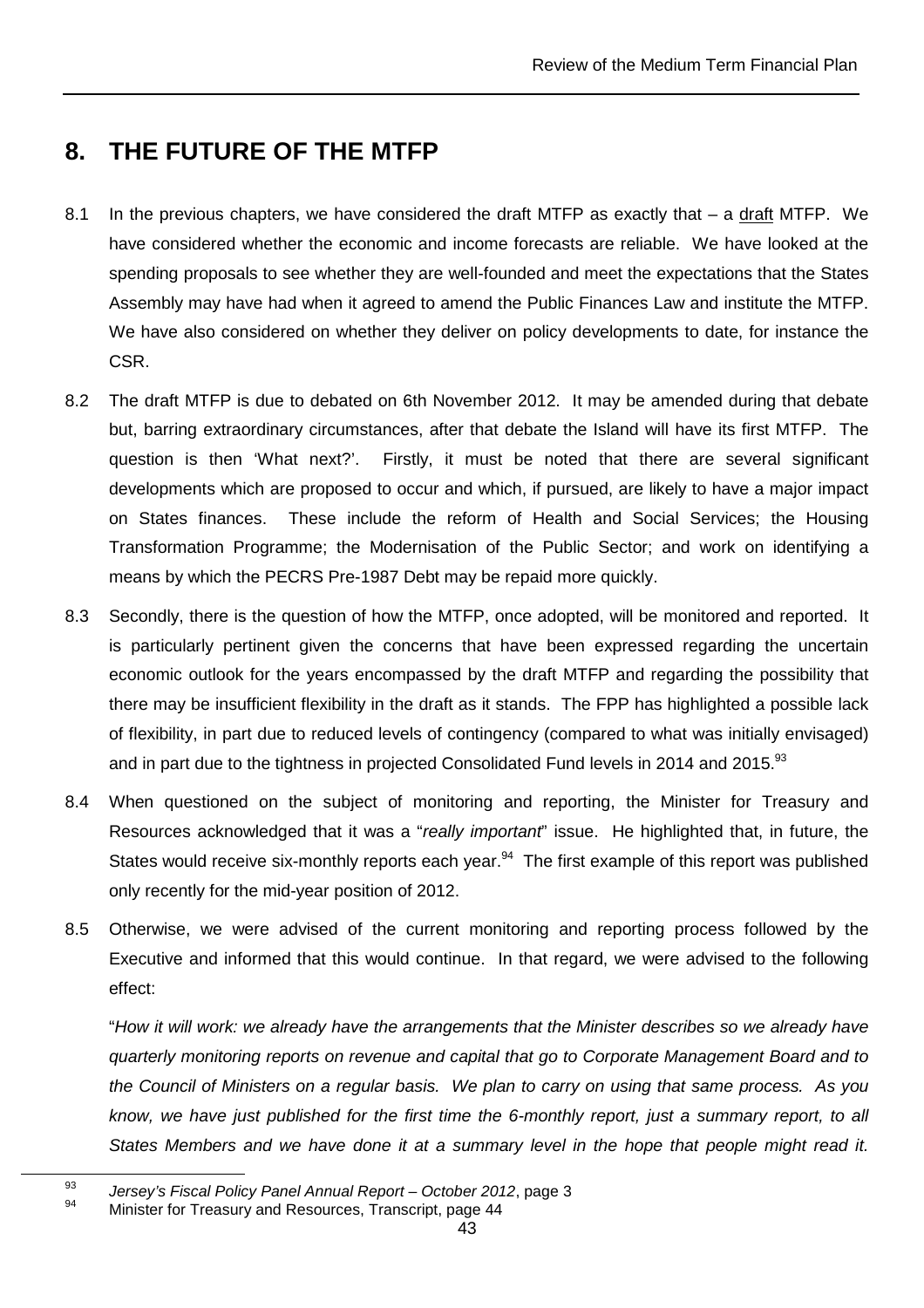There is a lot more detail that sits behind that that we have routinely, within Treasury and within departments, so we plan to use that same process."<sup>95</sup>

The Chief Minister also confirmed that the current reporting mechanism would continue.<sup>96</sup>

- 8.6 It is our view that monitoring not only relates to following expenditure levels and how much they are above, or below, budgeted levels; it is also about monitoring whether decisions taken by the Assembly are being enacted. Ultimately, within the ABPs of the past, as in the draft MTFP, the States has been asked to approve expenditure levels for Departments at a high level. Once that approval has been provided, it is for Ministers and Departments to manage their services within those expenditure limits. In terms of policy delivery, however, there is no firm requirement that a policy described in the draft MTFP will be undertaken (albeit there is a political expectation that it will occur). There have been times in the past that the States Assembly has been frustrated to discover that funding has not been used for the purposes for which the Assembly had understood it would be used when approval was given in the ABP (or, in this case, in the draft MTFP). For example, the 2007 ABP provided £500,000 to the Department of Home Affairs for the introduction of discrimination legislation. $97$  However, the legislation remains to be introduced and the draft MTFP proposes the allocation of 'growth' funding to the Department of Social Security in 2014 and 2015.<sup>98</sup> In that regard, we were advised that delivery of the services for which there had been growth bids in the draft MTFP would be monitored through the usual reporting process.  $99$
- 8.7 Monitoring and reporting is a matter on which we sought advice and the report from CIPFA suggests that more could be done in this area. We have been advised to the following effect:

 "Whilst we understand that there has been significant improvement in Financial Planning and Reporting we would be of the considered opinion that more needs to be done to embed within Performance Management the link between resources and actual outcomes."<sup>100</sup>

Many of CIPFA's recommendations to us relate to the establishment of an appropriate monitoring mechanism. CIPFA has, for instance, recommended the "provision of a defined MTFP Performance Monitoring and Reporting framework which produces high level transparency on the tracking of actual performance against the MTFP." According to CIPFA, such a mechanism would allow for appropriate decisions to be taken to ensure "continual rebalancing of the MTFP that would optimise financial outcomes." The reporting would need to "clearly and formally differentiate cashable

<sup>&</sup>lt;sup>95</sup> Treasurer of the States, Transcript, page 45

 $^{96}$  Chief Minister, Transcript, page 24

 $\frac{97}{28}$  Annex to the 2007 Annual Business Plan, page 66

Draft Medium Term Financial Plan, page 69. The legislation was not implemented pursuant to the 2007 ABP as a full review of the prison budget was undertaken in 2007 which resulted in additional funds of £1 million being pledged by the Council of Ministers to HMP La Moye, including £500,000 originally allocated for Discrimination legislation.

<sup>99</sup> Chief Executive, Transcript of Public Hearing, 3rd September 2012, page 32

Report from CIPFA, page 19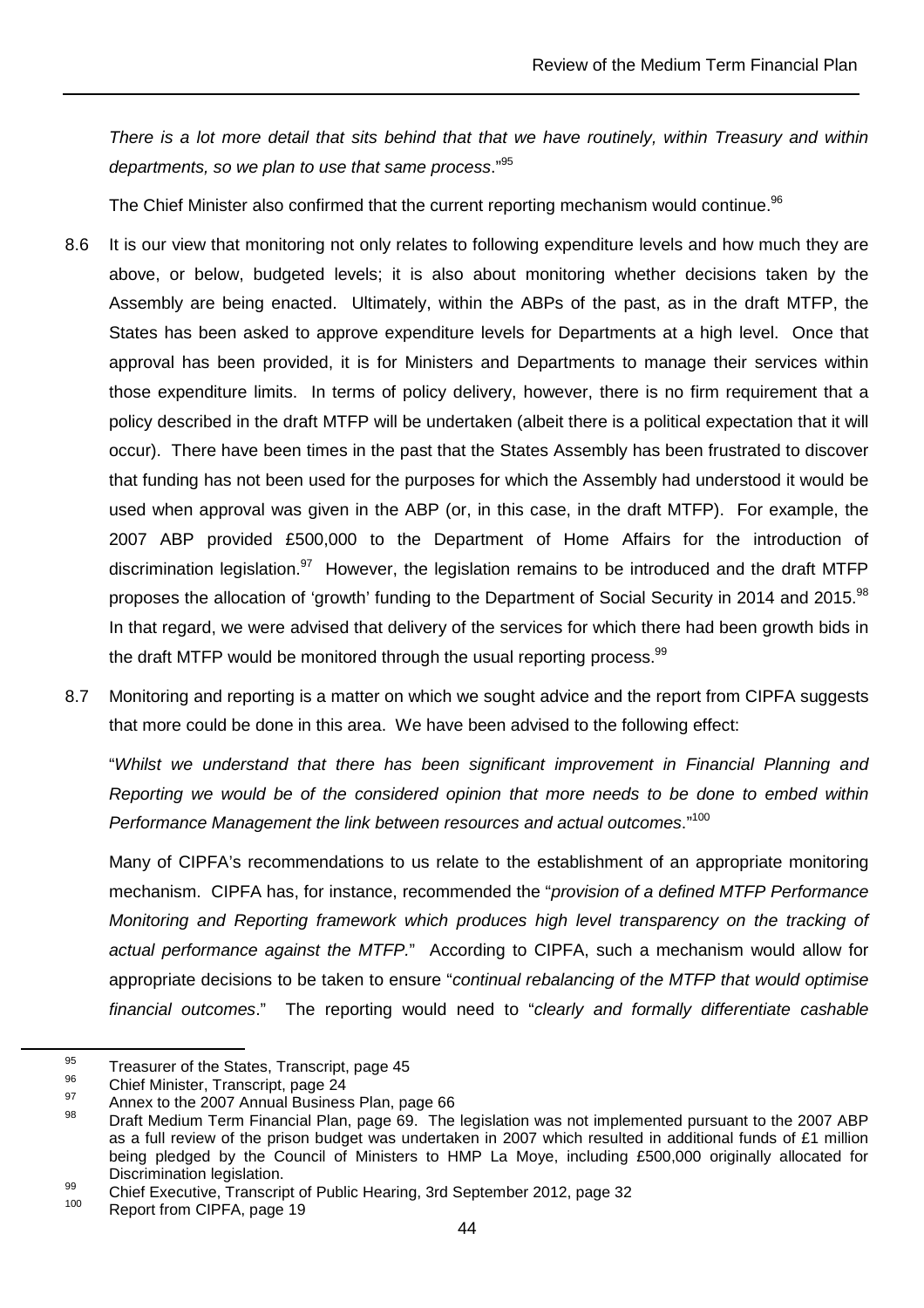savings arising from direct Management intervention from the re-phasing (stopping / slowing) of activity – clearly identifying 'slippage' and non-achievement."<sup>101</sup>

#### **KEY FINDING**

**8.8 It is vital that an appropriate reporting and monitoring mechanism is developed in relation to the MTFP to ensure not only the sound management of States finances but also the delivery of decisions made by the States Assembly. Further work in these areas is required.** 

#### **RECOMMENDATION**

- **8.9 The Minister for Treasury and Resources should review and report back to the States Assembly on the monitoring and reporting mechanism that will be used in respect of the MTFP.**
- 8.10 Ultimately, there is the question of what if circumstances turn worse, indeed far worse, than we currently expect. What options are available to the Council of Ministers and, indeed, the States Assembly to address the situation - what flexibility is there? This was a question we put to the Minister for Treasury and Resources and to which we received the following response:

"Well, there are a number of abilities that the Council of Ministers themselves have to reallocate budgets themselves. I mean, we were talking about a disaster earlier and the first call is obviously to reallocate existing budgets, identification of underspend. So, there is always going to be some flexibility. Ministers themselves have flexibility; they are given a budget, they have to obviously spend it in the way that they have said but they can move money around heads of expenditure in different ways, just as any way that happened before. So, there is some inbuilt flexibility. As the Treasurer said earlier, we have to do the annual decision itself on capital and that is an important annual decision that we have to make. We make allocations in relation to contingencies, restructuring. So, it is not just fixed in stone absolutely; the limits are but then obviously there is always a margin of changes that will happen over a 3-year plan. As far as big plans are concerned it is Article 9."<sup>102</sup>

We explain the provisions of Article 9 below.

8.11 The options would therefore be firstly to address matters within departmental spending limits. In that regard, the MTFP (with three-year spending limits) was intended to allow Departments the flexibility to address matters. This raises the question of carry forwards from one year to the next, a matter we have already addressed in a previous chapter. In terms of how carry forwards would operate under the MTFP, we were advised that "carry forward funds from year to year [to Departments] will be available to fund known pressures or fluctuation in demand across years. The processes in place

<sup>&</sup>lt;sup>101</sup> Report from CIPFA, page 27

Minister for Treasury and Resources, Transcript, page 42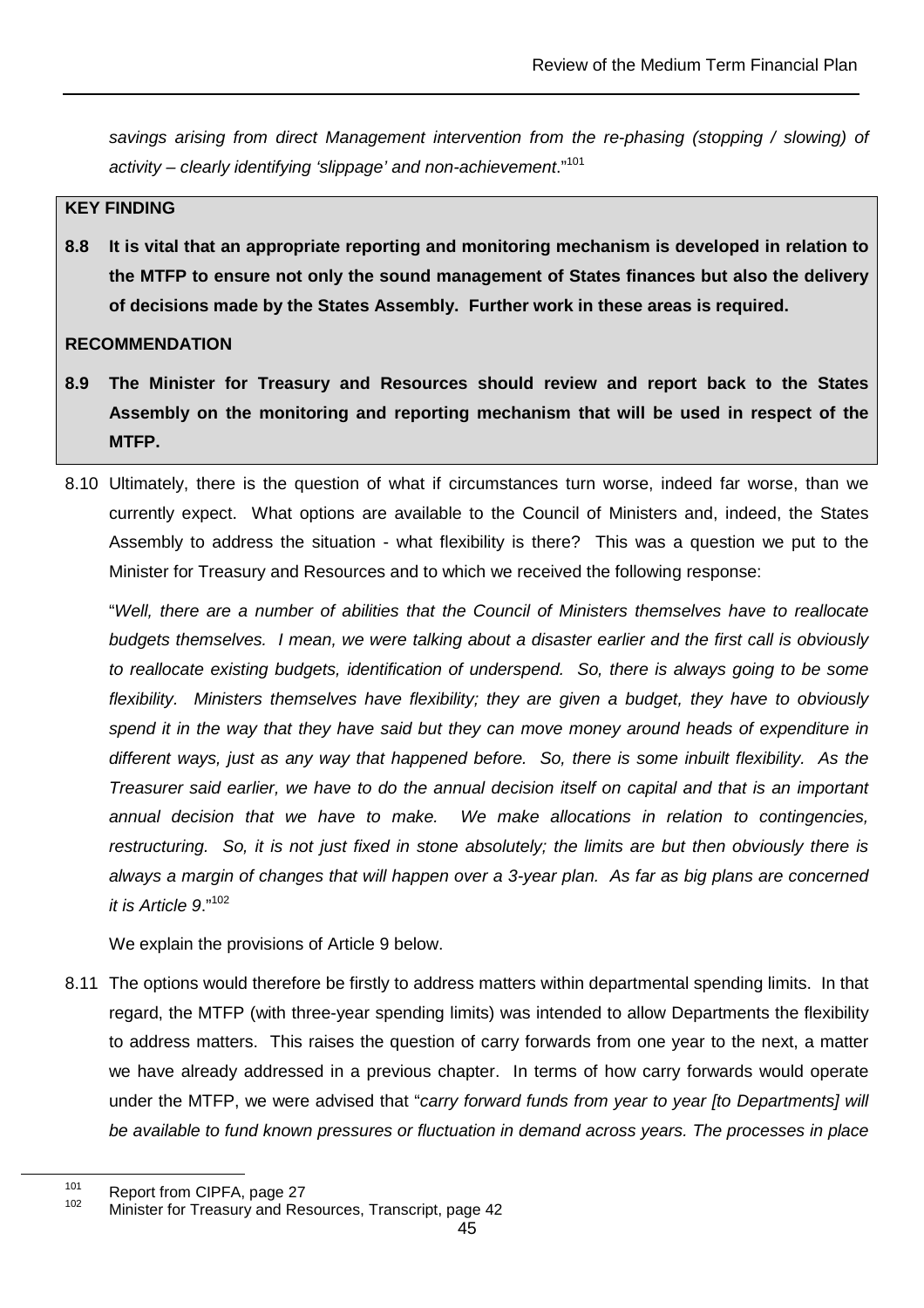seek to ensure that underspends and carry forwards are planned, can be evidenced by business cases or are carried forward to provide contingency against known or forecast pressures. The carry forward process is not intended to provide automatic carry forward for one-off or windfall savings for which a given or related purpose is not identified. In these cases the Council of Ministers should have discretion to consider across the States where these savings/additional income might best be applied or that the economic circumstances are such that they should be returned to the consolidated fund to improve the overall financial position." The process will involve consideration by the Corporate Management Board and the Council of Ministers before being signed off by the Minister for Treasury and Resources.<sup>103</sup>

- 8.12 Beyond the flexibility in departmental spending limits, there may be access to the Restructuring Provision or contingency, a matter we have already addressed. There could potentially also be access to the States reserves, the Stabilisation Fund and the Strategic Reserve. As we have stated, there is no provision within the draft MTFP for transfers between those funds and the Consolidated Fund and the FPP have made recommendations in that regard. The Corporate Services Scrutiny Panel was advised, however, that consideration is to be given to the policy for use of the Strategic Reserve and, indeed, it was suggested that the Reserve could be used to assist with repayment of the PECRS Pre-1987 Debt.<sup>104</sup>
- 8.13 The Corporate Services Scrutiny Panel was also advised of other sources of funding which, dependent upon circumstances, could potentially be used, for instance the Insurance Fund.<sup>105</sup>
- 8.14 As the Minister mentioned, there is also flexibility through the Annual Budget. He mentioned it in relation to the approval of capital allocations but it could also feasibly play a role in terms of income. Decisions about income will be taken by the Assembly in each Annual Budget, in relation to which for this MTFP there will be three (for 2013, 2014 and 2015). In that regard, concerns were raised following the publication of the draft MTFP that it would inevitably lead to tax increases in order that the MTFP could be developed. We understand that the Council of Ministers does not propose to increase tax rates or change the tax structure. However, flexibility could still be achieved through amendments to the exemptions, allowance et al without amending underlying tax rates.
- 8.15 Finally, there is Article 9 of the Public Finances Law which describes the circumstances in which an amendment can be made to the MTFP, once it has been approved by the States Assembly. According to that Article, the MTFP may only be amended if:
	- 1. A state of emergency has been declared under the *Emergency Powers and Planning (Jersey)* Law 1990;

<sup>&</sup>lt;sup>103</sup> Advice from the Department of Treasury and Resources, 18th September 2012

<sup>104</sup> Report from the Corporate Services Scrutiny Panel on the Department of Treasury and Resources, page 1<br>105 Lied nowe 7 Ibid, page 7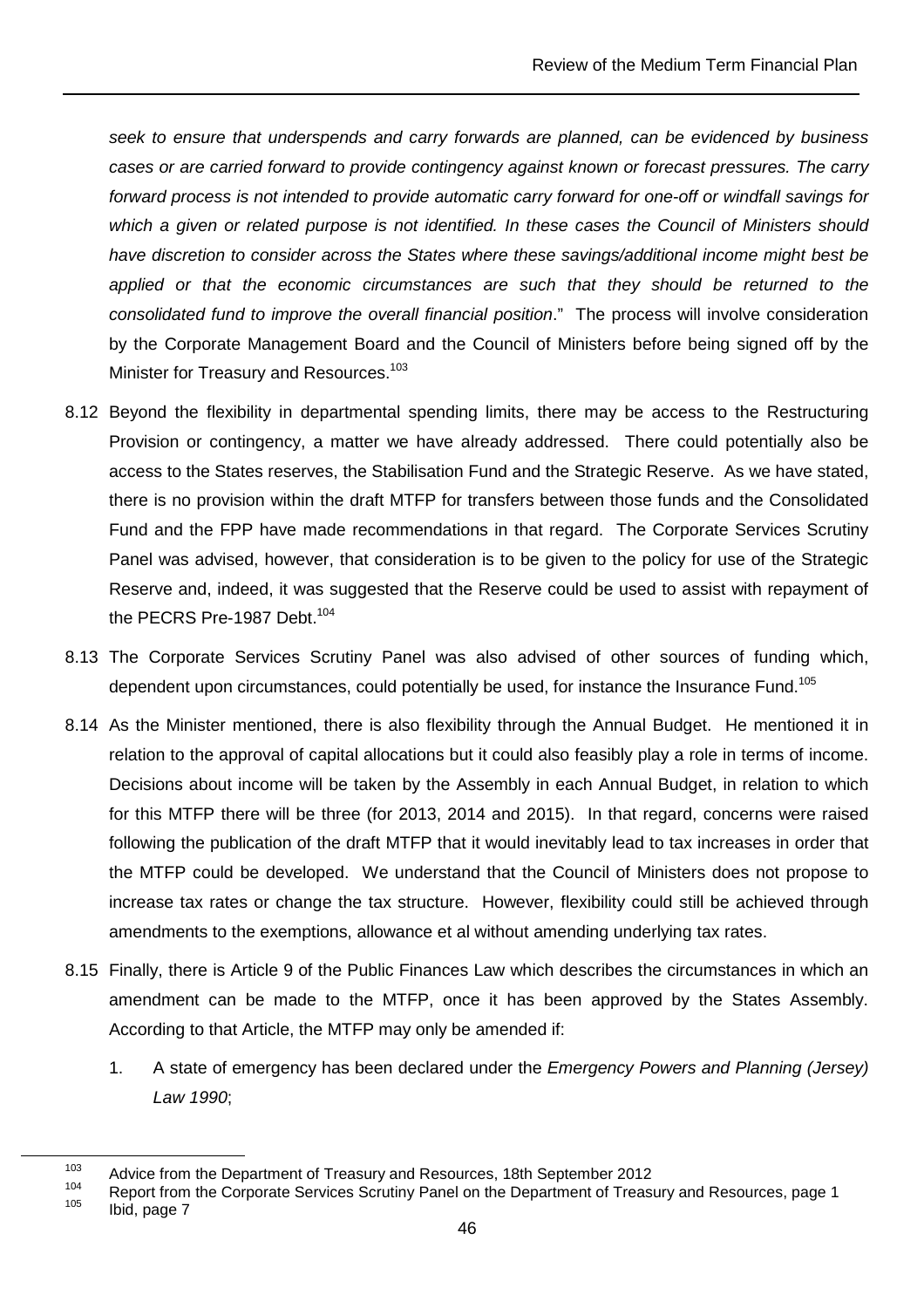- 2. The Council of Ministers is satisfied that there exists an immediate threat to the health or safety of all or any of the inhabitants of Jersey;
- 3. The Council is satisfied that there is a serious threat to the economic, environmental or social wellbeing of Jersey which requires an immediate response;
- 4. A new Council of Ministers is appointed in between elections (e.g. if a Vote of No Confidence in the Council is approved by the Assembly); or
- 5. "If, at any time, it appears to the Council of Ministers that, by reason of any variance between the intended total amount to be paid into the consolidated fund and amounts actually received in a financial year, or by any other reason, the receipts and expenditure approved in the medium term financial plan would result in a deficit in the consolidated fund at the end of any financial year"

In those last circumstances, the Council of Ministers would be obliged to lodge a proposition that would "remedy the deficit."<sup>106</sup>

<sup>106</sup> Public Finances (Jersey) Law 2005, Article 9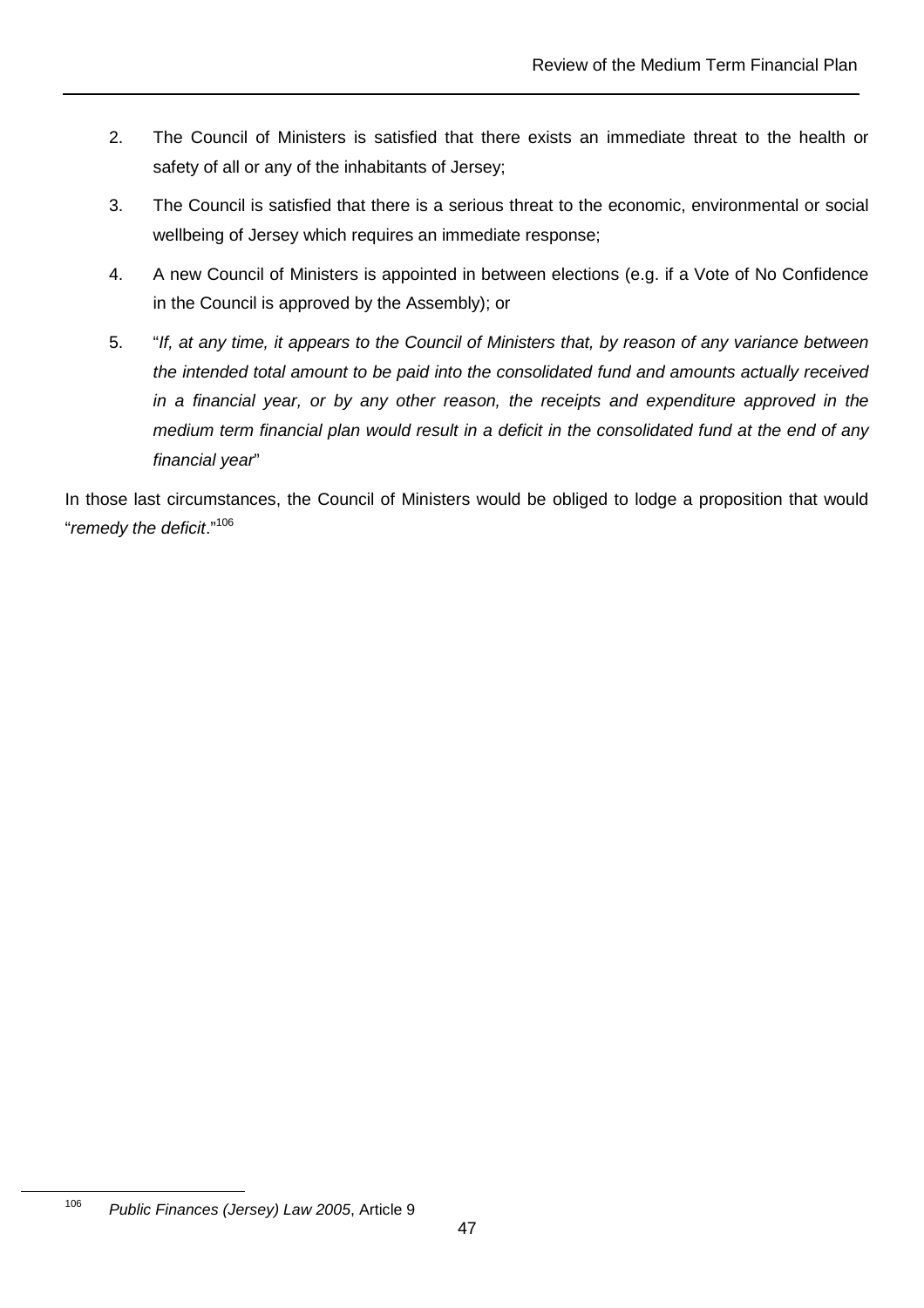## **9. CONCLUSION**

- 9.1 The draft MTFP is a step in the right direction. It moves the focus of both the Council of Ministers and the States Assembly towards longer-term planning and the publication of the draft MTFP has seen a wealth of information made available to States Members and the public. There is much to commend, as our advisors have shown, for instance in improved modelling of income forecasts.
- 9.2 Nevertheless, there remain matters to be addressed and our review has shown that there is uncertainty about whether the draft MTFP could be delivered as it stands. This stems from our own review of the evidence we have received, the advice we have tendered and, indeed, consideration of the FPP's report. The uncertainty that the draft MTFP can be delivered stems from a number of sources:
	- 1. As the FPP has reported, the economic climate remains uncertain;
	- 2. Income forecasts are now expected to be lower than the midpoint range used as a basis for the draft MTFP;
	- 3. Future States decisions are required to deliver some of the funding sources or savings on which departmental spending limits are predicated; and
	- 4. The CSR target of £65 million of reduced spending will not be met.
- 9.3 Our review has also shown that there may not be sufficient flexibility within the draft MTFP to address the uncertainty we have described. Contingency levels are lower than the States expected and the growth allocation which the Assembly would have expected to debate annually has disappeared. It would be preferable for greater flexibility to be introduced in the draft MTFP in order to mitigate the uncertainty, particularly in relation to the latter stages of the MTFP in 2014 and 2015. This will require the adoption of an appropriate monitoring and reporting mechanism and should also include consideration of making the MTFP a 'rolling' plan.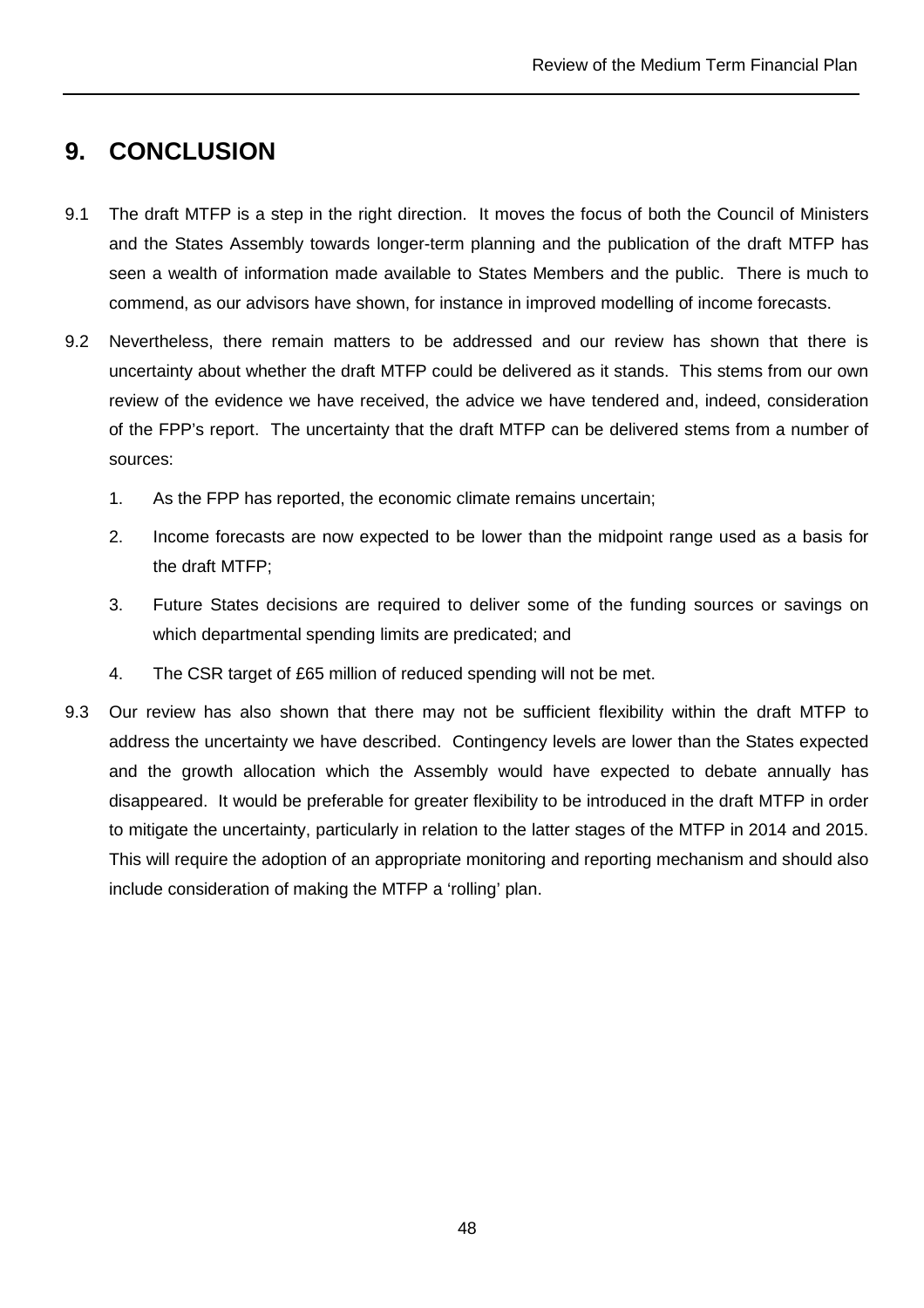## **10. APPENDIX 1: THE PROPOSITION**

#### **THE STATES are asked to decide whether they are of opinion** -

to receive the draft Medium Term Financial Plan 2013 – 2015 and, in accordance with the provisions of Article 8 of the Public Finances (Jersey) Law 2005 –

- (a) to approve the intended total amount of States' income for each of the financial years 2013 to 2015 as set out in Summary Table A;
- (b) to approve the total amount of States' net expenditure for each of the financial years 2013 to 2015 as set out in Summary Table A;
- (c) to approve the following amounts (not exceeding in the aggregate the total amount set out in paragraph (b) above) –
	- (i) the appropriation of an amount to a revenue head of expenditure for each States-funded body (other than the States trading operations) being the body's total revenue expenditure less its estimated income for each of the financial years 2013 to 2015 as set out in Summary Table B with, in relation to the head of expenditure of the Health and Social Services Department, the approval of £2,000,000 in 2013, £6,000,000 in 2014 and £6,000,000 in 2015, dependent, in accordance with the provisions of Article 16(4) of the Public Finances (Jersey) Law 2005, on the approval by the States of the transfer of these sums from the Health Insurance Fund to the Health and Social Services Department;
	- (ii) the amount to be allocated for Contingency expenditure for each of the years 2013 to 2015 as set out in Summary Table C;
	- (iii) the total amount, as set out in Summary Table D, that, in the Budget for the financial years 2013 to 2015, may be appropriated to capital heads of expenditure, being an amount that is net of any proposed capital receipts and other funding to be used for capital projects to which the amount may be appropriated, with £8,500,000 of the 2013 allocation, £4,743,000 of the 2014 allocation and £1,757,000 of the 2015 allocation, dependent upon the approval by the States of the redemption of the States' 9% Preference Shares in the JT Group Ltd. as set out in paragraph (f);
- (d) to approve the following, as set out in Summary Table F, in respect of each States trading operation, for the financial years 2013 to 2015 –
	- (i) its estimated income;
	- (ii) its estimated expenditure;
	- (iii) its estimated minimum contribution to be made to the Consolidated Fund;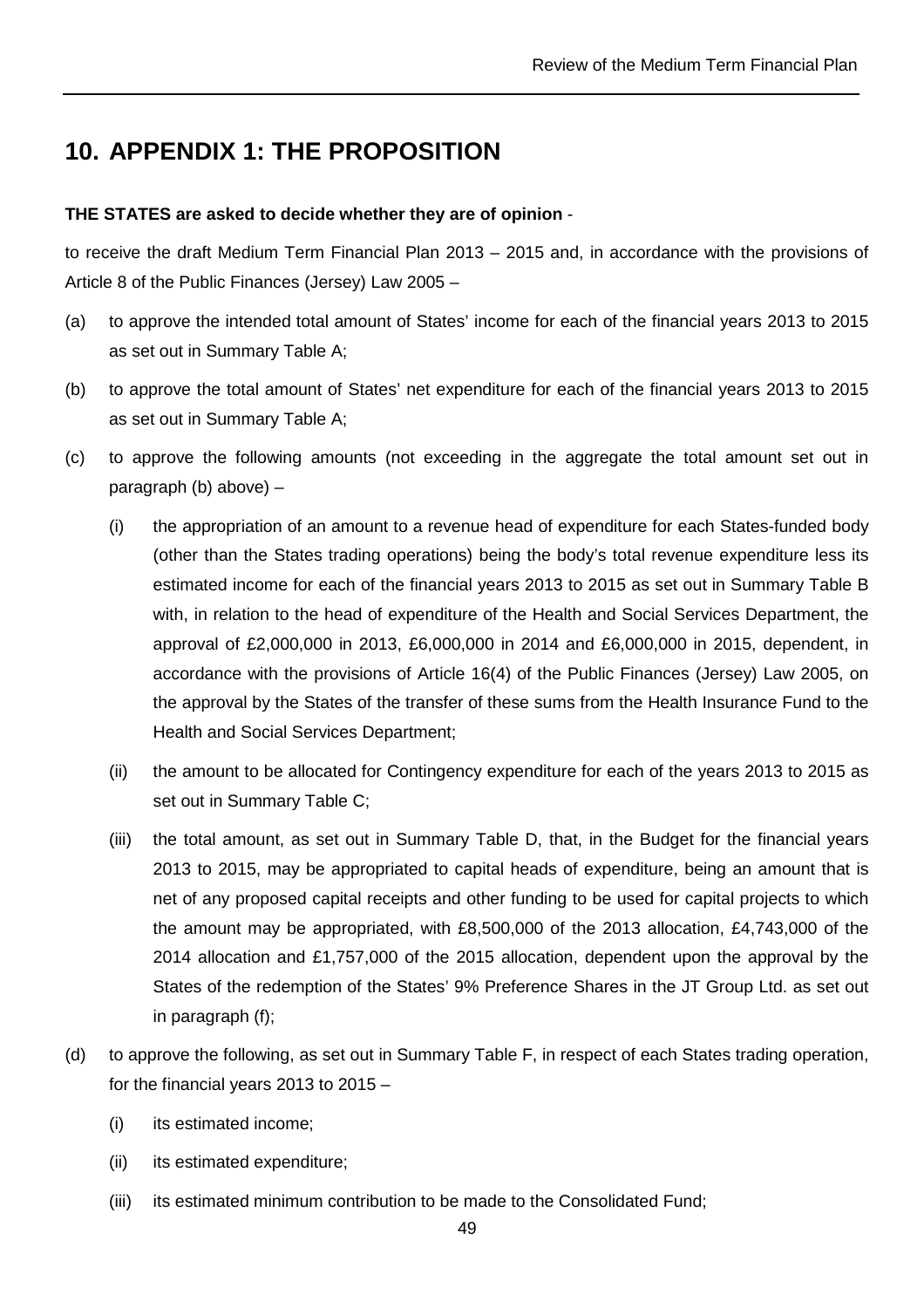- (e) to approve, in respect of each States trading operation, the total cost of the capital projects that each is scheduled to start during the financial years 2013 to 2015 as set out in Summary Table G;
- (f) to approve, in accordance with Article 32(5)(a) of the Telecommunications (Jersey) Law 2002, the disposal by way of redemption of the States' 9% Preference Shares in the JT Group Ltd. with the redemption value of £20 million being applied, £15 million to the Capital Programme for 2013 to 2015 and the balance of £5 million for the Economic Development Department to provide funding for the proposed Innovation Fund.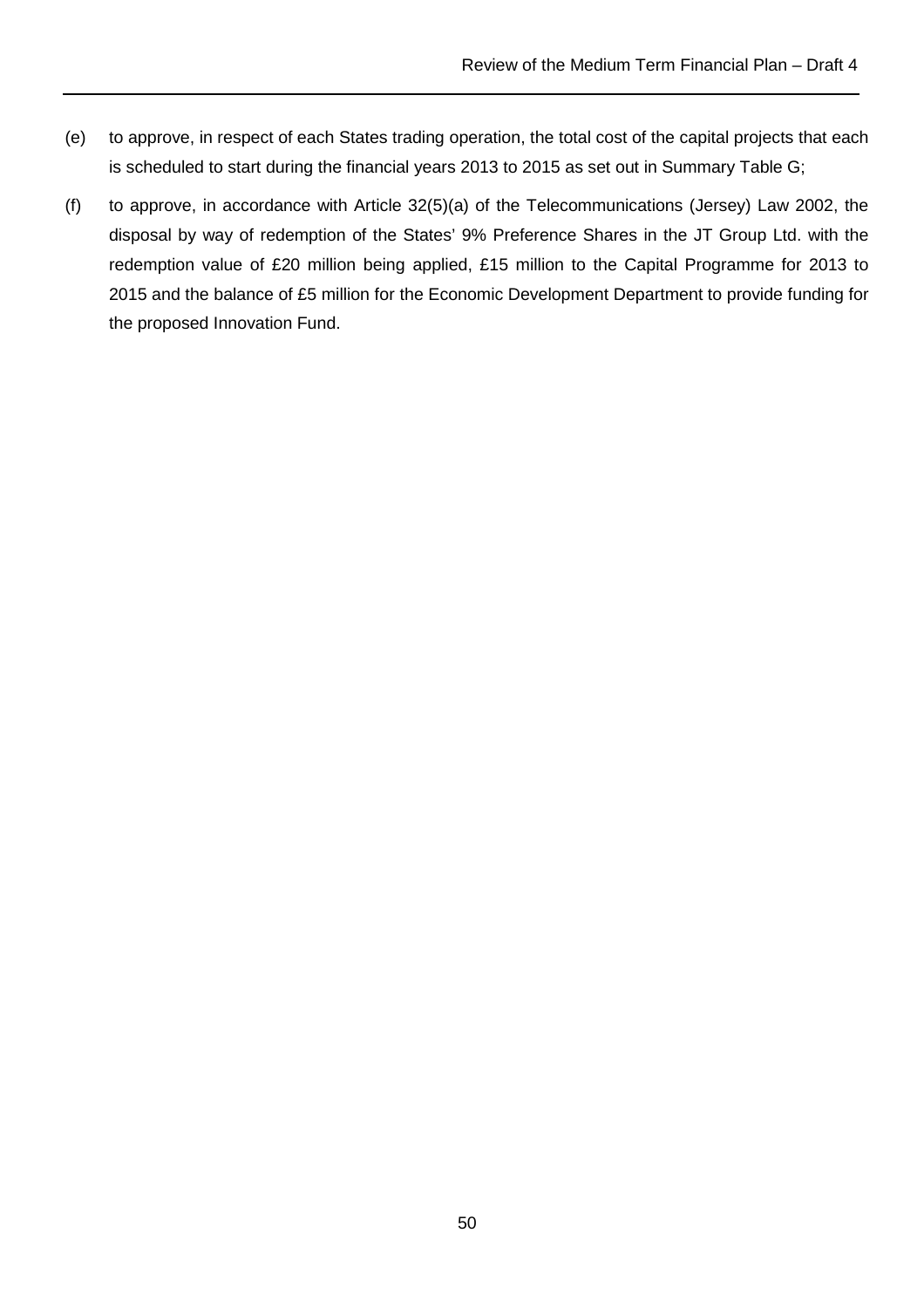## **11. APPENDIX 2: PANEL MEMBERSHIP AND EVIDENCE GATHERED**

#### **Panel Membership and Terms of Reference**

- 11.1 The Scrutiny Review of the draft MTFP involved all five Scrutiny Panels. The Panels' reports have been published separately to this report.
- 11.2 In order to co-ordinate matters and to consider issues of overarching significance, the Chairmen's Committee agreed that a Sub-Panel should be established under the aegis of the Corporate Services Scrutiny Panel that would include a representative of each Scrutiny Panel. The MTFP Sub-Panel comprised the following Members:

Senator S C Ferguson, Chairman

Deputy J M Maçon, Vice-Chairman

Deputy J G Reed

Deputy J H Young

Deputy S G Luce

- 11.3 The Corporate Services Scrutiny Panel, which has presented this report on the Sub-Panel's behalf, comprised Senator Ferguson as Chairman, Deputy Reed as Vice-Chairman and three other Members: Connétable D J Murphy, Deputy S Power and Deputy R J Rondel.
- 11.4 Terms of Reference were agreed for use by both the Scrutiny Panels and the MTFP Sub-Panel. The Sub-Panel worked to the following Terms of Reference:
	- 1. To receive reports from the five Scrutiny Panels on entries in the MTFP for each Department.
	- 2. To consider matters of overall process in the development and production of the MTFP, such matters to include:
		- a) Policy applying to the management and use of central contingency funds;
		- b) Policy applying to growth expenditure;
		- c) Proposals to achieve a balanced budget and the likely impact on overall States expenditure limits;
		- d) The effectiveness of the previous three-part plan of the Council of Ministers in delivering a balanced budget and the current fiscal position against forecast;
		- e) The Long Term Capital Plan;
		- f) Matters that cut across individual Departments; and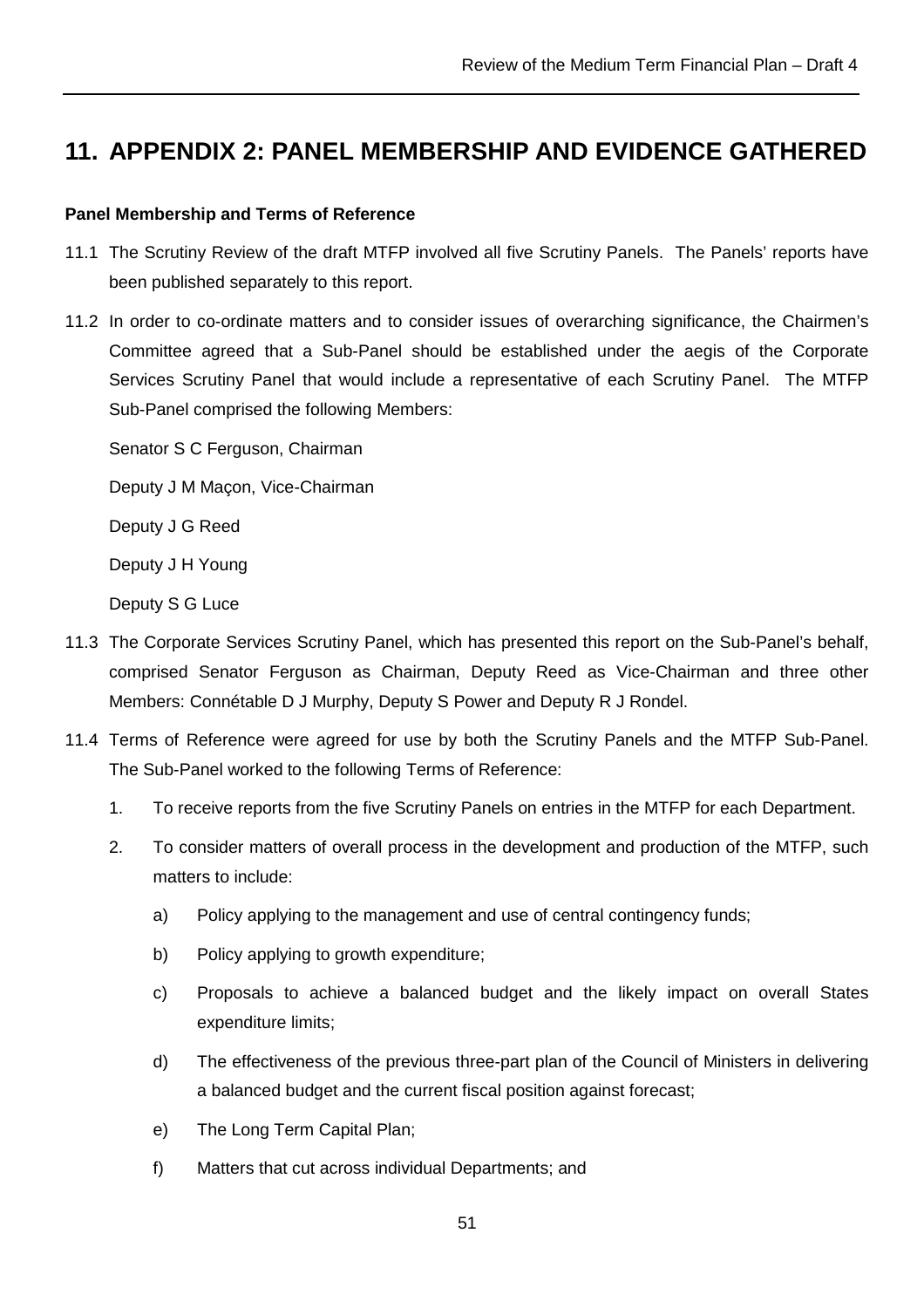- g) Prioritisation.
- 3. To consider how the long term tax policy and new fiscal strategy influence the MTFP.
- 4. To consider plans for monitoring and reporting upon the implementation of the MTFP.
- 5. To report to the States Assembly on the work undertaken.
- 11.5 Meanwhile, all Scrutiny Panels worked to the following Terms of Reference:
	- 1. To consider the entries in the Medium Term Financial Plan (MTFP) for the relevant Departments, with particular regard to the following:
		- a) Indicative overall cash limits and other commitments included in the 2012 Annual Business Plan for 2013 and 2014, and how they compare with those proposed for 2013, 2014 and 2015 in the MTFP (the comparison to include consideration of previously agreed growth allocations, changes in staffing levels and savings requirements);
		- b) Individual budget areas, any proposed changes and the use of carry forwards;
		- c) Spending pressures and resultant growth bids and whether they have been provided for or refused;
		- d) Whether proposals contained in the Long Term Capital Plan meet the Departments' requirements;
		- e) The appropriateness of savings to be delivered by the Departments during the period 2013-2015 and any material risks to service delivery;
		- f) Policy changes or other proposals that might impact on other Departments or the public; and
		- g) Additional Funding and other resources necessary to deliver actions identified in the Strategic Plan.
	- 2. To report to the Corporate Services (MTFP) Sub-Panel on the work undertaken including any other matters of significance identified during the review.
- 11.6 To assist its work, the Sub-Panel appointed two advisors: Professor Michael Oliver of MJO Consulting and Mr Stuart Fair of the Chartered Institute of Public Finance and Accounting (CIPFA).

#### **Evidence Gathered**

- 11.7 The following documents were considered by the Sub-Panel during its review:
	- i) Public Finances (Jersey) Law 2005
	- ii) Carry Forward of Revenue Balances, Financial Direction No.6.1, Revised August 2006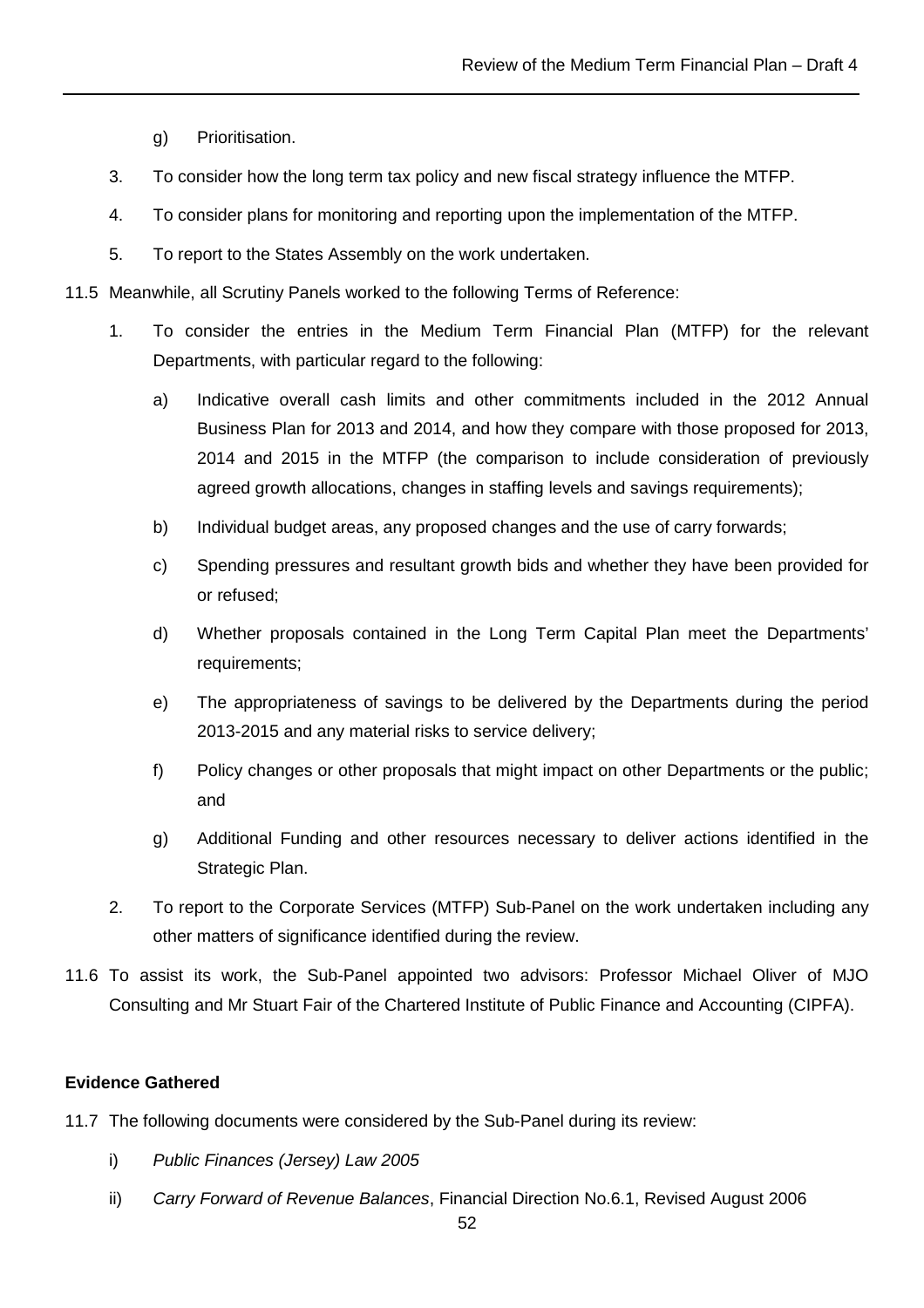- iii) Ministerial Financial Reporting, Financial Direction No.6.5, Revised October 2007
- iv) £35 million cost reductions, Report by the Comptroller and Auditor General, January 2008
- v) 2010 Annual Business Plan, Adopted by the States on 5th October 2009
- vi) Public Finances (Jersey) Law 2005: Funding Requests, Under Article 11(8) (P.64/2010), Adopted by the States on 7th July 2012
- vii) 2011 Annual Business Plan, Adopted by the States on 17th September 2010
- viii) Draft Health Insurance Fund (Miscellaneous Provisions) (Jersey) Law 201- (P.125/2010), Adopted by the States on 18th November 2011
- ix) Slides of Presentation on Public Finances (Amendment No.3) (Jersey) Law 201-, 13th June 2011
- x) Draft Public Finances (Amendment No.3) (Jersey) Law 201- (P.97/2011), Adopted by the States on 19th July 2011
- xi) August Financial Report, Report of the Department of Treasury and Resources for the Corporate Management Board
- xii) Quarterly Corporate Report, September 2011
- xiii) 2012 Annual Business Plan, Adopted by the States on 15th September 2011
- xiv) Part B Minutes of the Council of Ministers, 2012
- xv) Contingency Allocation: Policy (R.10/2012), Presented to the States on 30th January 2012
- xvi) Pre-1987 Debt Questions Public Employees Contributory Retirement Scheme, 2nd February 2012
- xvii) Ministerial Decision MD-TR-2012-0019, 9th February 2012
- xviii) 2011 Year End Carry Forwards, Report of the Department of Treasury and Resources, 28th February 2012
- xix) States of Jersey Law 2005: Delegation of Functions Treasury and Resources Further Revised Delegations March 2012, (R.40/2012), Presented to the States on 22nd March 2012
- xx) Draft Medium Term Financial Plan (drafts as of 2nd May 2012, 30th May 2012 and 21st June 2012)
- xxi) 2013 Budget Proposed Tax Measures, Report for the Council of Ministers, 7th June 2012
- xxii) Non-financial services companies: proposed workplan, Report for the Council of Ministers, 7th June 2012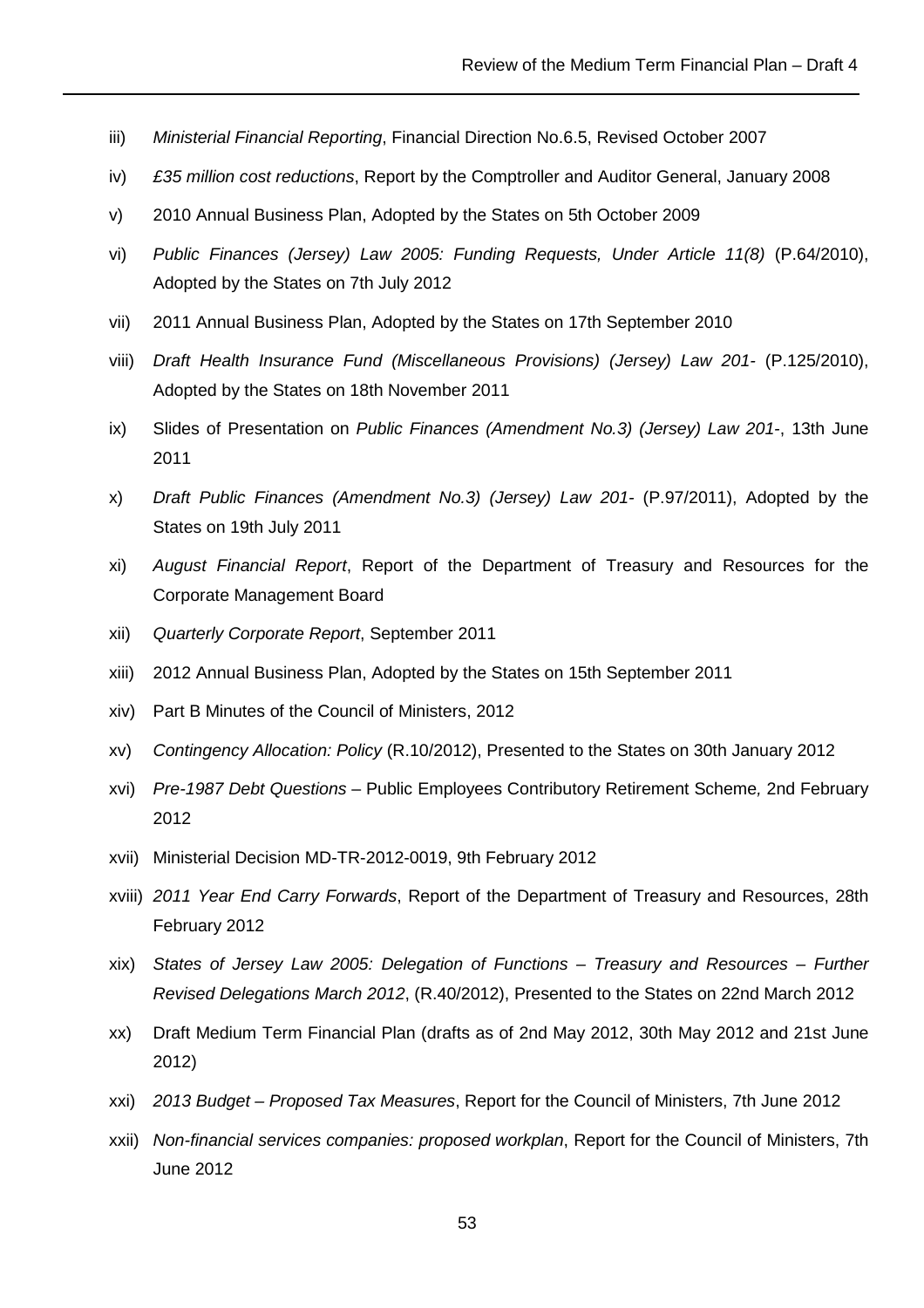- xxiii) Financial Report and Accounts 2011 (R.74/2012), Presented to the States on 12th June 2012
- xxiv) Half Year Corporate Report, Report of the Department of Treasury and Resources, June 2012
- xxv) Budget Management Report for the Period ended 31st December 2011 (R.88/2011), Presented to the States on 3rd July 2012
- xxvi) Impôts Duty Proposals, Report for the Council of Ministers, 5th July 2012
- xxvii) Draft Medium Term Financial Plan (P.69/2012), Lodged au Greffe on 23rd July 2012
- xxviii) Summary of CSR Proposals, Report of the Department of Treasury and Resources, 1st August 2012
- xxix) Health and Social Services: A New Way Forward (P.82/2012), Lodged au Greffe on 11th September 2012
- xxx) Restructuring Provision Requests for Funding, Report for the Council of Ministers, 20th September 2012
- xxxi) Jersey's Fiscal Policy Panel Annual Report, October 2012
- 11.8 The Sub-Panel held the following public hearings, transcripts of which are available on the Scrutiny website (www.scrutiny.gov.je):
	- 3rd September 2012 Chief Minister, accompanied by the Chief Executive, the Economic Advisor and the Director of Human Resources
	- 17th September 2012 Minister for Treasury and Resources, accompanied by the Assistant Minister for Treasury and Resources, the Treasurer of the States, the Economic Advisor and the Finance Director – Taxes Office
- 11.9 In addition all Scrutiny Panels held public hearings with respective Ministers or Assistant Ministers (accompanied by officers) on the following dates:

#### Corporate Services Scrutiny Panel

1st August 2012 Chief Minister

Minister for Treasury and Resources

#### Economic Affairs Scrutiny Panel

5th September 2012 Assistant Minister for Economic Development

#### Education and Home Affairs Scrutiny Panel

- 23rd July 2012 Minister for Home Affairs
- 26th July 2012 Minister for Education, Sport and Culture